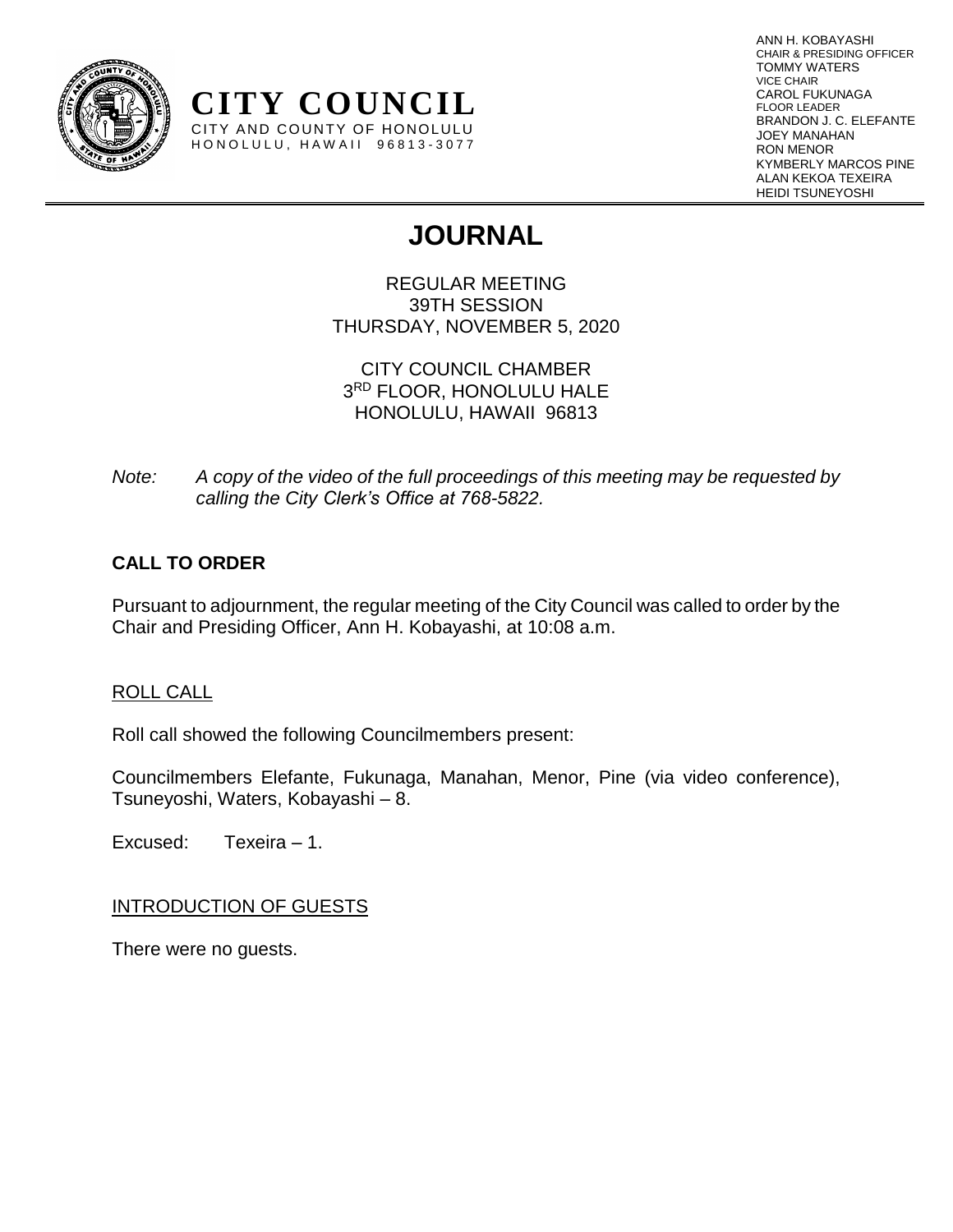# APPROVAL OF MINUTES

Councilmember Waters moved that the Minutes of the 38<sup>th</sup> Session be approved, subject to corrections by Councilmembers within 30 days. Seconded by Councilmember Fukunaga.

AYES: ELEFANTE, FUKUNAGA, MANAHAN, MENOR, PINE, TEXEIRA, TSUNEYOSHI, WATERS, KOBAYASHI – 9. NOES: None.

The following individuals testified via video conference:

- 1. Kevin Crummy, Douglas Emmett (M-787) (General comments on Resolution 20-271, CD1)
- 2. Vince Hazen (General comment on Resolution 20-258)
- 3. Steve Mechler (General comment on Resolution 20-257)
- 4. Cade Watanabe (Oppose Resolution 20-296)
- 5. Keith Kurahashi, R.M. Towill (Support Resolution 20-270, CD1, FD1 and Resolution 20-272)
- 6. Matthew Yasuda (Oppose Resolution 20-296)
- 7. Dyson Chee, Hawai'i Youth Climate Coalition (M-777) (Support Bill 58), (M-775) (Support Bill 65)
- 8. Olivia Walker, Natural Resources Defense Council (M-775) (Support Bill 65)
- 9. Derek Mizuno, Administrator, Hawaii Employer-Union Health Benefits Trust Fund (M-791) (Oppose Resolution 20-247)
- 10. Hakim Ouansafi, Executive Director, Hawaii Public Housing Authority (Support Resolution 20-251, CD1, Proposed FD1)
- 11. Andrew Rosen (General comment on Resolution 20-285)
- 12. Matthew Geyer (M-775) (Support Bill 65), (Support Bill 58)
- 13. Mufi Hannemann (M-818) (Support Resolution 20-296)
- 14. Dylan Davis (General comment on Resolution 20-266)
- 15. Michael Colon, Hawaiian Electric (M-777) (Support Bill 58)
- 16. Ian Morikawa, Hawaiian Electric (M-777) (Support Bill 58)
- 17. Kekoa McClellan, American Hotel and Lodging Association (M-788) (Support Resolution 20-296)
- 18. Melodie Aduja, Chair, Health Committee, Democratic Party of Hawai'i (M-816) (Support Resolution 20-247)
- 19. Scott Hayashi (General comment on Resolution 20-275)
- 20. Vincent Shigekuni, Retirement Housing Foundation (Support Resolution 20-251)
- 21. Ernest Lau, Manager and Chief Engineer, Board of Water Supply (D-720) (Support Resolution 20-241, CD1), (D-719) (Support Bill 65, CD1)
- 22. Alana Kobayashi Pakkala, Kobayashi Group (Support Resolution 20-222)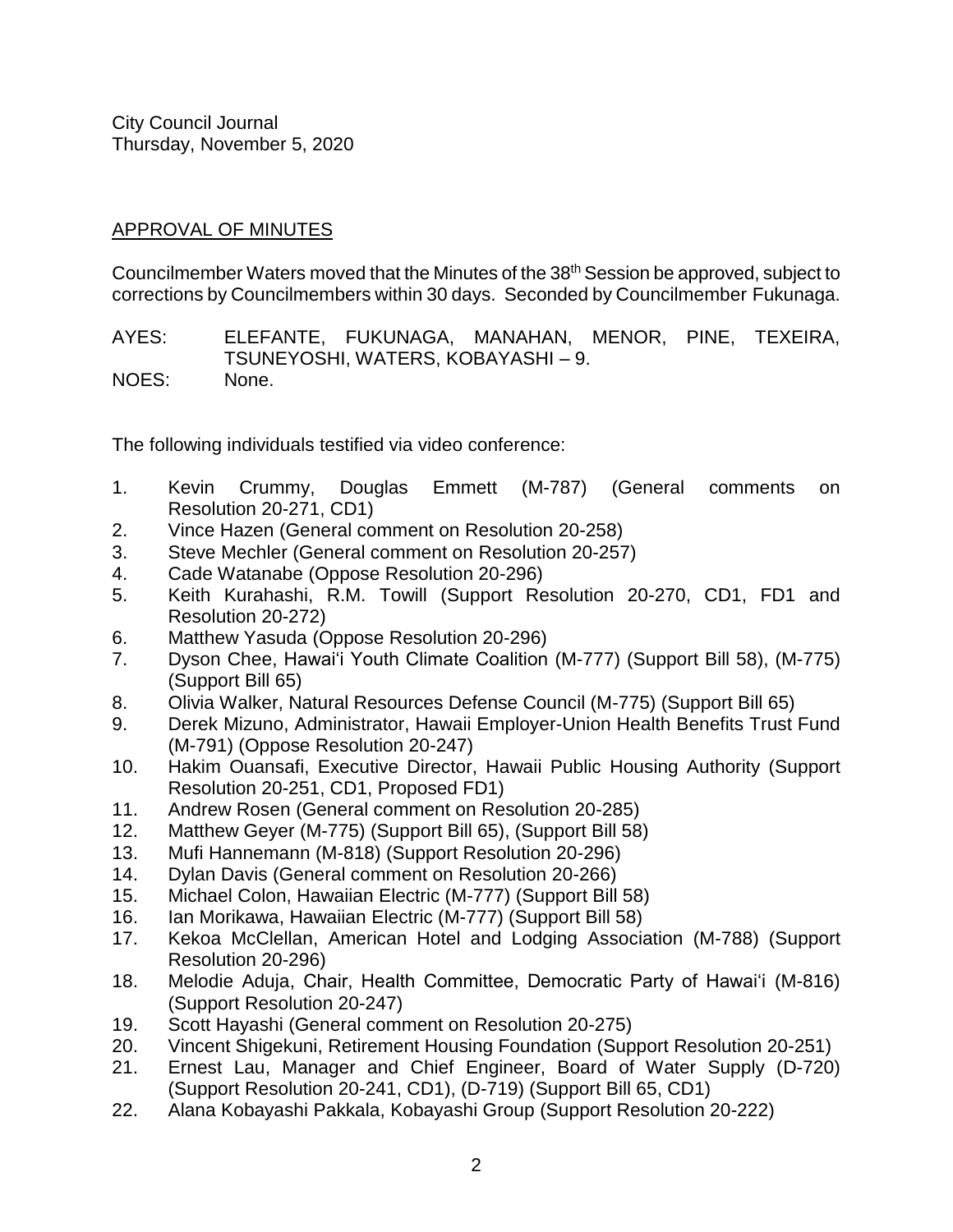- 23. Dennis Miller (M-816) (Support Resolution 20-247)
- 24. Greg Nakai (M-796) (General comment Resolution 20-251, CD1, FD1)
- 25. Josh Hargrove, General Manager, Prince Waikiki (Support Resolution 20-296)
- 26. Linda Schatz (M-808) (Support Bill 65, CD1)
- 27. John Kino (Support Bill 14)
- 28. Regino Ojano III (General comment on Resolution 20-296)
- 29. Kiran Polk, Executive Director, Kapolei Chamber of Commerce (M-808) (Support Bill 65, CD1)
- 30. Ellen Kitamura, Deputy Manager, Board of Water Supply (D-722) (General comment on Resolution 20-270, CD1)
- 31. Tracy Tonaki, D.R. Horton (M-775) (Support Bill 65, CD1), (M-798) (Support Bill 64), (M-797) (Support Resolution 20-222)
- 32. Carolee Kubo, Director, Department of Human Resources (D-726) (Support Resolution 20-278) (In person testimony)
- 33. Max Hannemann (General comment on Resolution 20-282)
- 34. Kevin Auger, Redevelopment Officer, Hawaii Public Housing Authority (Support Resolution 20-251, CD1, FD1)
- 35. Lisa Grandinetti (Oppose Resolution 20-296)
- 36. Isaiah Sato (Support Resolution2 0-270 and 20-272)
- 37. Dean Stowell, Honolulu Fire Department (M-779) (Support Bill 14)
- 38. Bryce Hiraki, Honolulu Fire Department (M-812) (Support Bill 14)
- 39. Will Kane, Hawai'i Gas (M-808) (Support Bill 65, CD1)
- 40. Anders Plett, Vice President of Development, Retirement Housing Foundation (Support 20-251, CD1, FD1)
- 41. Piikea Miller (M-812) (Support Bill 14)
- 42. W. Jeffrey Pang (M-773) (Support Bill 59, CD1), (Support Bill 83, and Resolution 20-239)
- 43. Will Giese, Executive Director, Hawaii Solar Energy Association (M-777) (Support Bill 58)
- 44. Alexis Chapman (Support Bill 65, CD1)
- 45. Donald Sakamoto (Oppose Bill 87)
- 46. Nalu Kukea, Honolulu Fire Department (M-812) (Support Bill 14)
- 47. Elton Wong (Support Resolution 20-272, CD1)
- 48. Jan Yamane, Executive Director, Ethics Commission (Support Resolution 20-274)
- 49. Ryan Kamo (Support Resolution 20-273)
- 50. Natalie Iwasa (M-806) (General comment on Bill 59, CD1), (M-809) (Support Bill 71), (M-774) (Oppose Bill 70), (General comment on Bill 47, Proposed FD1), (M-788) (Oppose Resolution 20-296),
- 51. Daikichi Saito (Support Bill 57, CD1)
- 52. Jason Racoma, Honolulu Fire Department (Support Bill 14)
- 53. Bryan Mick, Disability and Communication Access Board (Support Bill 86), (M-795) (Support Bill 87), (General comment on Bill 89 and 91)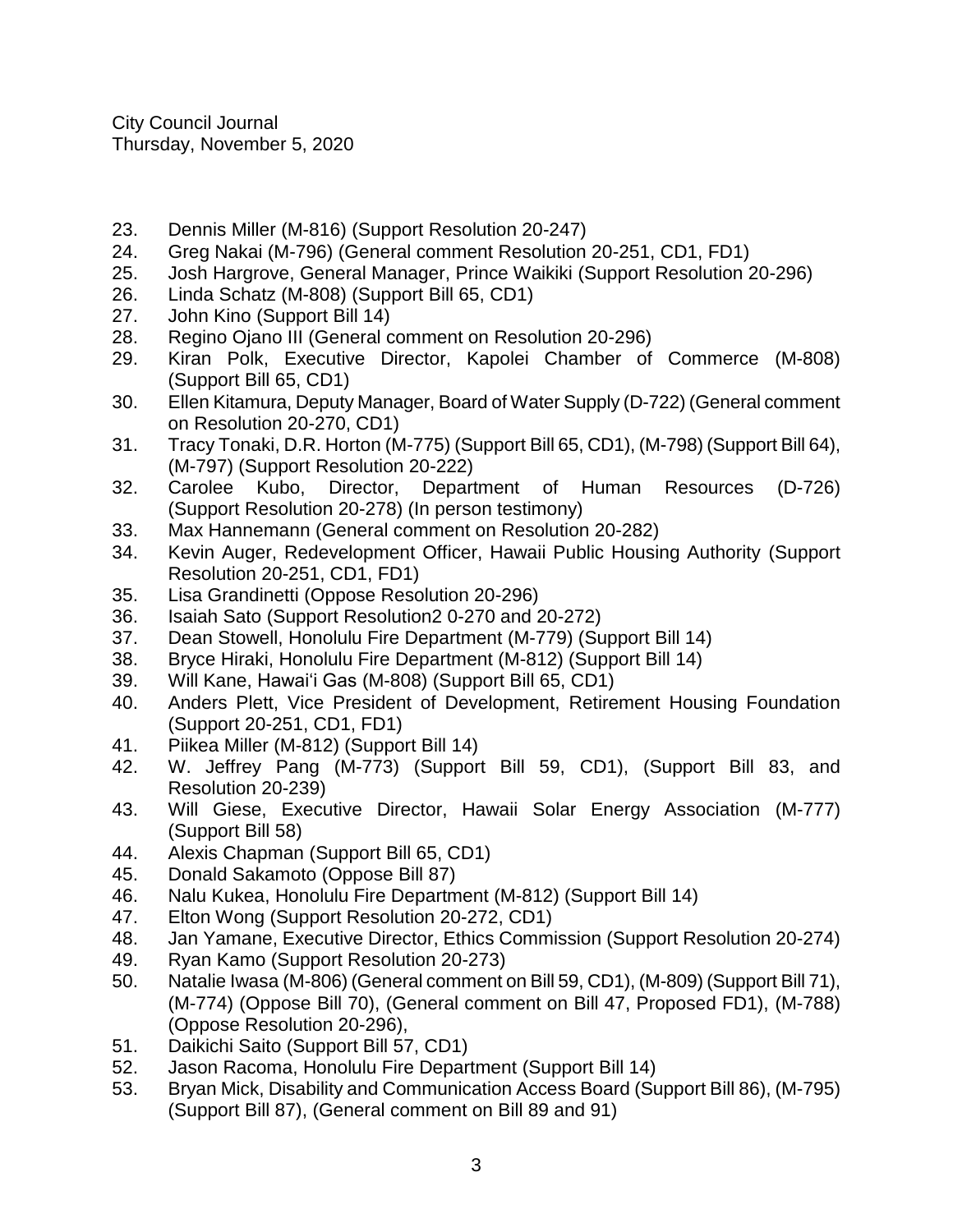- 54. Romy Cachola (Support Resolution 20-247)
- 55. Kalai Miller, Honolulu Fire Department (Support Bill 14) (In person testimony)
- 56. Blake Takahashi, Honolulu Fire Department (Support Bill 14) (In person testimony)

#### **ORDER OF THE DAY**

#### **PUBLIC HEARING/RESOLUTION** RESOLUTION 20-257

RESOLUTION RELATING TO THE REAPPOINTMENT OF STEPHEN F. MECHLER TO SERVE ON THE COMMISSION ON CULTURE AND THE ARTS OF THE CITY AND COUNTY OF HONOLULU.

The following individual testified:

Misty Kela'i, Executive Director, Office of Culture and the Arts (Support)

Chair Kobayashi referred Resolution 20-257 to the Committee on Parks, Community Services and Intergovernmental Affairs for further consideration.

AYES: ELEFANTE, FUKUNAGA, MANAHAN, MENOR, TEXEIRA, TSUNEYOSHI, WATERS, KOBAYASHI – 8. NOES: None. ABSENT: PINE – 1.

#### **PUBLIC HEARING/RESOLUTION** RESOLUTION 20-258

RESOLUTION RELATING TO THE REAPPOINTMENT OF VINCENT A. HAZEN TO SERVE ON THE COMMISSION ON CULTURE AND THE ARTS OF THE CITY AND COUNTY OF HONOLULU.

The following individual testified:

Misty Kela'i, Executive Director, Office of Culture and the Arts (Support)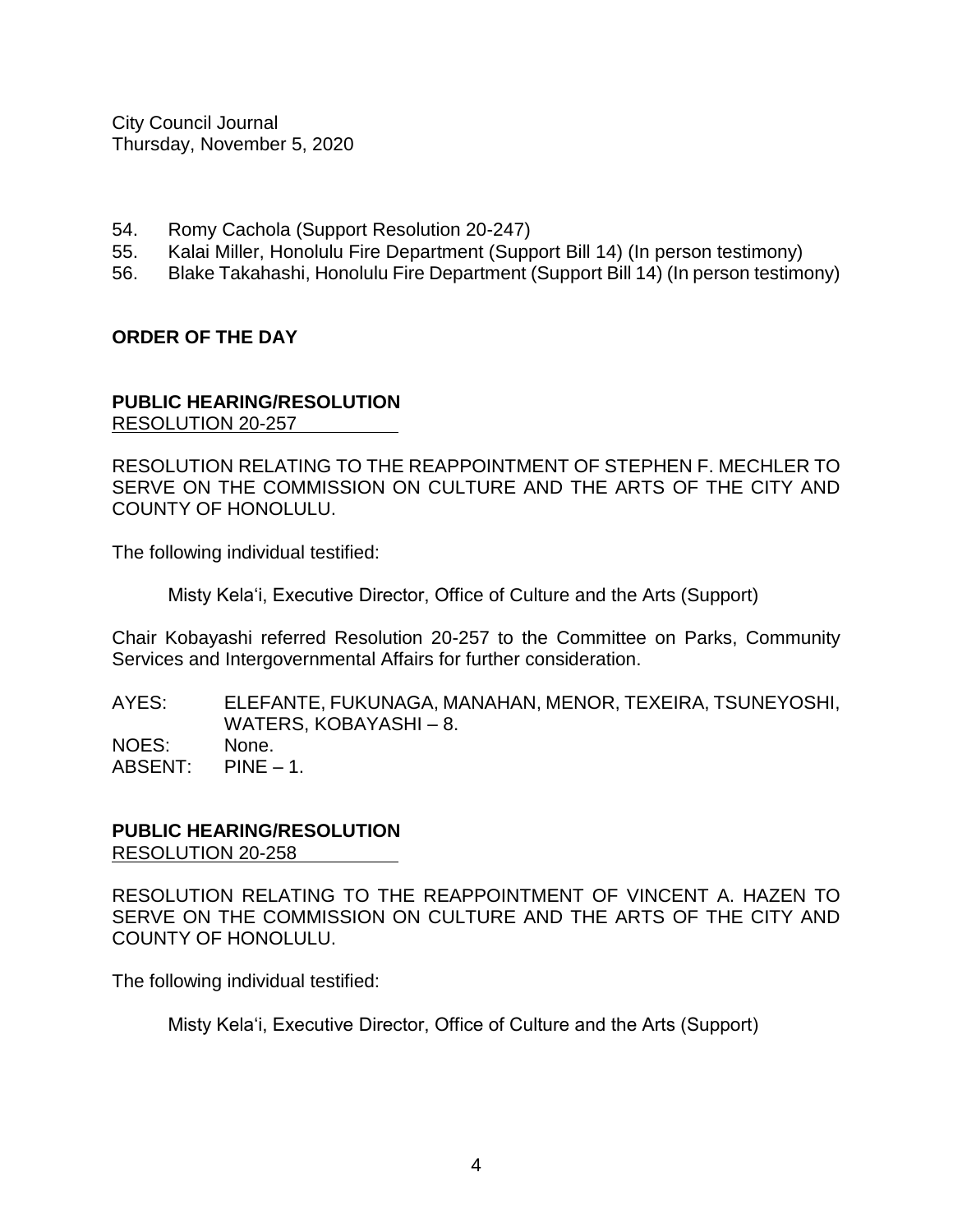Chair Kobayashi referred Resolution 20-258 to the Committee on Parks, Community Services and Intergovernmental Affairs for further consideration.

AYES: ELEFANTE, FUKUNAGA, MANAHAN, MENOR, TEXEIRA, TSUNEYOSHI, WATERS, KOBAYASHI – 8. NOES: None. ABSENT: PINE – 1.

#### **PUBLIC HEARING/RESOLUTION** RESOLUTION 20-259

RESOLUTION RELATING TO THE REAPPOINTMENT OF MALAMA MINN TO SERVE ON THE LIQUOR COMMISSION OF THE CITY AND COUNTY OF HONOLULU.

There was no public testimony.

Chair Kobayashi referred Resolution 20-259 to the Committee on Budget for further consideration.

AYES: ELEFANTE, FUKUNAGA, MANAHAN, MENOR, TEXEIRA, TSUNEYOSHI, WATERS, KOBAYASHI – 8. NOES: None. ABSENT: PINE – 1.

# **PUBLIC HEARING/RESOLUTION**

RESOLUTION 20-273

RESOLUTION CONFIRMING THE APPOINTMENT OF MR. RYAN KAMO TO SERVE ON THE PLANNING COMMISSION OF THE CITY AND COUNTY OF HONOLULU.

There was no public testimony.

Chair Kobayashi referred Resolution 20-273 to the Committee on Zoning, Planning and Housing for further consideration.

AYES: ELEFANTE, FUKUNAGA, MANAHAN, MENOR, TEXEIRA, TSUNEYOSHI, WATERS, KOBAYASHI – 8. NOES: None. ABSENT: PINE – 1.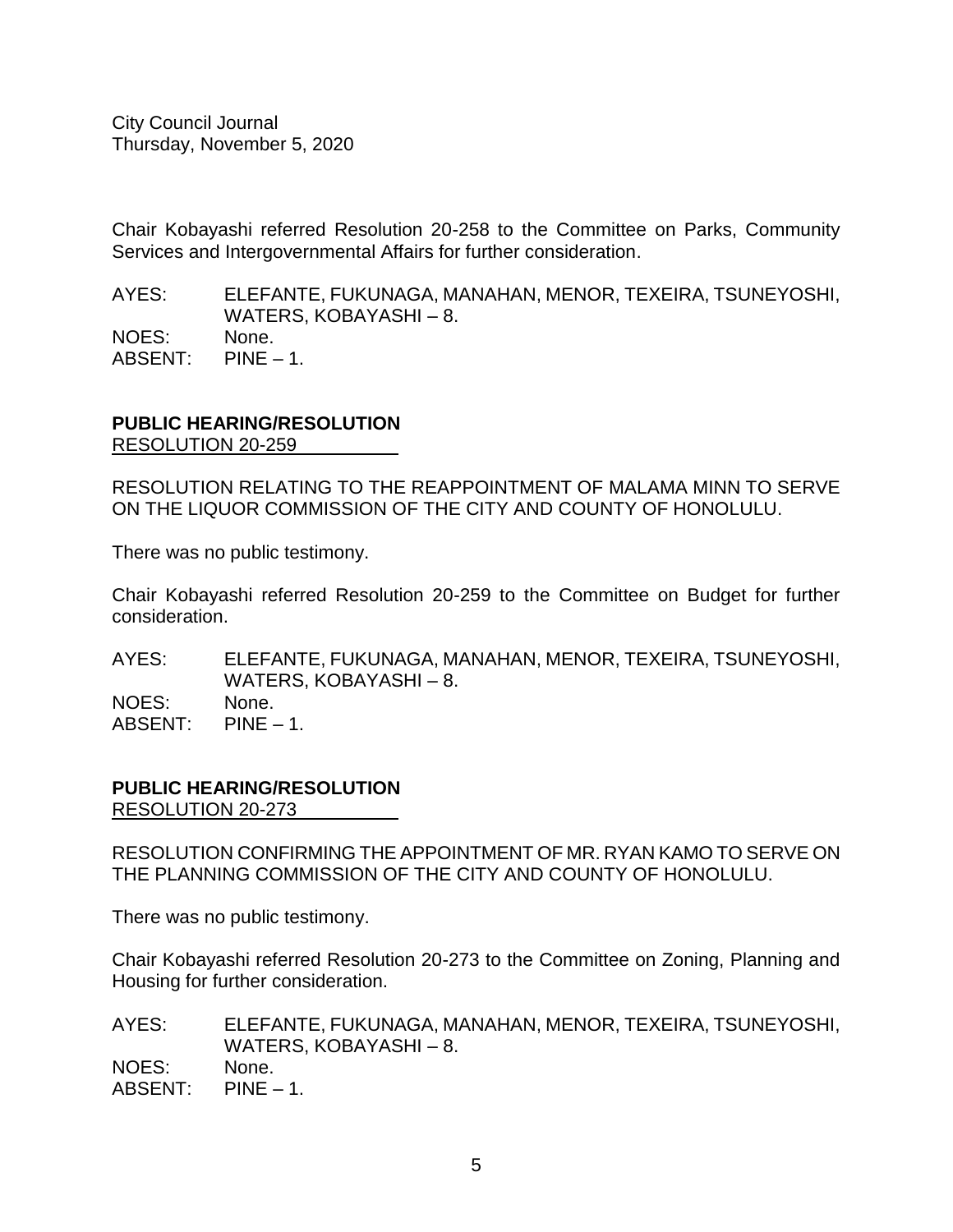Related communications:

M-770 Testimony on Resolution 20-275 M-802 Testimony on Resolution 20-275

#### **PUBLIC HEARING/RESOLUTION** RESOLUTION 20-274

RESOLUTION RELATING TO THE REAPPOINTMENT OF PETER ALDER TO SERVE ON THE ETHICS COMMISSION OF THE CITY AND COUNTY OF HONOLULU.

There was no public testimony.

The Chair noted that Dr. Adler's name was misspelled and the Resolution will be corrected in the Committee on Executive Matters and Legal Affairs.

Chair Kobayashi referred Resolution 20-274 to the Committee on Executive Matters and Legal Affairs for further consideration.

AYES: ELEFANTE, FUKUNAGA, MANAHAN, MENOR, TEXEIRA, TSUNEYOSHI, WATERS, KOBAYASHI – 8. NOES: None. ABSENT: PINE – 1.

Related communication:

MM-144 Office of the Mayor

# **PUBLIC HEARING/RESOLUTION** RESOLUTION 20-275

RESOLUTION CONFIRMING THE REAPPOINTMENT OF MR. SCOTT HAYASHI TO SERVE ON THE BOARD OF REVIEW I FOR REAL PROPERTY TAX APPEALS OF THE CITY AND COUNTY OF HONOLULU.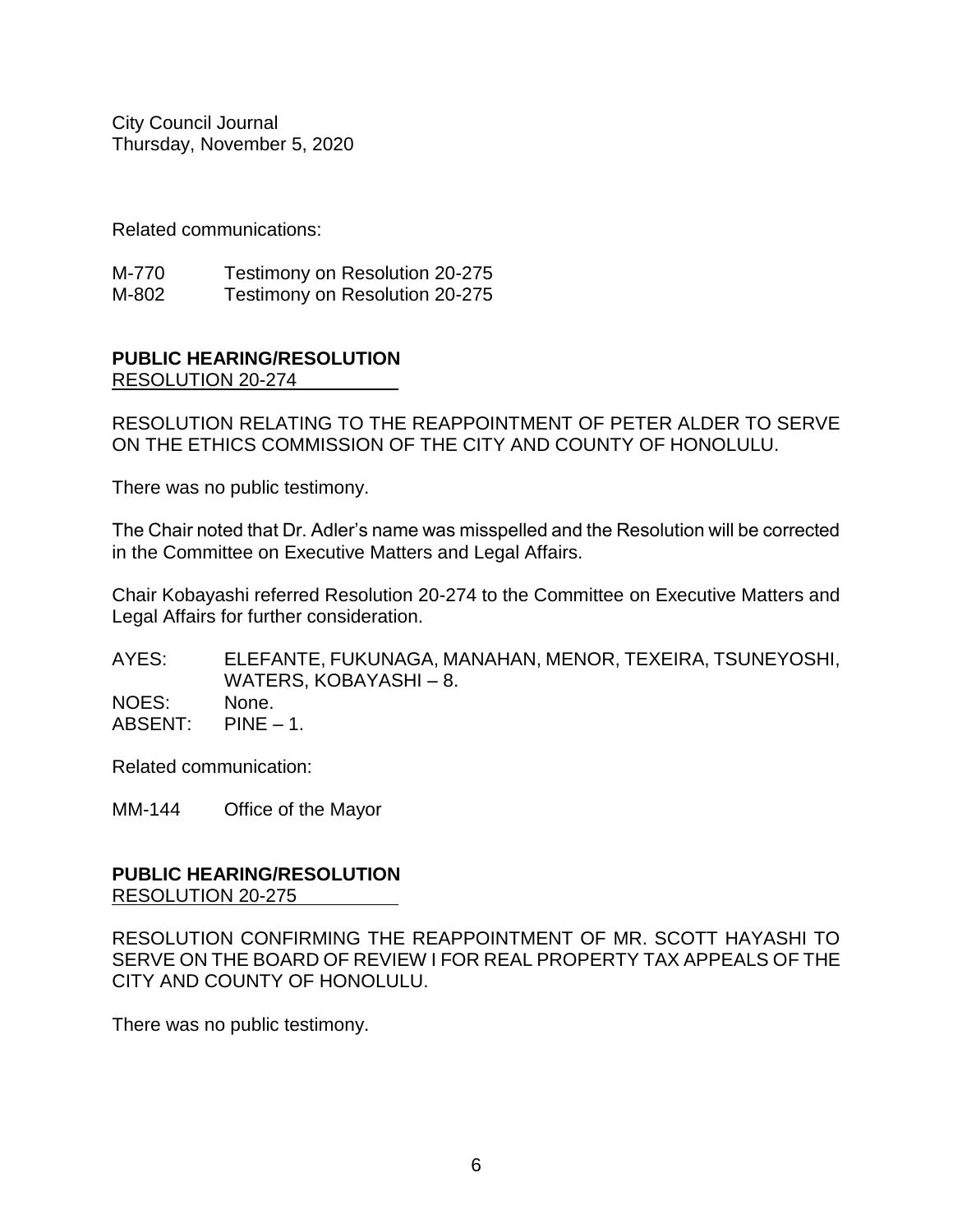Chair Kobayashi referred Resolution 20-275 to the Committee on Budget for further consideration.

AYES: ELEFANTE, FUKUNAGA, MANAHAN, MENOR, PINE, TEXEIRA, TSUNEYOSHI, WATERS, KOBAYASHI – 9. NOES: None.

# **PUBLIC HEARING/RESOLUTION** RESOLUTION 20-276

RESOLUTION RELATING TO THE APPOINTMENT OF JAMES WATARU TO THE ZONING BOARD OF APPEALS.

There was no public testimony.

Councilmember Elefante noted for the record that he filed a Disclosure of Interest with the City Clerk's Office (CC-325).

Chair Kobayashi referred Resolution 20-276 to the Committee on Zoning, Planning and Housing for further consideration.

AYES: ELEFANTE, FUKUNAGA, MANAHAN, MENOR, PINE, TEXEIRA, TSUNEYOSHI, WATERS, KOBAYASHI – 9. NOES: None.

# **PUBLIC HEARING/RESOLUTION** RESOLUTION 20-277

RESOLUTION CONFIRMING THE APPOINTMENT OF MR. CAMERON HIGGINS TO SERVE ON THE BOARD OF REVIEW I FOR REAL PROPERTY TAX APPEALS OF THE CITY AND COUNTY OF HONOLULU.

There was no public testimony.

Chair Kobayashi referred Resolution 20-277 to the Committee on Budget for further consideration.

AYES: ELEFANTE, FUKUNAGA, MANAHAN, MENOR, PINE, TEXEIRA, TSUNEYOSHI, WATERS, KOBAYASHI – 9. NOES: None.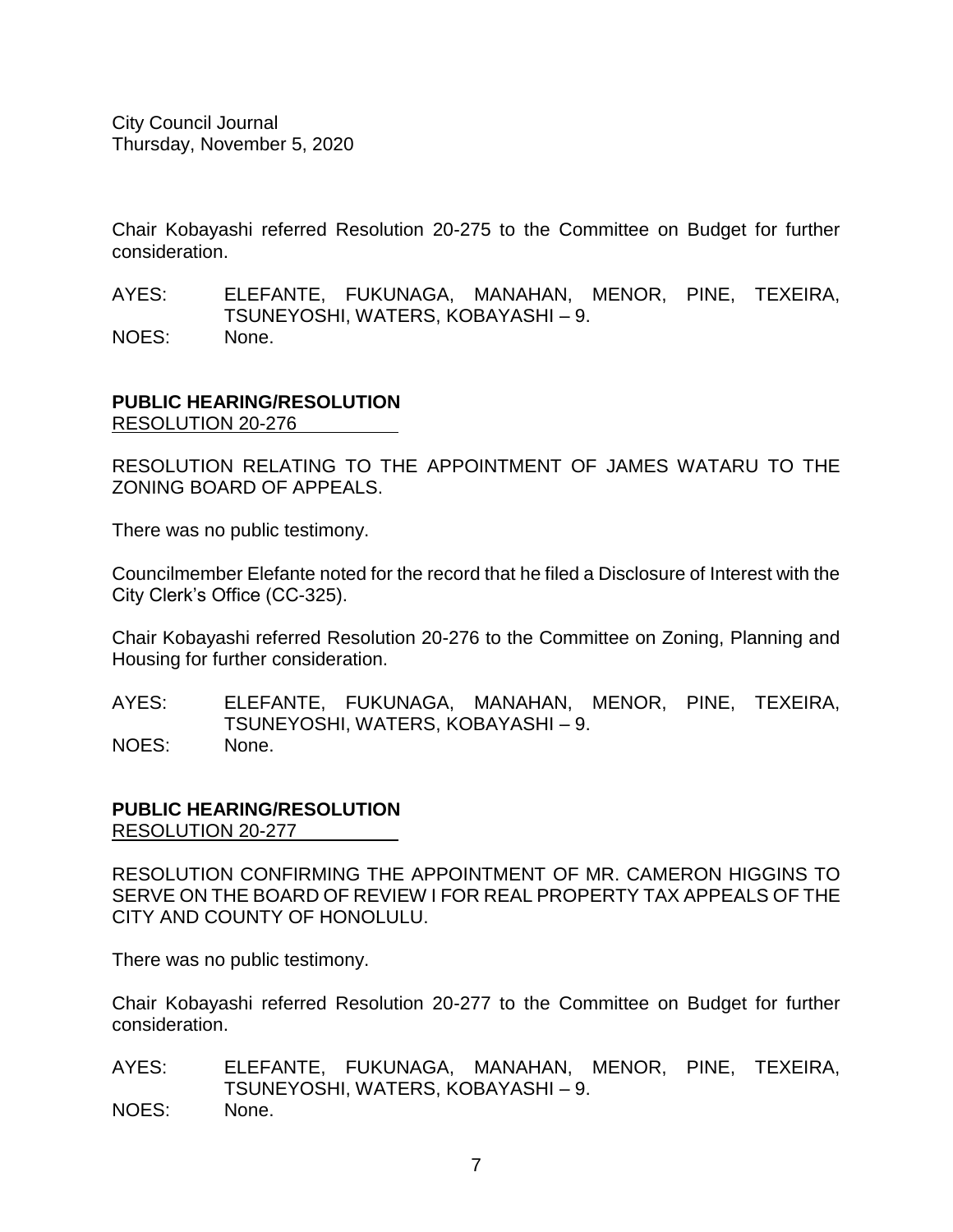#### **PUBLIC HEARING/RESOLUTION** RESOLUTION 20-278

RESOLUTION CONFIRMING THE APPOINTMENT OF CLYDE HAYASHI TO SERVE ON THE CIVIL SERVICE COMMISSION OF THE CITY AND COUNTY OF HONOLULU.

There was no public testimony.

Councilmember Elefante noted for the record that he filed a Disclosure of Interest with the City Clerk's Office (CC-323).

Chair Kobayashi referred Resolution 20-278 to the Committee on Executive Matters and Legal Affairs for further consideration.

AYES: ELEFANTE, FUKUNAGA, MANAHAN, MENOR, PINE, TEXEIRA, TSUNEYOSHI, WATERS, KOBAYASHI – 9. NOES: None.

# **PUBLIC HEARING/RESOLUTION**

RESOLUTION 20-279

RESOLUTION CONFIRMING THE REAPPOINTMENT OF JOSEPH MILLER TO SERVE ON THE CITIZENS ADVISORY COMMISSION ON CIVIL DEFENSE OF THE CITY AND COUNTY OF HONOLULU.

There was no public testimony.

Chair Kobayashi referred Resolution 20-279 to the Committee on Public Safety and Welfare for further consideration.

AYES: ELEFANTE, FUKUNAGA, MANAHAN, MENOR, PINE, TEXEIRA, TSUNEYOSHI, WATERS, KOBAYASHI – 9. NOES: None.

**PUBLIC HEARING/RESOLUTION** RESOLUTION 20-280

RESOLUTION CONFIRMING THE APPOINTMENT OF MS. JENNIFER ANDREWS TO SERVE ON THE BOARD OF REVIEW III FOR REAL PROPERTY TAX APPEALS OF THE CITY AND COUNTY OF HONOLULU.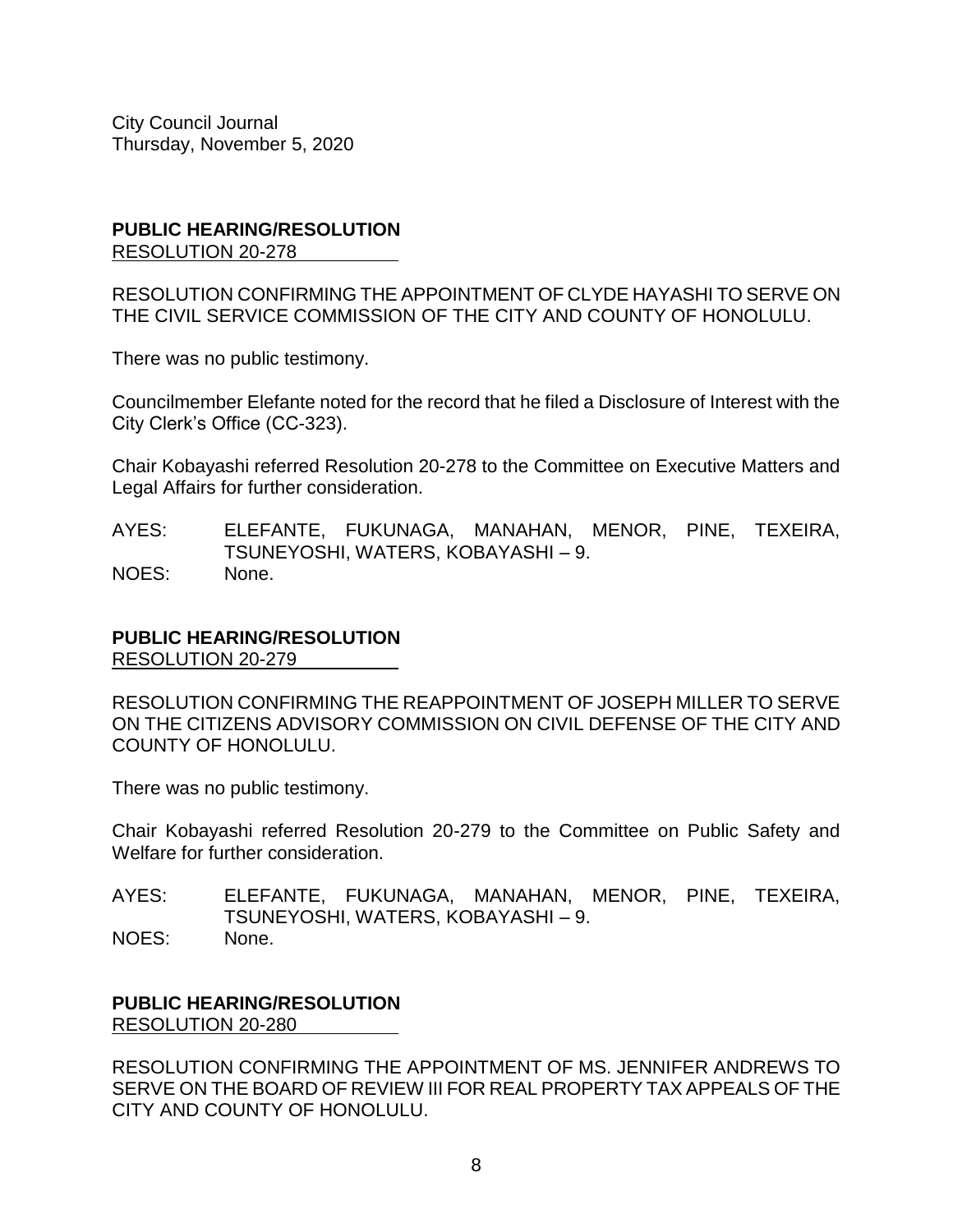There was no public testimony.

Chair Kobayashi referred Resolution 20-280 to the Committee on Budget for further consideration.

AYES: ELEFANTE, FUKUNAGA, MANAHAN, MENOR, PINE, TEXEIRA, TSUNEYOSHI, WATERS, KOBAYASHI – 9. NOES: None.

Related communication:

M-789 Testimony on Resolution 20-280

# **PUBLIC HEARING/RESOLUTION**

RESOLUTION 20-281

RESOLUTION CONFIRMING THE REAPPOINTMENT OF TYLER DOS SANTOS-TAM TO SERVE ON THE NEIGHBORHOOD COMMISSION OF THE CITY AND COUNTY OF HONOLULU.

There was no public testimony.

Councilmember Elefante noted for the record that he filed a Disclosure of Interest with the City Clerk's Office (CC-324).

Chair Kobayashi referred Resolution 20-281 to the Committee on Parks, Community Services and Intergovernmental Affairs for further consideration.

AYES: ELEFANTE, FUKUNAGA, MANAHAN, MENOR, PINE, TEXEIRA, TSUNEYOSHI, WATERS, KOBAYASHI – 9. NOES: None.

# **PUBLIC HEARING/RESOLUTION** RESOLUTION 20-282

RESOLUTION RELATING TO THE REAPPOINTMENT OF MAX S.Y. HANNEMANN TO SERVE ON THE FIRE COMMISSION OF THE CITY AND COUNTY OF HONOLULU.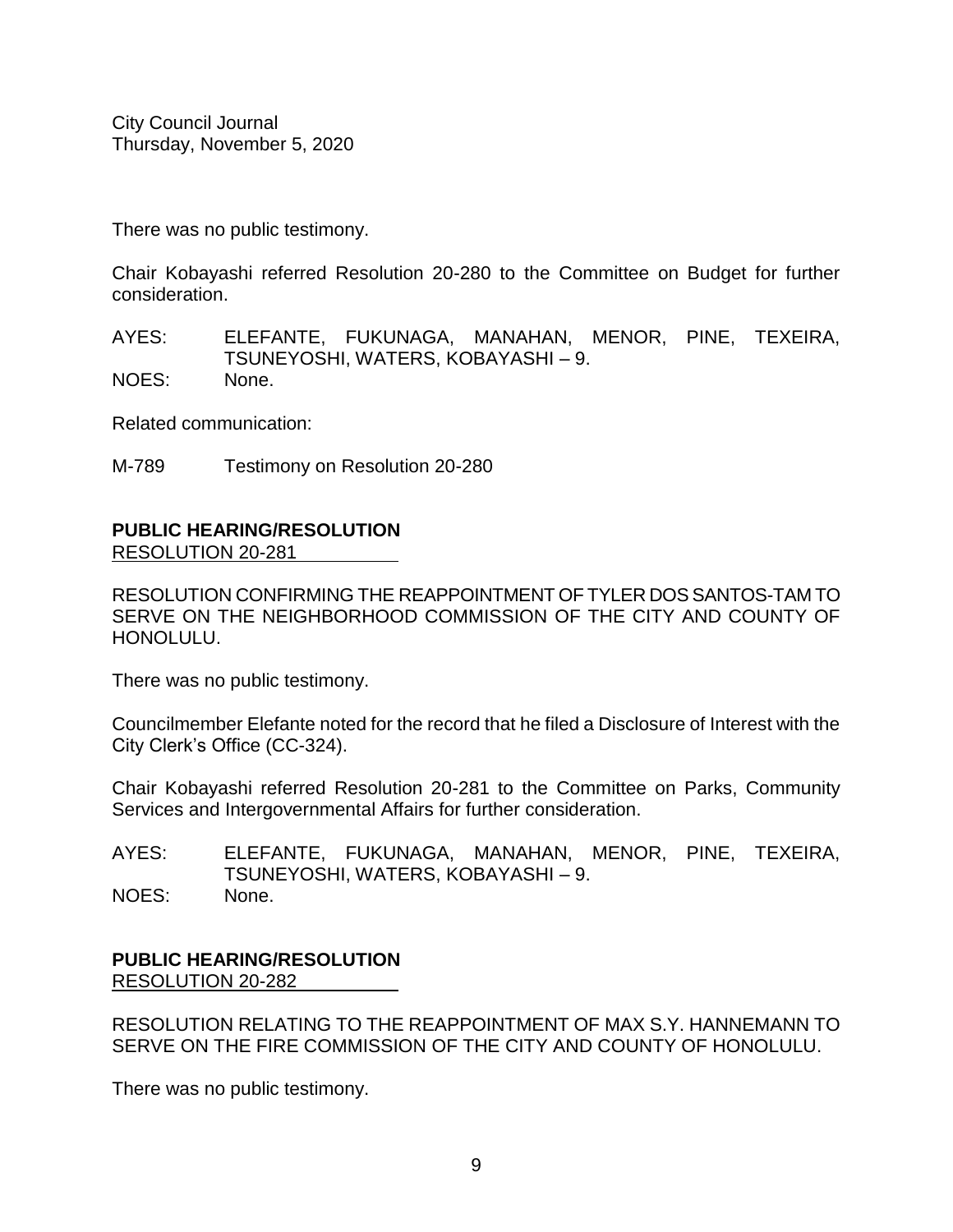Chair Kobayashi referred Resolution 20-282 to the Committee on Public Safety and Welfare for further consideration.

AYES: ELEFANTE, FUKUNAGA, MANAHAN, MENOR, PINE, TEXEIRA, TSUNEYOSHI, WATERS, KOBAYASHI – 9. NOES: None.

# **PUBLIC HEARING/RESOLUTION** RESOLUTION 20-283

RESOLUTION CONFIRMING THE APPOINTMENT OF MS. CATHERINE SEGI TO SERVE ON THE BOARD OF REVIEW II FOR REAL PROPERTY TAX APPEALS OF THE CITY AND COUNTY OF HONOLULU.

There was no public testimony.

Chair Kobayashi referred Resolution 20-283 to the Committee on Budget for further consideration.

AYES: ELEFANTE, FUKUNAGA, MANAHAN, MENOR, PINE, TEXEIRA, TSUNEYOSHI, WATERS, KOBAYASHI – 9. NOES: None.

#### **PUBLIC HEARING/RESOLUTION** RESOLUTION 20-284

RESOLUTION RELATING TO THE REAPPOINTMENT OF DARREN Y.T. LEE TO SERVE ON THE LIQUOR COMMISSION OF THE CITY AND COUNTY OF HONOLULU.

There was no public testimony.

Chair Kobayashi referred Resolution 20-284 to the Committee on Budget for further consideration.

AYES: ELEFANTE, FUKUNAGA, MANAHAN, MENOR, PINE, TEXEIRA, TSUNEYOSHI, WATERS, KOBAYASHI – 9. NOES: None.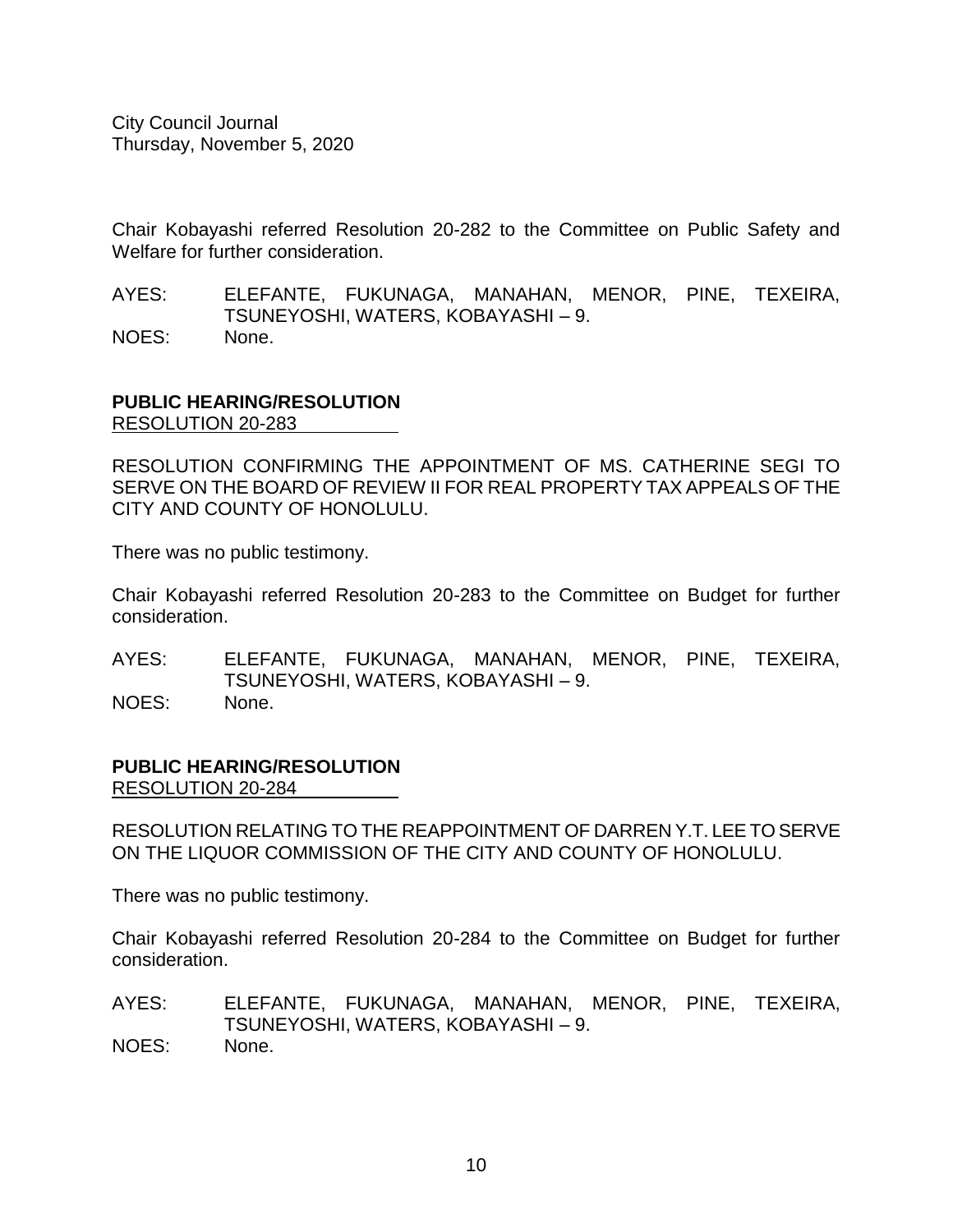#### **PUBLIC HEARING/RESOLUTION** RESOLUTION 20-285

RESOLUTION RELATING TO THE APPOINTMENT OF ANDREW ROSEN TO SERVE ON THE COMMISSION ON CULTURE AND THE ARTS OF THE CITY AND COUNTY OF HONOLULU.

There was no public testimony.

Chair Kobayashi referred Resolution 20-285 to the Committee on Parks, Community Services and Intergovernmental Affairs for further consideration.

AYES: ELEFANTE, FUKUNAGA, MANAHAN, MENOR, PINE, TEXEIRA, TSUNEYOSHI, WATERS, KOBAYASHI – 9. NOES: None.

Related communication:

M-771 Testimony on Resolution 20-285

#### **PUBLIC HEARING/RESOLUTION**

RESOLUTION 20-222 AND RESOLUTION 20-222, PROPOSED CD1 – COMMITTEE REPORT 267

RESOLUTION APPROVING THE EAST KAPOLEI NEIGHBORHOOD TRANSIT-ORIENTED DEVELOPMENT (TOD) PLAN.

Councilmember Menor moved that Committee Report 267 be adopted and Resolution 20-222 and Resolution 20-222, Proposed CD1 be referred to the Committee on Zoning, Planning and Housing. Seconded by Councilmember Waters.

There was no public testimony.

Committee Report 267 was adopted and Resolution 20-222 and Resolution 20-222, Proposed CD1 referred to the Committee on Zoning, Planning and Housing.

AYES: ELEFANTE, FUKUNAGA, MANAHAN, MENOR, PINE, TEXEIRA, TSUNEYOSHI, WATERS, KOBAYASHI – 9. NOES: None.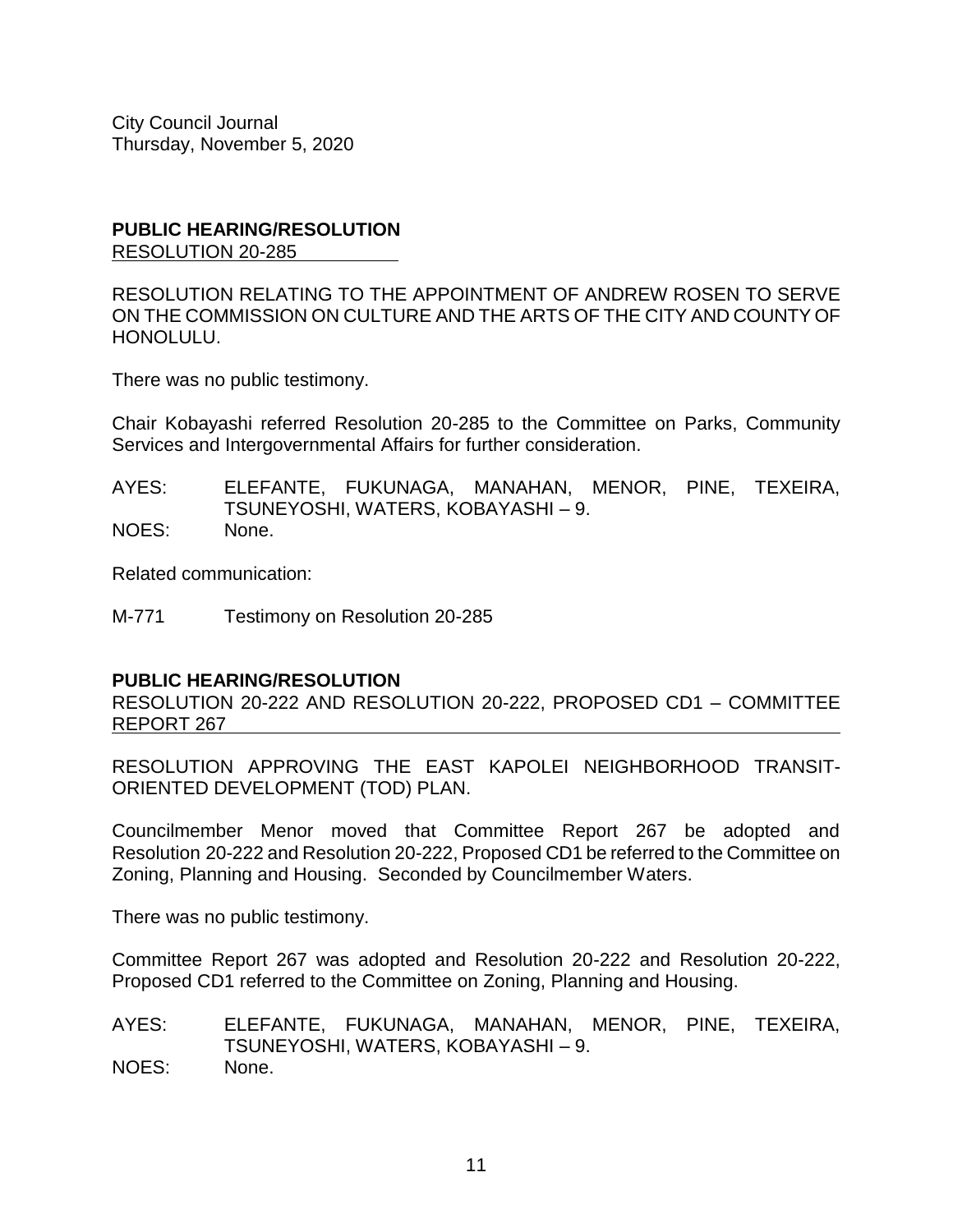Related communications:

| M-797 | Testimony on Resolution 20-222 |
|-------|--------------------------------|
| M-803 | Testimony on Resolution 20-222 |

#### **PUBLIC HEARING/RESOLUTION**

RESOLUTION 20-224 AND RESOLUTION 20-224, PROPOSED CD1 – COMMITTEE REPORT 268

RESOLUTION APPROVING THE HALAWA AREA TRANSIT-ORIENTED DEVELOPMENT (TOD) PLAN.

Councilmember Menor moved that Committee Report 268 be adopted and Resolution 20-222 and Resolution 20-222, Proposed CD1 be referred to the Committee on Zoning, Planning and Housing. Seconded by Councilmember Waters.

There was no public testimony.

Councilmember Elefante noted for the record that he filed a Disclosure of Interest with the City Clerk's Office (CC-308).

Committee Report 268 was adopted and Resolution 20-224 and Resolution 20-224, Proposed CD1 referred to the Committee on Zoning, Planning and Housing.

AYES: ELEFANTE, FUKUNAGA, MANAHAN, MENOR, TEXEIRA, TSUNEYOSHI, WATERS, KOBAYASHI – 8. NOES: None. ABSENT: PINE – 1.

#### **ADOPTION**

RESOLUTION 20-240 – COMMITTEE REPORT 256

RESOLUTION RELATING TO THE REAPPOINTMENT OF BRYAN P. ANDAYA TO SERVE ON THE BOARD OF WATER SUPPLY OF THE CITY AND COUNTY OF HONOLULU.

Councilmember Fukunaga moved that Committee Report 256 and Resolution 20-240 be adopted. Seconded by Councilmember Waters.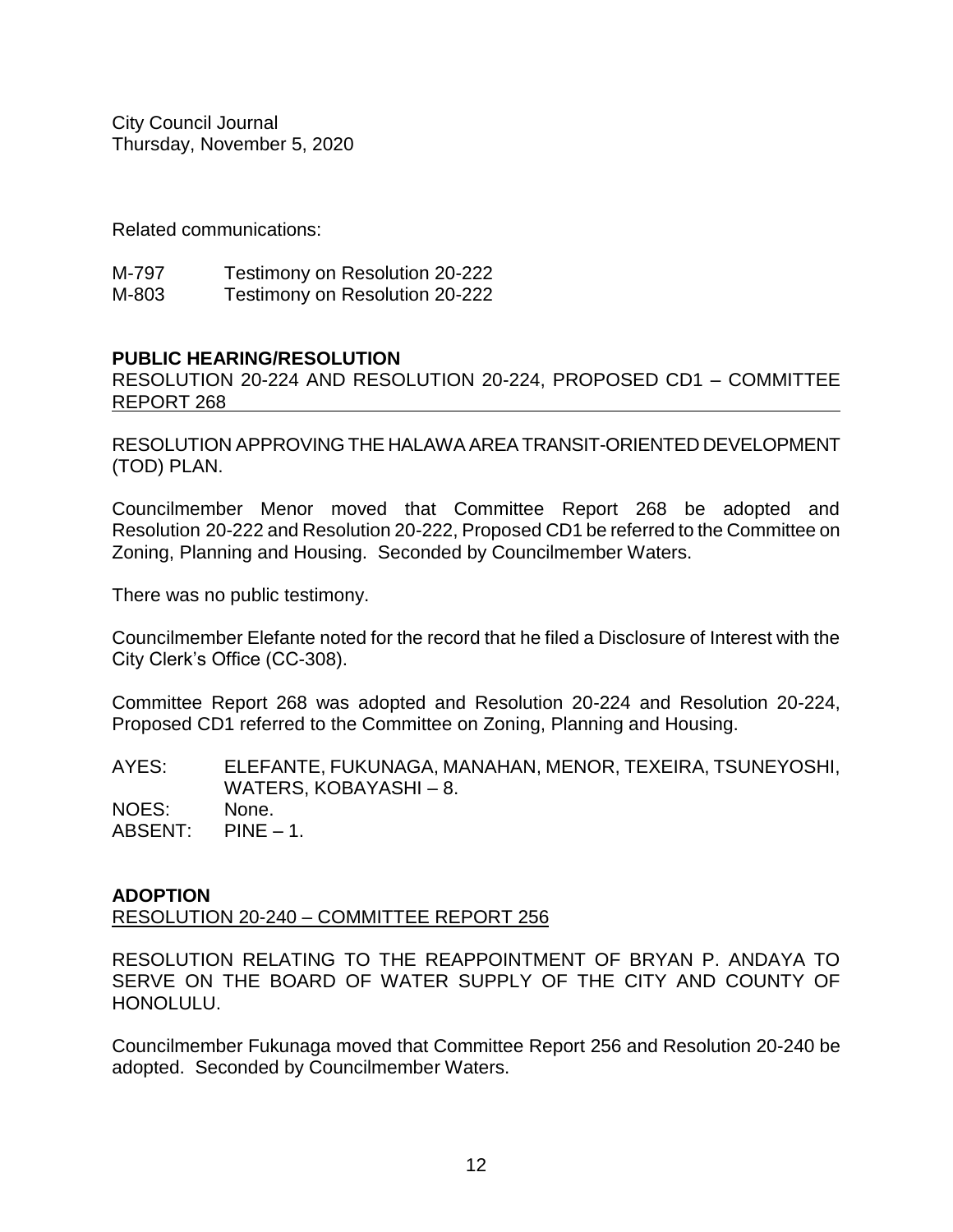The following individual testified:

Ernest Lau, Manager and Chief Engineer, Board of Water Supply (D-721) (Support)

Councilmember Elefante noted for the record that he filed a Disclosure of Interest with the City Clerk's Office (CC-279).

Committee Report 256 and Resolution 20-240 were adopted.

AYES: ELEFANTE, FUKUNAGA, MANAHAN, MENOR, TEXEIRA, TSUNEYOSHI, WATERS, KOBAYASHI – 8. NOES: None. ABSENT: PINE – 1.

Related communication:

M-804 Testimony on Resolution 20-240

# **ADOPTION**

RESOLUTION 20-241, CD1 – COMMITTEE REPORT 257

RESOLUTION CONFIRMING THE REAPPOINTMENT OF DR. CHARLES FLETCHER, III, TO SERVE ON THE CLIMATE CHANGE COMMISSION OF THE CITY AND COUNTY OF HONOLULU.

Councilmember Fukunaga moved that Committee Report 257 and Resolution 20-241 as amended to CD1, be adopted. Seconded by Councilmember Waters.

There was no public testimony.

Committee Report 257 and Resolution 20-241, CD1, as amended were adopted.

AYES: ELEFANTE, FUKUNAGA, MANAHAN, MENOR, TEXEIRA, TSUNEYOSHI, WATERS, KOBAYASHI – 8. NOES: None. ABSENT: PINE – 1.

Related communication:

M-805 Testimony on Resolution 20-241, CD1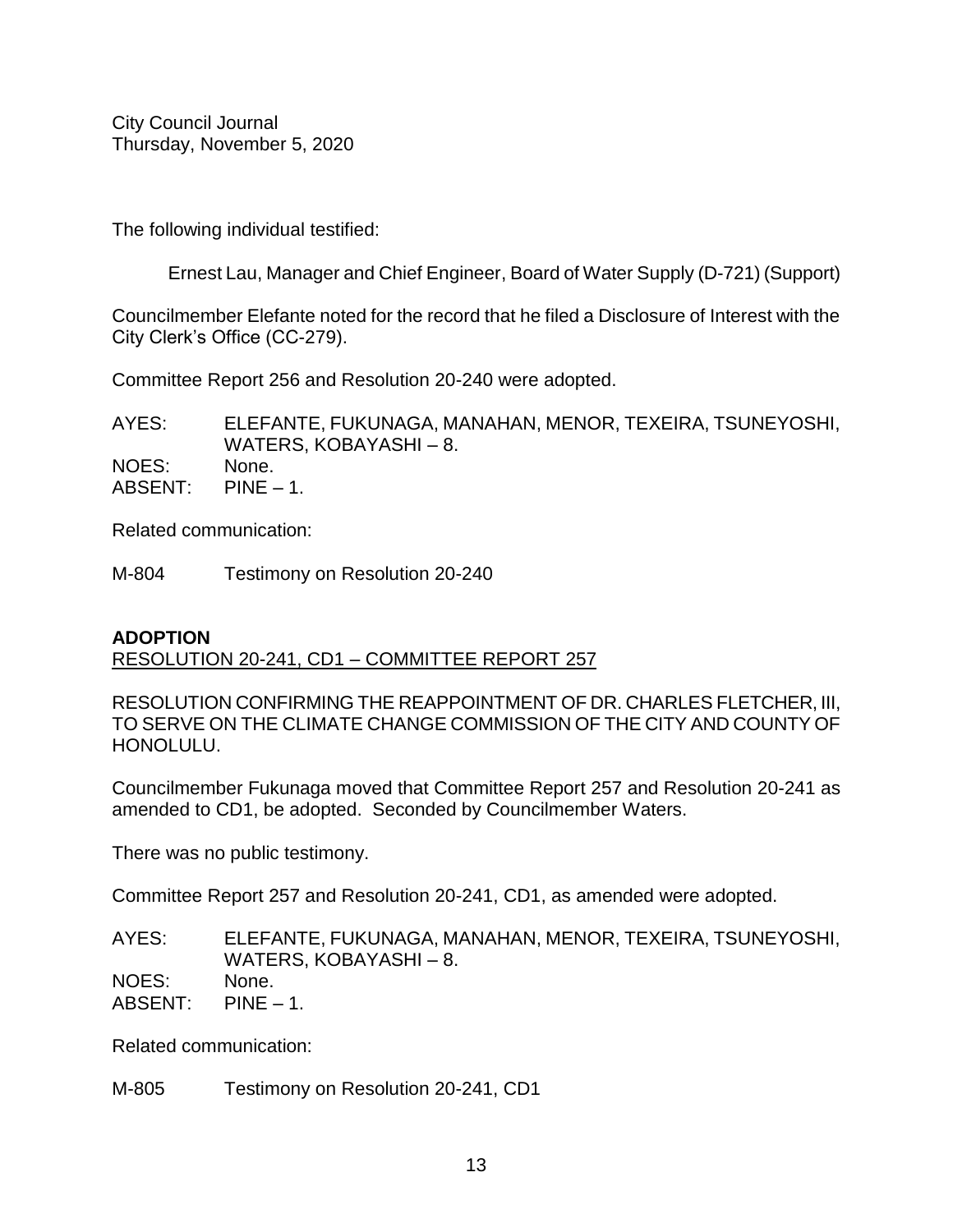# **RECESS/RECONVENE**

At 12:50 p.m., the Chair called for a recess as noted on the agenda. With 7 members present (Excused: Fukunaga, Tsuneyoshi – 2), the Chair reconvened the meeting at 1:35 p.m.

#### **PUBLIC HEARING/SECOND READING** BILL 10 – COMMITTEE REPORT 238

A BILL FOR AN ORDINANCE RELATING TO DEPARTMENT OF PARKS AND RECREATION PERMITS.

Councilmember Tsuneyoshi moved that Committee Report 238 be adopted and Bill 10 pass second reading. Seconded by Councilmember Texeira.

There was no public testimony.

Committee Report 238 was adopted and Bill 10 passed second reading.

AYES: ELEFANTE, MANAHAN, MENOR, PINE, TEXEIRA, TSUNEYOSHI, WATERS, KOBAYASHI – 8. NOES: None. ABSENT: FUKUNAGA – 1.

Related communication:

M-772 Testimony on Bill 10

#### **PUBLIC HEARING/SECOND READING** BILL 59, CD1 – COMMITTEE REPORT 239

A BILL FOR AN ORDINANCE RELATING TO PARKS.

Councilmember Tsuneyoshi moved that Committee Report 239 be adopted and Bill 59 pass second reading, as amended to CD1. Seconded by Councilmember Texeira.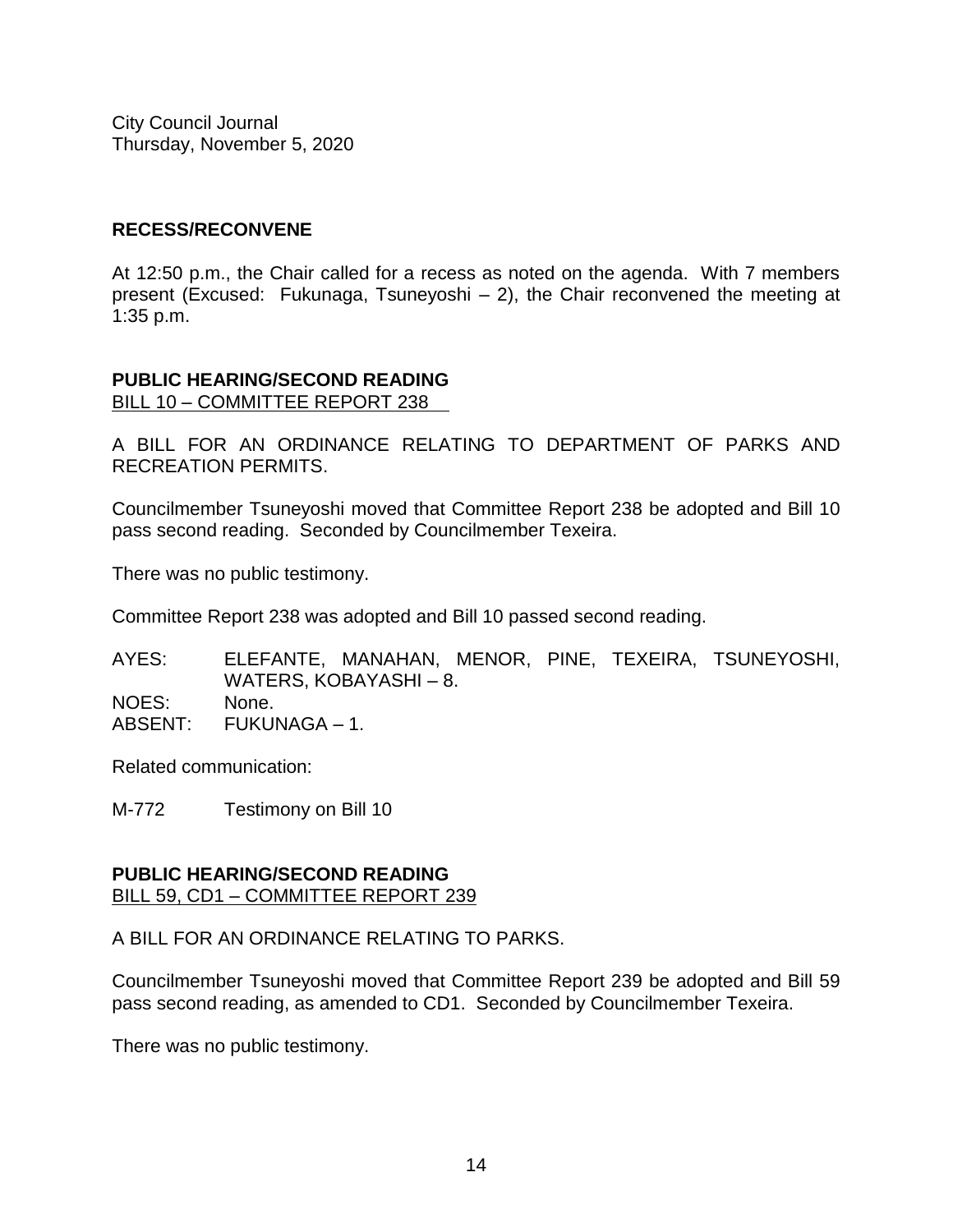Committee Report 239 was adopted and Bill 59, CD1 passed second reading, as amended.

AYES: ELEFANTE, MANAHAN, MENOR, PINE, TEXEIRA, TSUNEYOSHI, WATERS, KOBAYASHI – 8. NOES: None.

ABSENT: FUKUNAGA – 1.

Related communications:

| M-773 | Testimony on Bill 59, CD1 |
|-------|---------------------------|
| M-806 | Testimony on Bill 59, CD1 |

# **PUBLIC HEARING/SECOND READING**

BILL 70, FD1 – COMMITTEE REPORT 242

A BILL FOR AN ORDINANCE RELATING TO THE ESTABLISHMENT OF A KEEP HAWAII HAWAII PASS PROGRAM TO STIMULATE ECONOMIC DEVELOPMENT.

The following amendment was posted on the agenda:

Bill 70, Proposed FD1

Councilmember Pine moved that Committee Report 242 be adopted and Bill 70 pass second reading. Seconded by Councilmember Manahan.

Councilmember Pine moved that the Bill be amended to the posted FD1. Seconded by Councilmember Manahan. The FD1 makes the following amendments:

- A. Clarifies in SECTION 1 of the bill that the purpose of the ordinance is to allow the establishment of a program that would permit both visitors and residents to purchase passes for discounts and priority access to popular Oahu attractions, stimulate the economy, and raise funds to improve and maintain Oahu's natural resources impacted by tourism.
- B. In SECTION 2 of the bill, amends proposed new Section 2-\_\_\_\_.1 as follows:
	- 1. Clarifies that the Keep Hawaii Hawaii Pass Program may be established by the agency to allow visitors and residents to acquire certain benefits from local business establishments that are not under the jurisdiction of the City;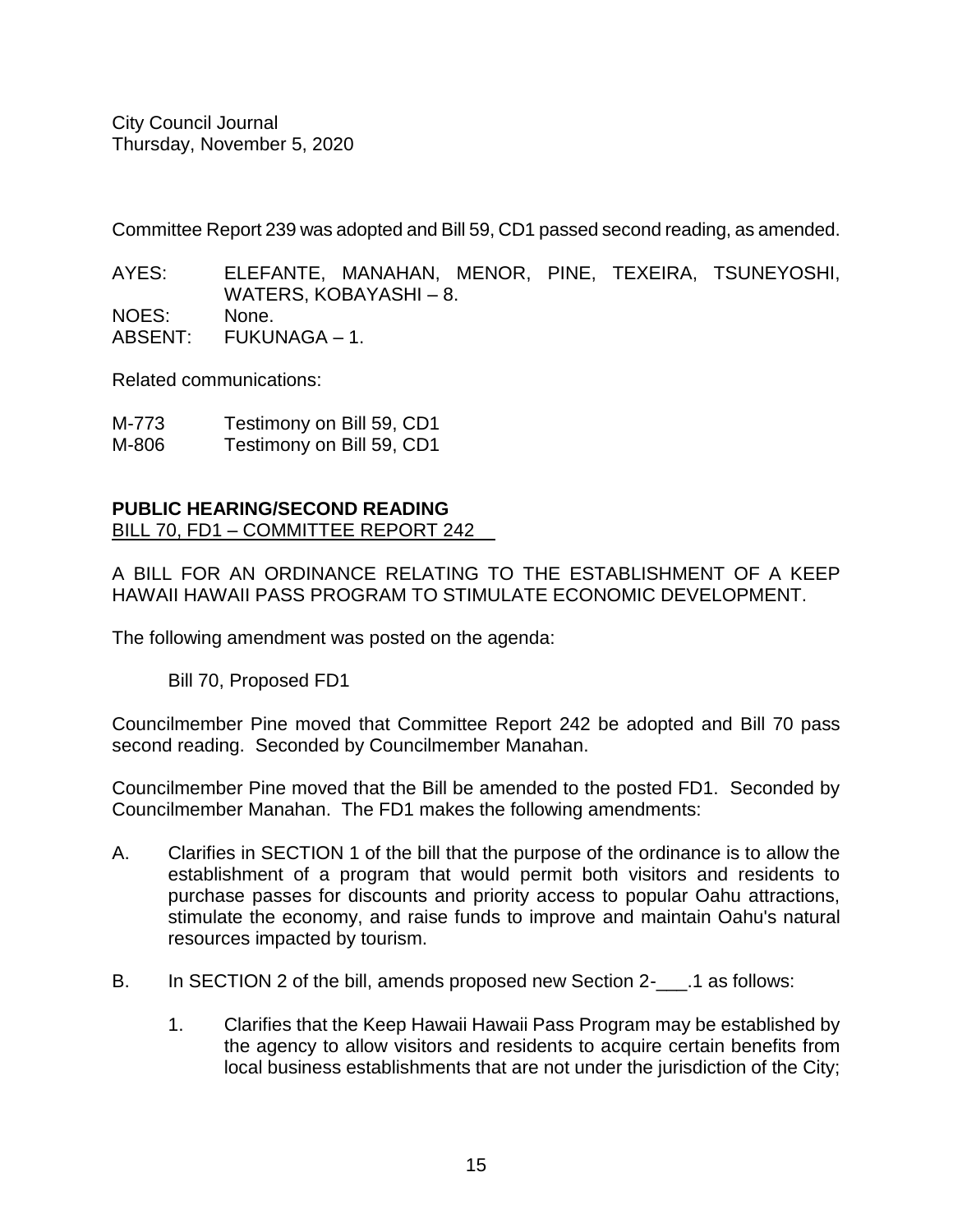- 2. Clarifies that the benefits may be selected and combined into one pass or an affinity credit card (and not a series of passes) that may expire after a certain number of days;
- 3. Clarifies that the benefits may include, but would not be limited to, discounted purchases at and priority entrance to certain local business establishments and that the price of the pass or affinity credit card will be negotiated by the public and private persons and the agency;
- 4. Deletes the requirement that Hawaii resident purchasers would receive passes at a discounted rate determined by the agency;
- 5. Clarifies that equal opportunity is given to all privately operated local business establishments, including but not limited to, restaurants, attractions, and activities, to participate in the program; and
- 6. Deletes the requirement that the agency be encouraged to work with the State of Hawaii to include State-owned attractions in the program.
- C. Makes numerous miscellaneous technical and nonsubstantive amendments

There was no public testimony.

Bill 70 was amended to the posted FD1.

AYES: ELEFANTE, MANAHAN, MENOR, PINE, TEXEIRA, TSUNEYOSHI, WATERS, KOBAYASHI – 8. NOES: None. ABSENT: FUKUNAGA – 1.

Committee Report 242 was adopted and Bill 70, FD1 passed second reading.

AYES: ELEFANTE, MANAHAN, MENOR, PINE, TEXEIRA, TSUNEYOSHI, WATERS, KOBAYASHI – 8. NOES: None. ABSENT: FUKUNAGA – 1.

Related communications:

M-774 Testimony on Bill 70 M-807 Testimony on Bill 70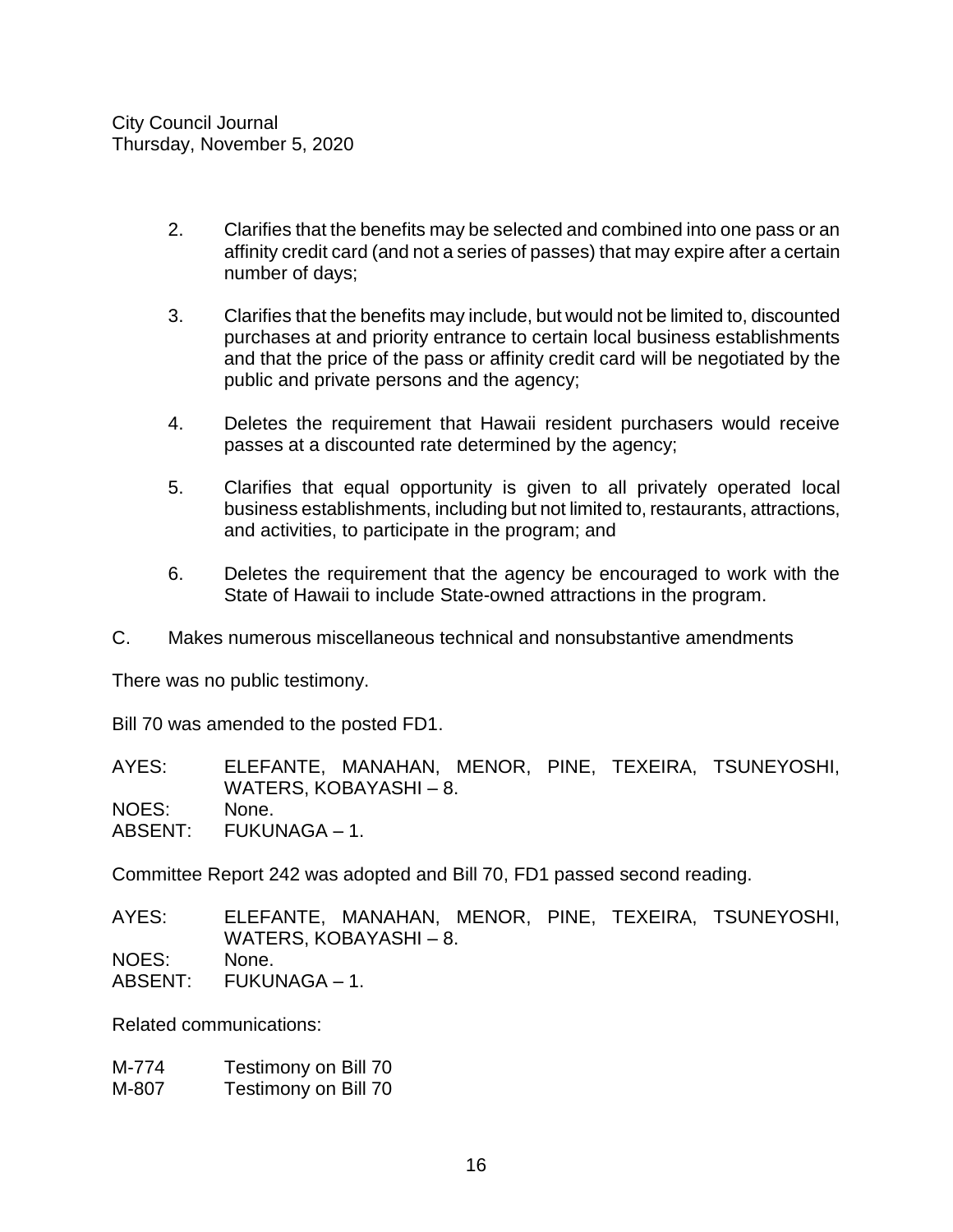#### **PUBLIC HEARING/SECOND READING** BILL 65, CD1 – COMMITTEE REPORT 249

A BILL FOR AN ORDINANCE TO AMEND CHAPTER 2 OF THE REVISED ORDINANCES OF HONOLULU 1990, AS AMENDED, RELATING TO THE OFFICE OF CLIMATE CHANGE, SUSTAINABILITY AND RESILIENCY.

Councilmember Manahan moved that Committee Report 249 be adopted and Bill 65 pass second reading, as amended to CD1. Seconded by Councilmember Elefante.

There was no public testimony.

Councilmember Menor (CC-293, CC-328) and Elefante (CC-294) stated that they filed Disclosures of Interest with the City Clerk's Office.

Committee Report 249 was adopted and Bill 65, CD1 passed second reading, as amended.

AYES: ELEFANTE, MANAHAN, MENOR, PINE, TEXEIRA, TSUNEYOSHI, WATERS, KOBAYASHI – 8. NOES: None. ABSENT: FUKUNAGA – 1.

Related communications:

- MM-147 Office of Climate Change, Sustainability and Resiliency
- D-723 Department of Transportation Services
- D-724 Department of Facility Maintenance
- M-775 Testimony on Bill 65, CD1
- M-808 Testimony on Bill 65, CD1

# **PUBLIC HEARING/SECOND READING**

BILL 71, CD1 – COMMITTEE REPORT 250

A BILL FOR AN ORDINANCE AMENDING ORDINANCE NO. 18-39.

Councilmember Manahan moved that Committee Report 250 be adopted and Bill 71 pass second reading, as amended to CD1. Seconded by Councilmember Elefante.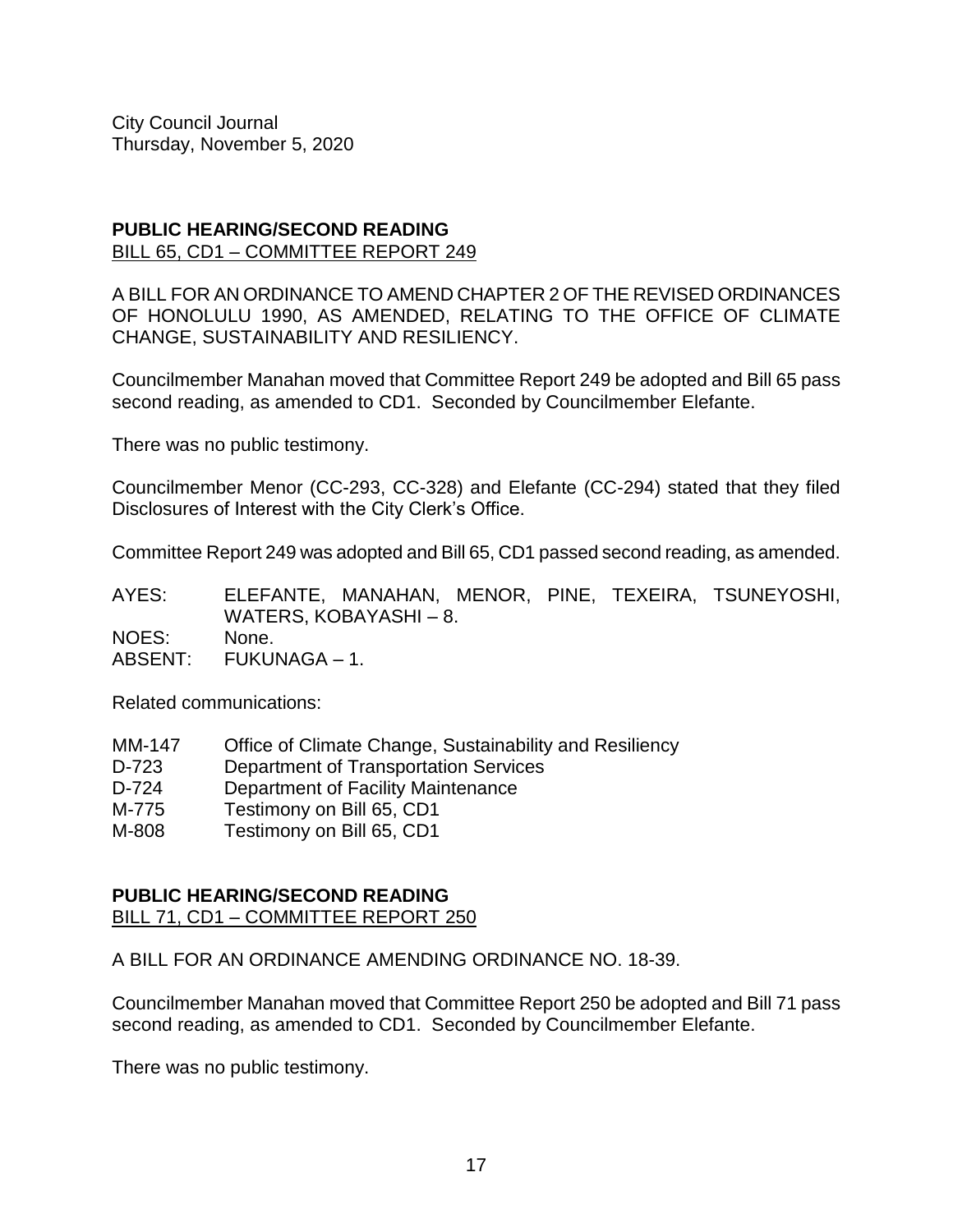Committee Report 250 was adopted and Bill 71, CD1 passed second reading, as amended.

AYES: ELEFANTE\*, MANAHAN, MENOR, PINE, TEXEIRA, TSUNEYOSHI, WATERS, KOBAYASHI – 8. NOES: None.

ABSENT: FUKUNAGA – 1.

\*Councilmember Elefante voted aye with reservations.

Related communication:

M-809 Testimony on Bill 71, CD1

#### **PUBLIC HEARING/SECOND READING** BILL 76 – COMMITTEE REPORT 251

A BILL FOR AN ORDINANCE RELATING TO REAL PROPERTY TAXATION.

Councilmember Manahan moved that Committee Report 251 be adopted and Bill 76 pass second reading. Seconded by Councilmember Elefante.

There was no public testimony.

In response to Councilmember Tsuneyoshi, Marc Alexander, Mayor's Office of Housing stated that:

- The Administration supports the new classification which is in alignment with resilient action number one from the Oahu resilient strategy.
- Discussions would be best undertaken by the next Administration who will be responsible for the implementation.
- There are logistical concerns and Administrative concerns that need to be worked out.
- A study that was done by University of California, Los Angeles Luskin School of Public Affairs stated that a vacancy tax will return units to the market in Hawaii and it will generate additional income.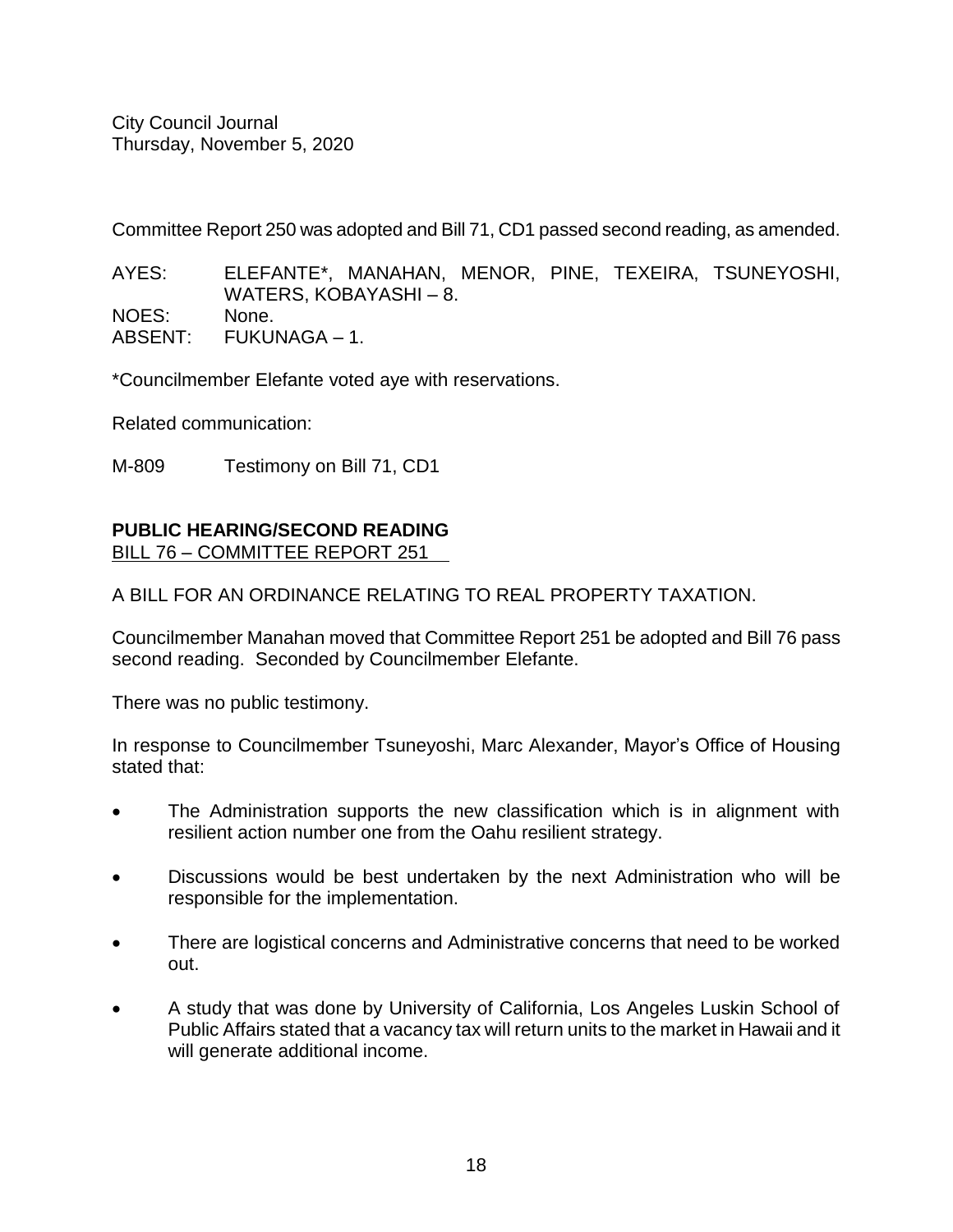In response to Councilmember Tsuneyoshi, Steven Takara, Real Property Administrator, Department of Budget and Fiscal Services stated that:

- He brought up the Department of Planning and Permitting and enforcement because of Councilmember Elefante's concern about vacant or abandoned property where homeless or beggars go in and occupy the space.
- The intent of the measure was to minimize vacant residential properties and to lower the amount of parcels in that classification which would diminish the revenue from that classification.
- He has a lot of concerns because he would be responsible to implement the program and does not feel that this is a feasible program if the intent is to keep the property unoccupied.

Councilmember Tsuneyoshi stated that creating a new tax classification is not the way to go. She has concerns with the Bill and the imposition of a new classification of residential homes. Councilmember Tsuneyoshi stated that she will be voting no on the measure.

Councilmember Texeira stated his support on the measure. He noted that the Council is working with various departments in the Administration to create an appropriate enforcement framework. Councilmember Texeira asked councilmembers to keep moving the Bill forward and continue the discussion. He noted that there continues to be increased interest and support for these types of approaches to addressing and balancing the housing supply.

Committee Report 251 was adopted and Bill 76 passed second reading.

AYES: ELEFANTE, FUKUNAGA, MANAHAN, MENOR, PINE, TEXEIRA, WATERS, KOBAYASHI – 8.

NOES: TSUNEYOSHI – 1.

Related communication:

M-790 Testimony on Bill 76

#### **PUBLIC HEARING/SECOND READING** BILL 75 – COMMITTEE REPORT 255

A BILL FOR AN ORDINANCE RELATING TO FIRE SAFETY.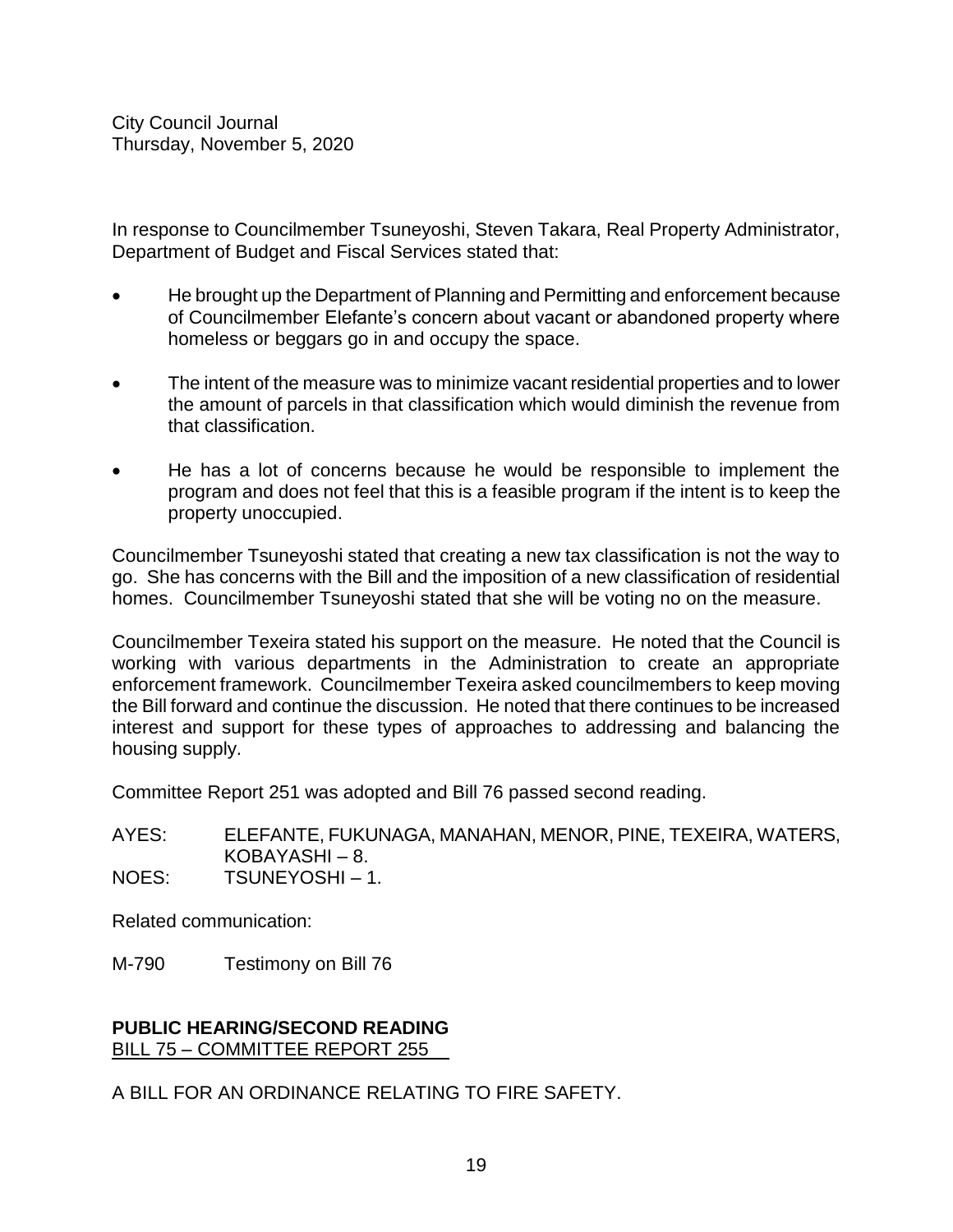Councilmember Fukunaga moved that Committee Report 255 be adopted and Bill 75 pass second reading. Seconded by Councilmember Pine.

There was no public testimony.

Councilmember Fukunaga noted for the record that she filed a Disclosure of Interest with the City Clerk's Office (CC-329).

Committee Report 255 was adopted and Bill 75 passed second reading.

AYES: ELEFANTE, FUKUNAGA, MANAHAN, MENOR, PINE, TEXEIRA, TSUNEYOSHI, WATERS, KOBAYASHI – 9. NOES: None.

# **PUBLIC HEARING/SECOND READING**

BILL 57, CD1 – COMMITTEE REPORT 261

A BILL FOR AN ORDINANCE RELATING TO DETACHED DWELLINGS.

Councilmember Menor moved that Committee Report 261 be adopted and Bill 57 pass second reading, as amended to CD1. Seconded by Councilmember Waters.

There was no public testimony.

Committee Report 261 was adopted and Bill 57, CD1 passed second reading, as amended.

AYES: ELEFANTE, FUKUNAGA, MANAHAN, MENOR, PINE, TEXEIRA, TSUNEYOSHI, WATERS, KOBAYASHI – 9. NOES: None.

Related communications:

- M-776 Testimony on Bill 57, CD1
- M-810 Testimony on Bill 57, CD1

#### **PUBLIC HEARING/SECOND READING** BILL 58 – COMMITTEE REPORT 262

A BILL FOR AN ORDINANCE RELATING TO CLEAN ENERGY PROJECTS.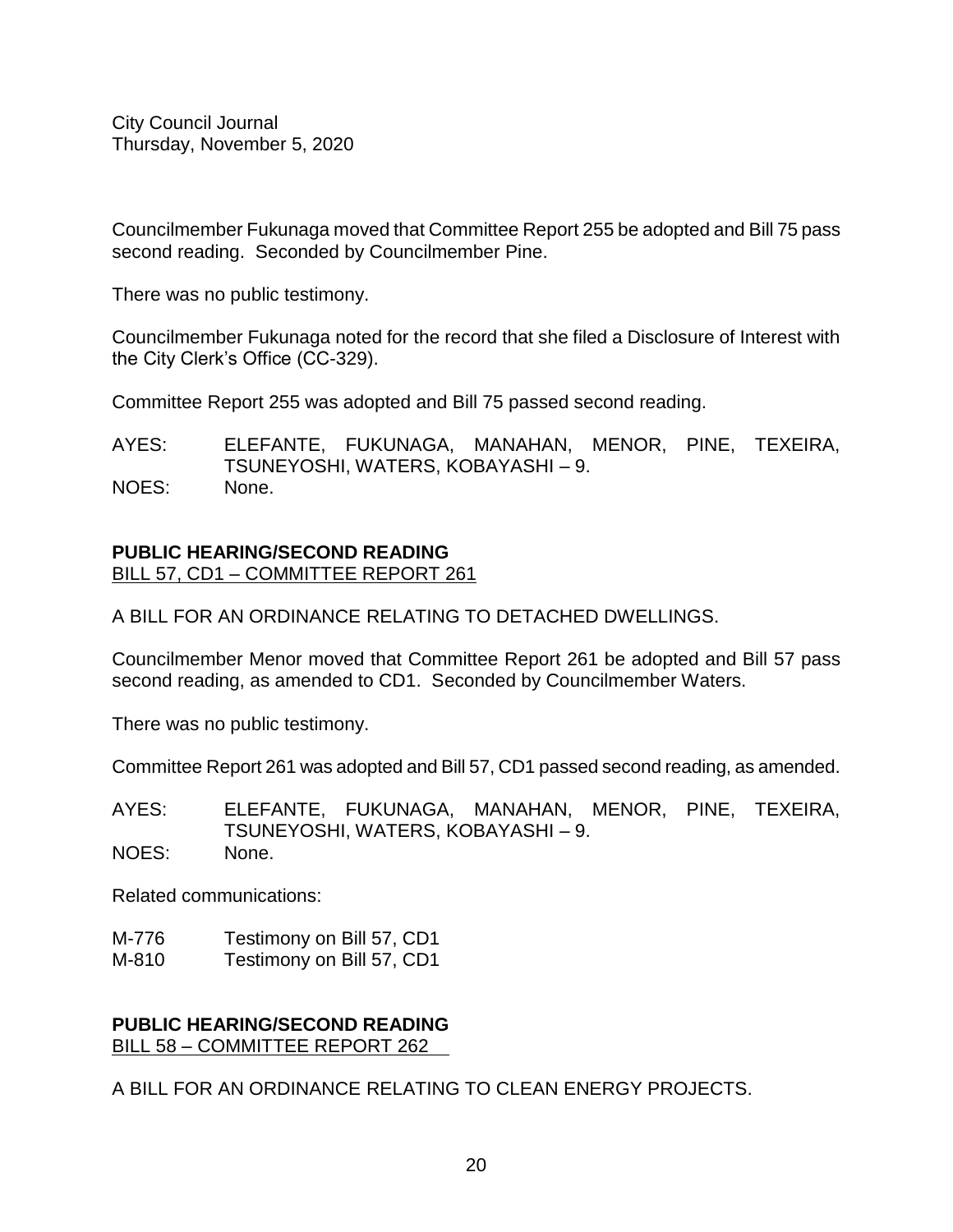Councilmember Menor moved that Committee Report 262 be adopted and Bill 58 pass second reading. Seconded by Councilmember Waters.

There was no public testimony.

Councilmember Elefante stated that he will be voting in support of the measure with reservations and looks forward to continued discussion in Committee with the Department of Planning and Permitting.

Councilmember Elefante noted for the record that he filed a Disclosure of Interest with the City Clerk's Office (CC-210).

Committee Report 262 was adopted and Bill 58 passed second reading.

AYES: ELEFANTE\*, FUKUNAGA, MANAHAN, MENOR, PINE, TEXEIRA, TSUNEYOSHI, WATERS, KOBAYASHI – 9. NOES: None.

\*Councilmember Elefante voted aye with reservations.

Related communications:

| M-777   | Testimony on Bill 58 |
|---------|----------------------|
| <b></b> |                      |

M-811 Testimony on Bill 58

#### **PUBLIC HEARING/SECOND READING**

BILL 64, CD1 – COMMITTEE REPORT 266

A BILL FOR AN ORDINANCE TO ADOPT AN AMENDMENT TO THE 'EWA DEVELOPMENT PLAN (2013) FOR THE CITY AND COUNTY OF HONOLULU.

Councilmember Menor moved that Committee Report 266 be adopted and Bill 64 pass second reading, as amended to CD1. Seconded by Councilmember Waters.

There was no public testimony.

Committee Report 266 was adopted and Bill 64, CD1 passed second reading, as amended.

AYES: ELEFANTE, FUKUNAGA, MANAHAN, MENOR, PINE, TEXEIRA, TSUNEYOSHI, WATERS, KOBAYASHI – 9. NOES: None.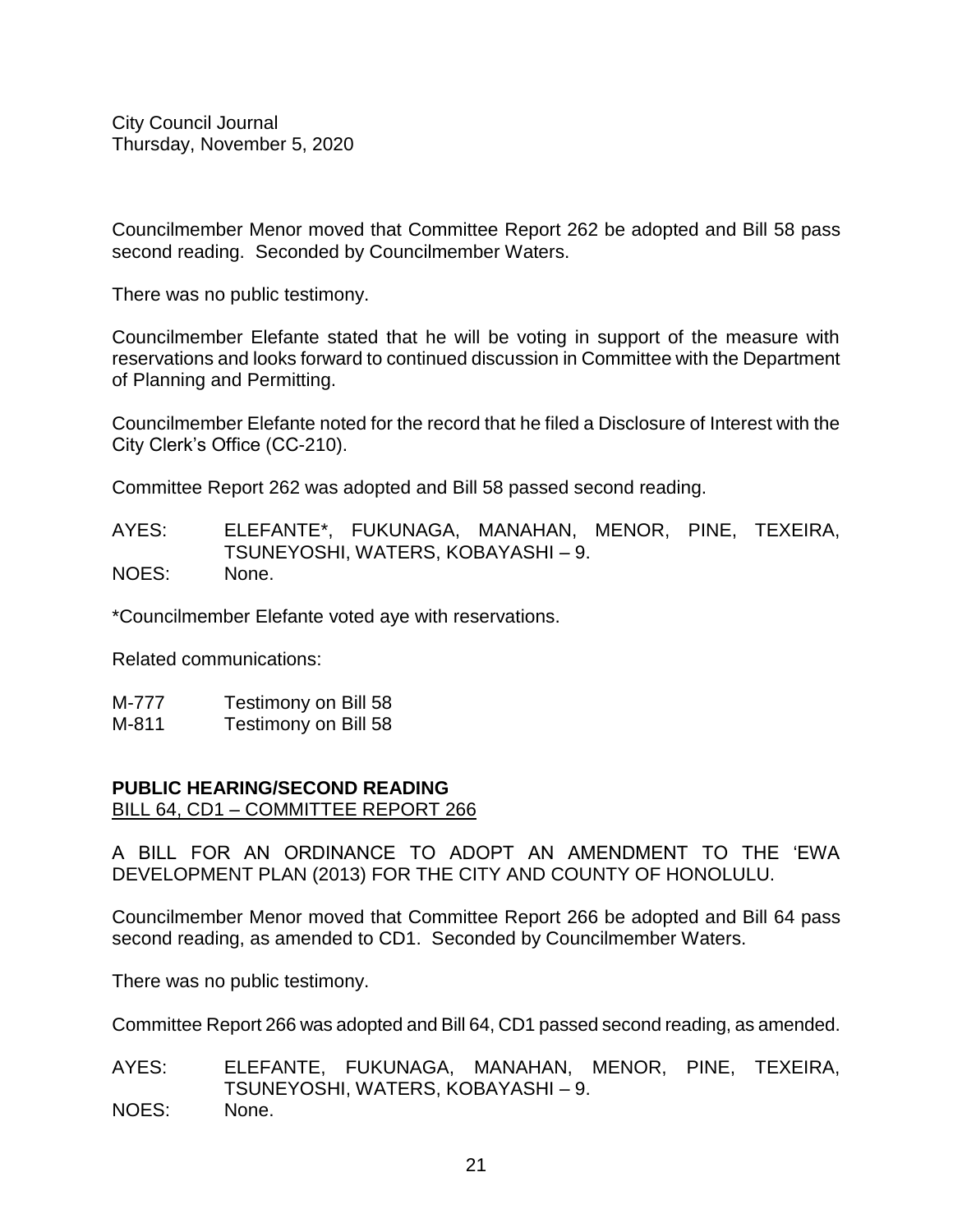Related communication:

M-798 Testimony on Bill 64, CD1

# **THIRD READING** BILL 17, CD1 – COMMITTEE REPORT 248

A BILL FOR AN ORDINANCE RELATING TO REAL PROPERTY TAXATION.

Councilmember Manahan moved that Committee Report 248 be adopted and Bill 17 pass third reading, as amended to CD1. Seconded by Councilmember Elefante.

There was no public testimony.

Committee Report 248 was adopted and Bill 17, CD1 passed third reading, as amended.

AYES: ELEFANTE, FUKUNAGA, MANAHAN, MENOR, PINE, TEXEIRA, TSUNEYOSHI, WATERS, KOBAYASHI – 9. NOES: None.

# **THIRD READING**

BILL 7, CD1, FD1 – COMMITTEE REPORT 254

A BILL FOR AN ORDINANCE RELATING TO SEWER SYSTEMS.

The following amendment was posted on the agenda:

Bill 7, CD1, Proposed FD1

Councilmember Fukunaga moved that Committee Report 254 be adopted and Bill 7 pass third reading, as amended to CD1. Seconded by Councilmember Pine.

Councilmember Fukunaga moved that the Bill be amended to the posted FD1. Seconded by Councilmember Pine. The FD1 makes the following amendments:

- A. Deletes SECTION 2 of the bill to address concerns that provisions therein conflict with a superseding State administrative rule.
- B. Renumbers the remaining section numbers.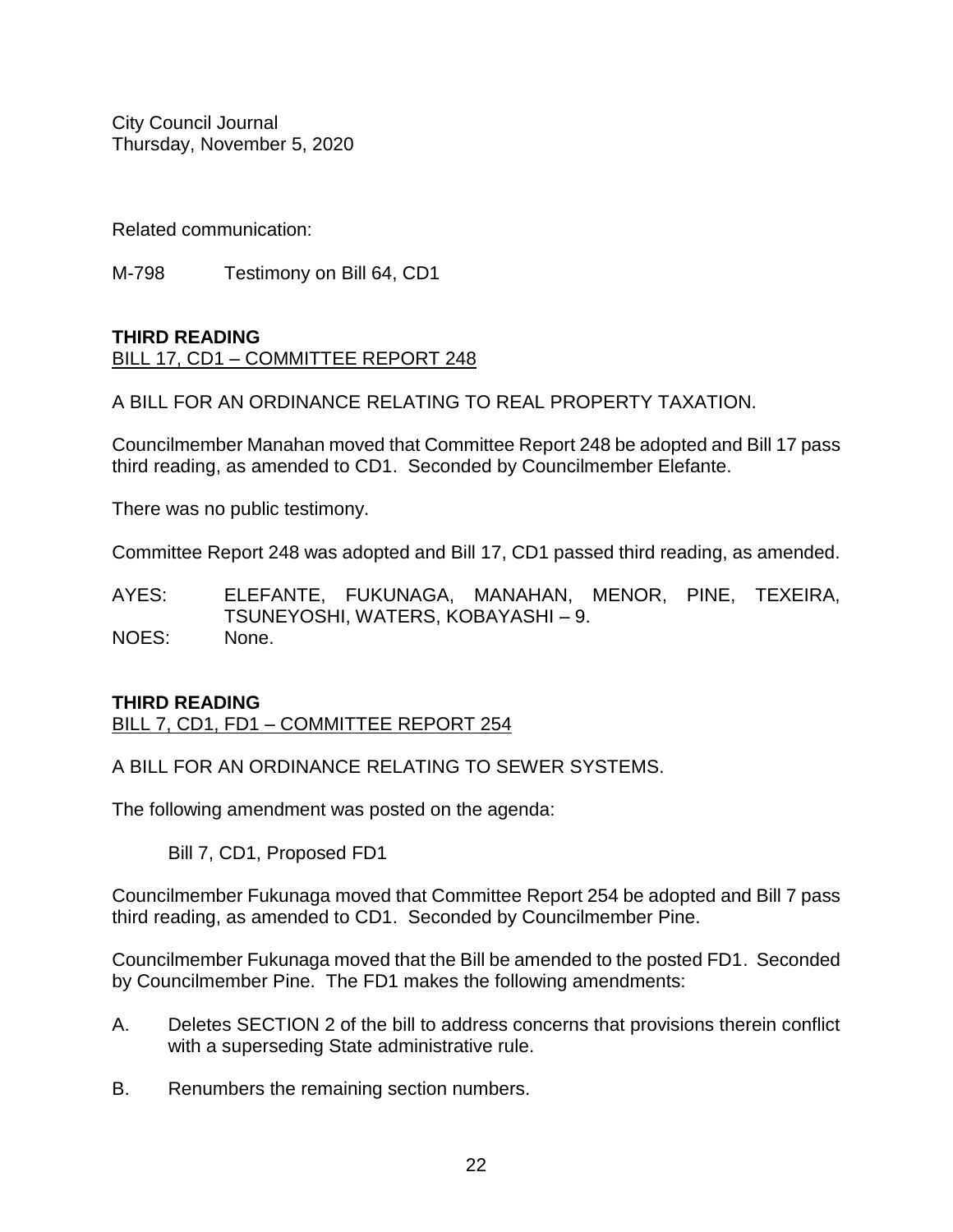C. Makes miscellaneous technical and nonsubstantive amendments.

There was no public testimony.

Councilmember Texeira stated that Bill 7 was introduced in response to concerns from constituents in the Waimanalo Beach lot area when they were required to convert their cesspools to septic systems. He noted that the Waimanalo Beach lots have been identified as the future sewer improvement district and residents are concerned that they may be compelled to connect to the new system before the end of the life of their septic system. Councilmember Texeira explained that the Bill would ensure that qualifying residents who have installed septic systems do not have additional charges by waiving sewer system connection charges and usage fees for a period of time that is approximate to the life of a private wastewater system. He asked councilmembers to support the measure and to help the residents.

Councilmember Elefante stated his concern that the deferral for 25 years in the floor draft amendment states that all charges and fees associated with the improvement district will put the burden of these costs on other taxpayers. He noted that he is not opposed to a reasonable accommodation. Councilmember Elefante also noted that there are legal concerns and that he will be voting no on the Bill.

Bill 7, CD1 was amended to the posted FD1.

AYES: ELEFANTE, FUKUNAGA, MANAHAN, MENOR, PINE, TEXEIRA, TSUNEYOSHI, WATERS, KOBAYASHI – 9. NOES: None.

Committee Report 254 was adopted and Bill 7, CD1, FD1 passed third reading.

AYES: FUKUNAGA, MANAHAN, MENOR, PINE, TEXEIRA, TSUNEYOSHI, WATERS, KOBAYASHI – 8. NOES: ELEFANTE – 1.

# **THIRD READING**

BILL 47, CD1, FD1 – COMMITTEE REPORT 264

A BILL FOR AN ORDINANCE RELATING TO CROSSWALKS.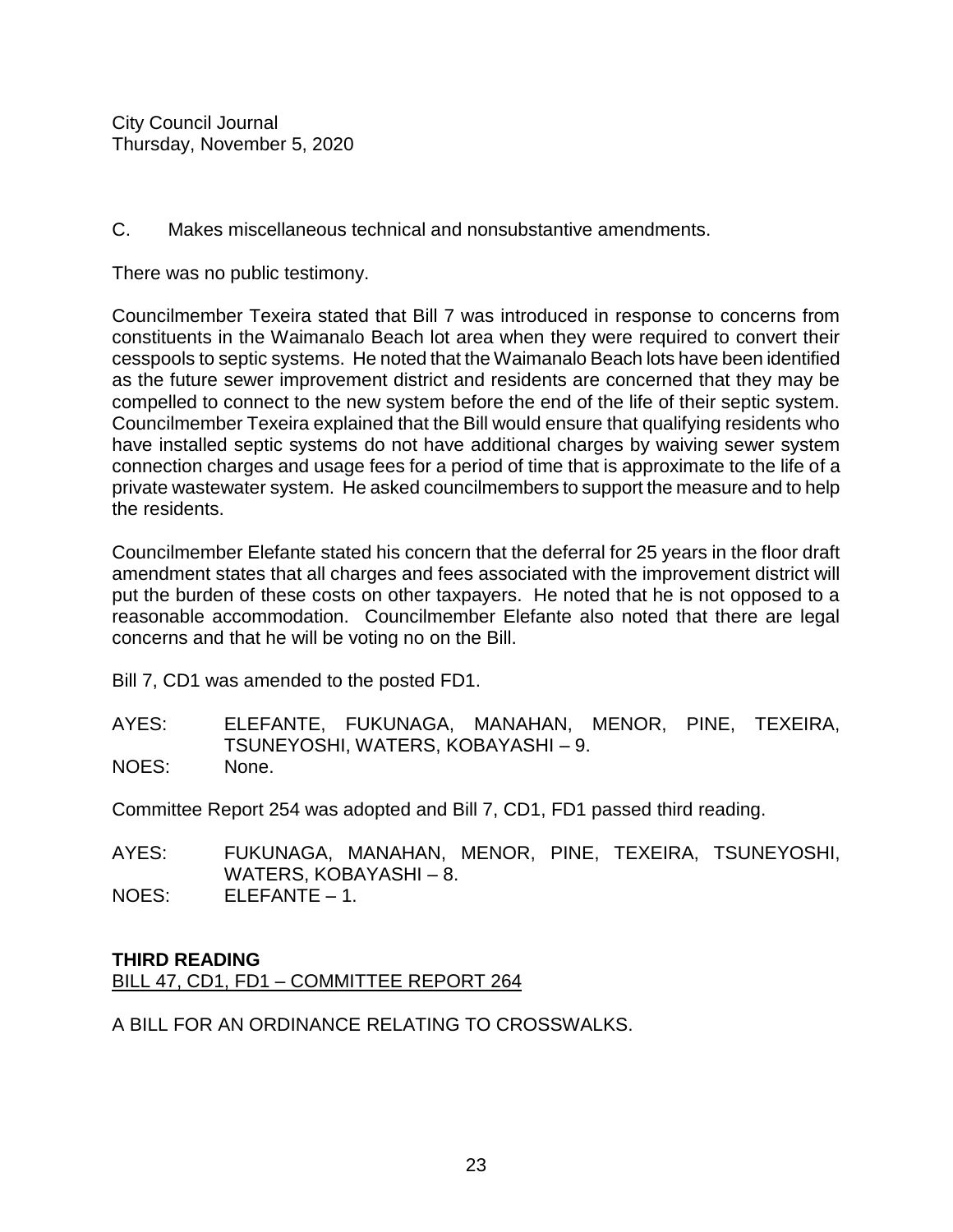The following amendment was handcarried to the meeting:

Bill 47, CD1, Proposed FD1 (OCS2020-1127/11/4/2020 4:29 PM)

Councilmember Elefante moved that Committee Report 264 be adopted and Bill 47, CD1 pass third reading. Seconded by Councilmember Manahan.

Councilmember Elefante moved that the Bill be amended to the handcarried FD1 (OCS2020-1127/11/4/2020 4:29 PM). Seconded by Councilmember Manahan. The FD1 makes the following amendments:

- A. Page 2: Amends subsections (c)(1), (2), and (4) by changing all references to "notice" to read "offer."
- B. Makes miscellaneous technical and nonsubstantive amendments.

There was no public testimony.

Councilmember Waters stated that the measure will give the public notice on what the City intends to do with the crosswalks and also give them the opportunity to address their concerns.

Bill 47, CD1 was amended to the handcarried FD1 (OCS2020-1127/11/4/2020 4:29 PM).

AYES: ELEFANTE, FUKUNAGA, MANAHAN, MENOR, PINE, TEXEIRA, TSUNEYOSHI, WATERS, KOBAYASHI – 9. NOES: None.

Council Rule 19.E relating to 48-hour notice was waived.

AYES: ELEFANTE, FUKUNAGA, MANAHAN, MENOR, PINE, TEXEIRA, TSUNEYOSHI, WATERS, KOBAYASHI – 9. NOES: None.

Committee Report 264 was adopted and Bill 47, CD1, FD1 passed third reading.

AYES: ELEFANTE, FUKUNAGA, MANAHAN, MENOR, PINE, TEXEIRA, TSUNEYOSHI, WATERS, KOBAYASHI – 9. NOES: None.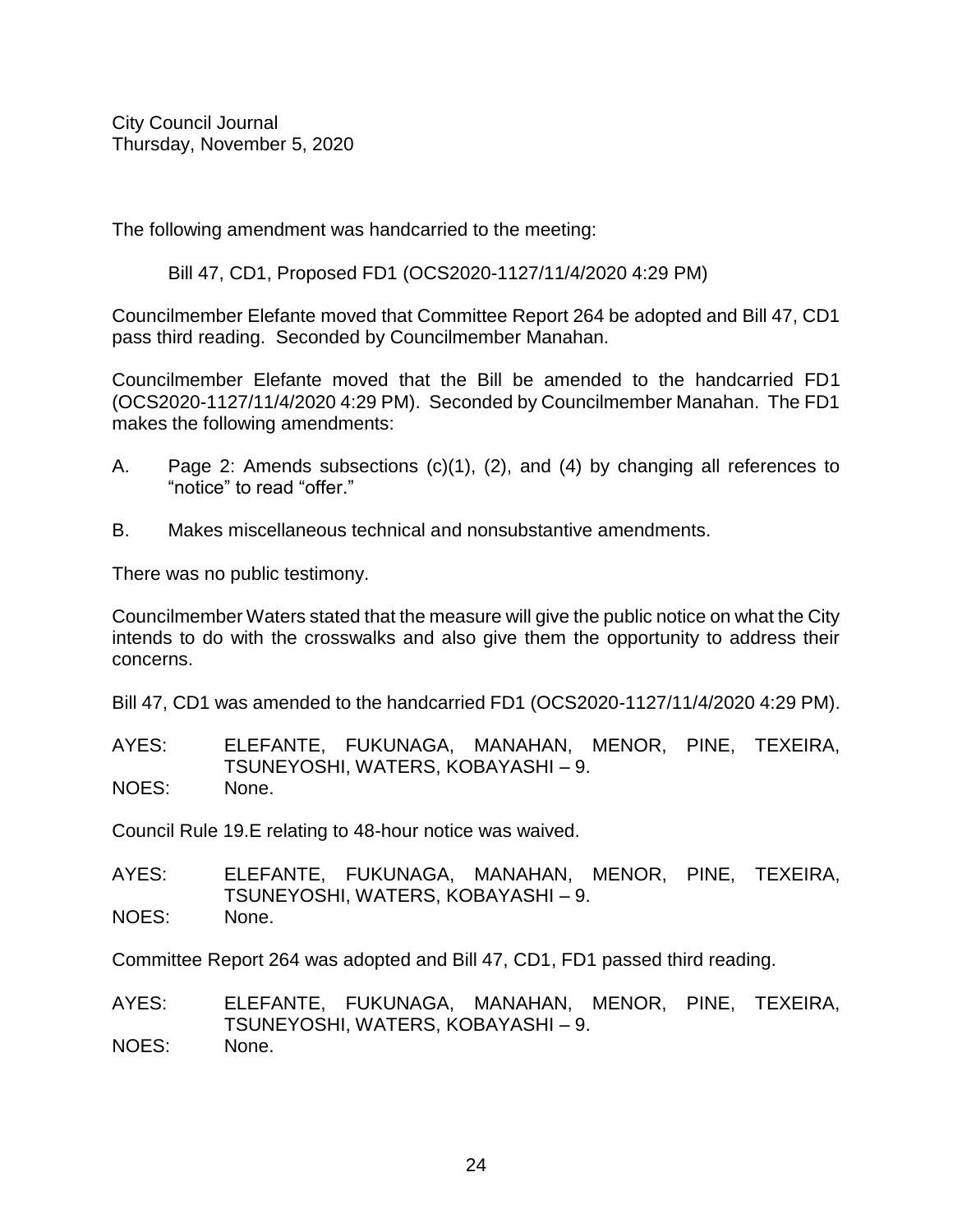Related communications:

| D-732 | Ala Moana-Kaka'ako Neighborhood Board No. 11 |
|-------|----------------------------------------------|
| M-778 | Testimony on Bill 47, CD1                    |

# **THIRD READING**

#### BILL 14, CD1 – COMMITTEE REPORT 265

A BILL FOR AN ORDINANCE RELATING TO FIREFIGHTERS AND EMERGENCY RESCUE OPERATIONS.

Councilmember Waters moved that Committee Report 265 be adopted and Bill 14 pass third reading, as amended to CD1. Seconded by Councilmember Tsuneyoshi.

There was no public testimony.

Councilmember Elefante thanked Councilmember Waters for introducing the measure and for having a discussion in his Committee on Public Safety and Welfare. He stated that he has great respect for the firefighters and all first responders who put their lives on the line to save others. Councilmember Elefante noted that this Bill is about separation of powers and encourages Fire Chief, Manny Neves to work with the existing rescue companies and the Department of Human Resources to come up with an agreement. He stated that on the advice of legal counsel from the Department of the Corporation Counsel, he will not be able to support the measure and will vote no on Bill 14.

Councilmember Waters thanked everyone who submitted testimony. He noted that there was a lot of testimony from firefighters and their families. He also thanked the fire fighters that came to the meeting and are outside in support of the Bill. Councilmember Waters recognized the firefighters we rely on to save lives. He stated that the Bill ensures that the firefighters are properly trained and he was proud to introduce the measure.

Councilmember Texeira spoke in support of the measure. He thanked Councilmember Waters for introducing the measure. Councilmember Texeira noted that Rescue Three operates in Windward Oahu and he appreciates any and all efforts to protect and support the firefighters.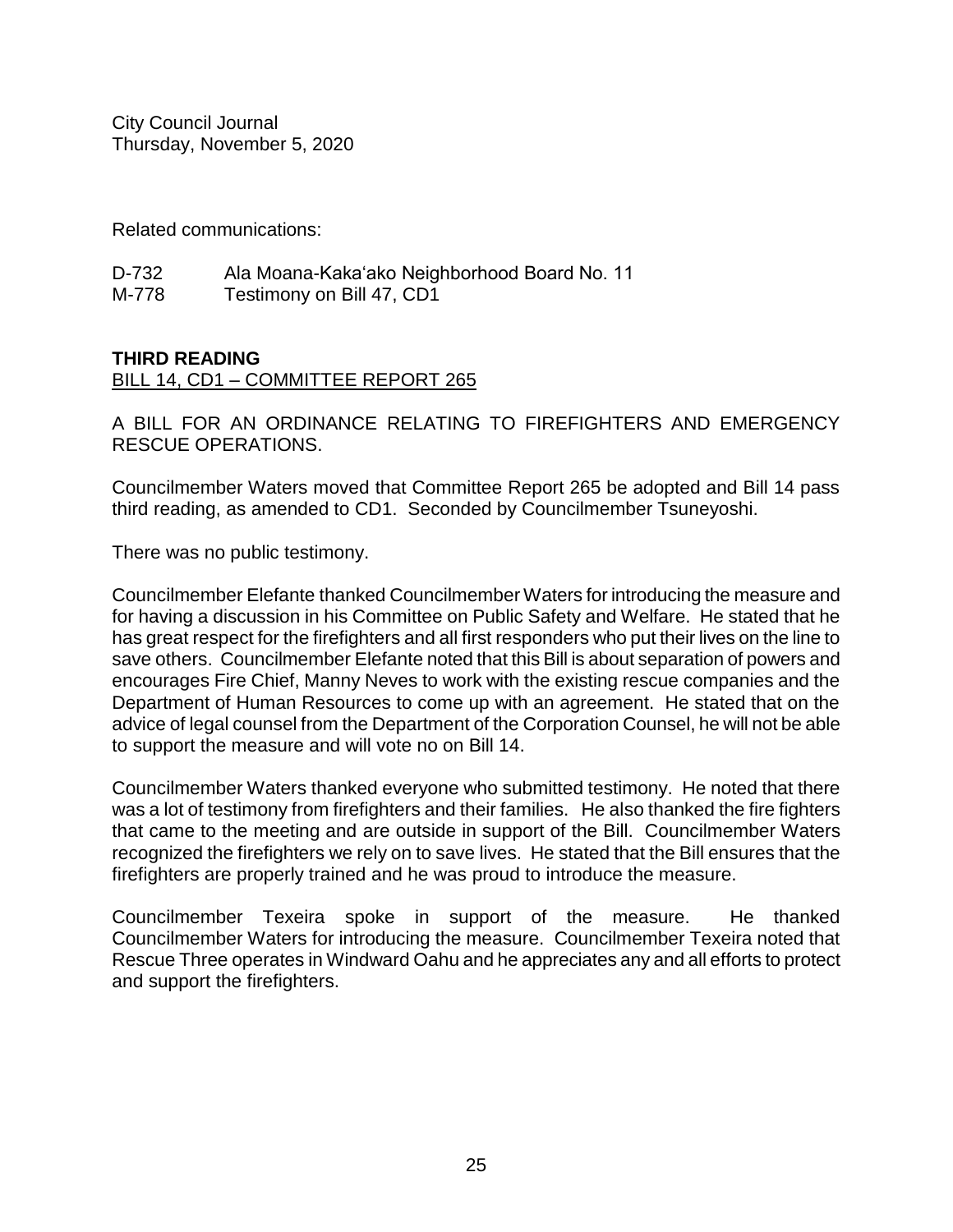Councilmember Tsuneyoshi stated that as the Vice Chair of the Committee on Public Safety, she was happy to support Chair Waters on this Bill. She noted her disappointment that it has been eight months and no discussion on standard of procedure policies are being implemented. Councilmember Tsuneyoshi stated that the testimonies from the captains state their concern for their crew because the safety and responsibility lies on them. She stated her support on the measure.

Councilmember Pine stated her strong support for the measure. She noted that it took eight months to pass the legislation which means that the process failed and that the workers and their families should be the top priority. Councilmember Pine noted that she is grateful for Councilmembers Waters and Tsuneyoshi for their chairmanship to move the Bill forward.

Councilmember Elefante noted for the record that he filed a Disclosure of Interest with the City Clerk's Office (CC-50).

Committee Report 265 was adopted and Bill 14, CD1 passed third reading, as amended.

AYES: FUKUNAGA, MANAHAN, MENOR, PINE, TEXEIRA, TSUNEYOSHI, WATERS, KOBAYASHI – 8. NOES: ELEFANTE – 1.

Related communications:

| M-779 | Testimony on Bill 14, CD1 |   |
|-------|---------------------------|---|
| .     |                           | - |

M-812 Testimony on Bill 14, CD1

#### **FIRST READING** BILL 81 (Budget)

A BILL FOR AN ORDINANCE RELATING TO REAL PROPERTY TAXATION.

Councilmember Waters moved that Bill 81 pass first reading. Seconded by Councilmember Fukunaga.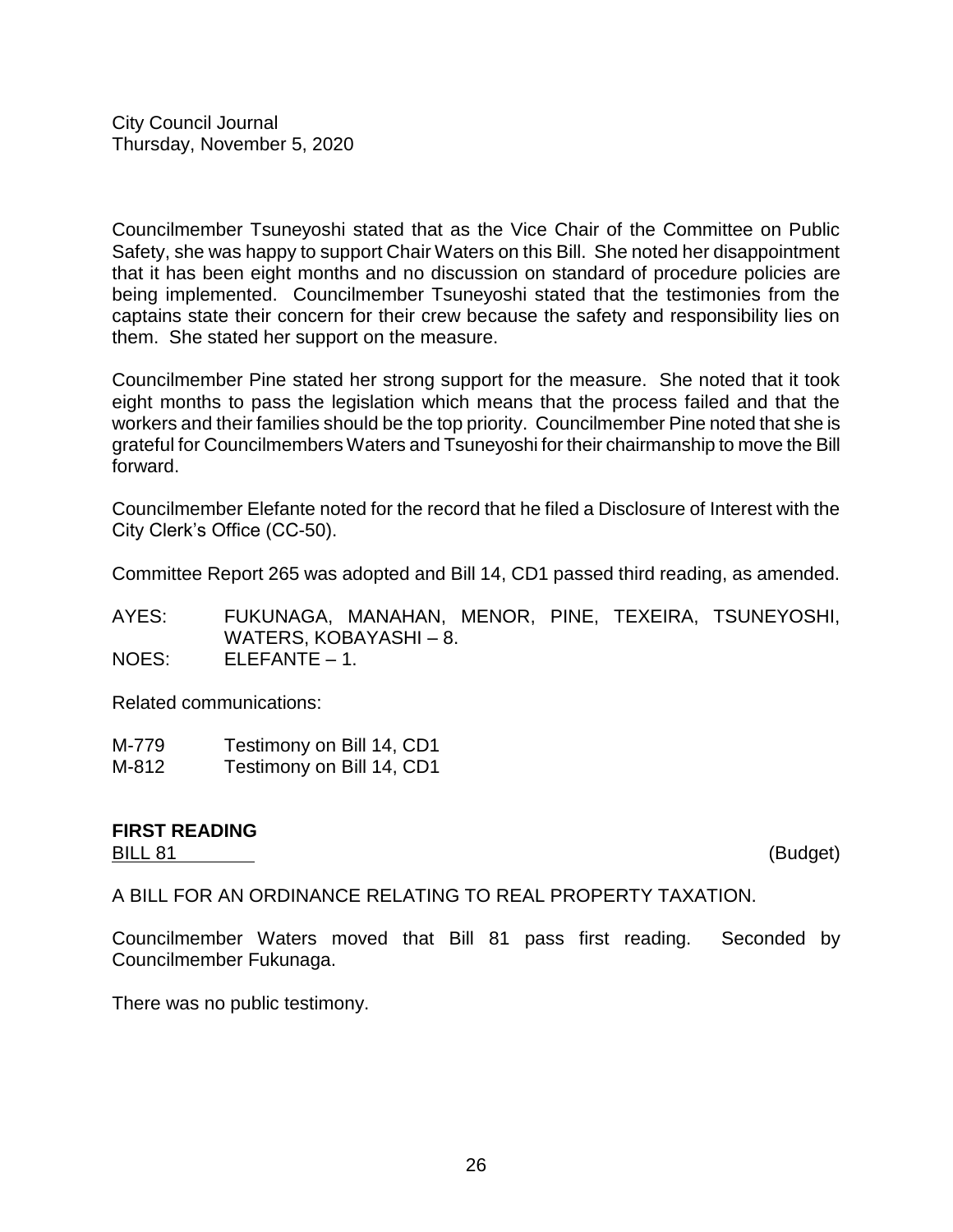Bill 81 passed first reading.

AYES: ELEFANTE, FUKUNAGA, MANAHAN, MENOR, PINE, TEXEIRA, TSUNEYOSHI, WATERS, KOBAYASHI – 9. NOES: None.

Related communication:

M-780 Testimony on Bill 81

# **FIRST READING**

BILL 82 (Public Infrastructure, Technology and Sustainability)

A BILL FOR AN ORDINANCE RELATING TO REPORTING REQUIREMENTS FOR INSPECTIONS OF CITY-OWNED STREMS.

Councilmember Waters moved that Bill 82 pass first reading. Seconded by Councilmember Fukunaga.

There was no public testimony.

Bill 82 passed first reading.

AYES: ELEFANTE, FUKUNAGA, MANAHAN, MENOR, PINE, TEXEIRA, TSUNEYOSHI, WATERS, KOBAYASHI – 9. NOES: None.

# **FIRST READING**

BILL 83 (Public Infrastructure, Technology and Sustainability)

A BILL FOR AN ORDINANCE RELATING TO SUSTAINABILITY.

Councilmember Waters moved that Bill 83 pass first reading. Seconded by Councilmember Fukunaga.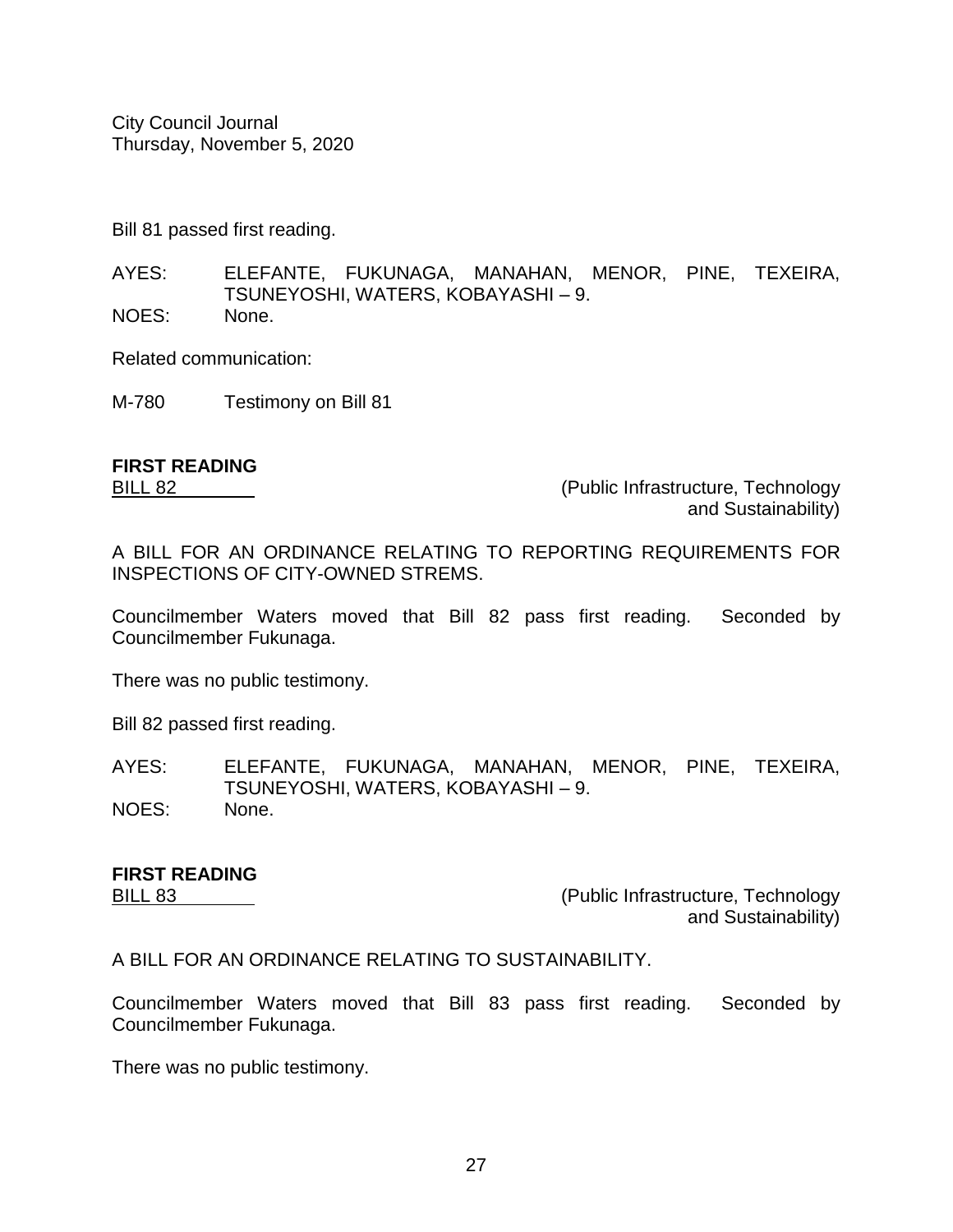Bill 83 passed first reading.

AYES: ELEFANTE, FUKUNAGA, MANAHAN, MENOR, PINE, TEXEIRA, TSUNEYOSHI, WATERS, KOBAYASHI – 9. NOES: None.

Related communication:

M-781 Testimony on Bill 83

# **FIRST READING**

BILL 84 (Public Infrastructure, Technology and Sustainability)

A BILL FOR AN ORDINANCE RELATING TO FIRE SAFETY.

Councilmember Waters moved that Bill 84 pass first reading. Seconded by Councilmember Fukunaga.

There was no public testimony.

Bill 84 passed first reading.

AYES: ELEFANTE, FUKUNAGA, MANAHAN, MENOR, PINE, TEXEIRA, TSUNEYOSHI, WATERS, KOBAYASHI – 9. NOES: None.

# **FIRST READING**

BILL 85 (Transportation)

A BILL FOR AN ORDINANCE RELATING TO ABANDONED VEHICLES.

Councilmember Waters moved that Bill 85 pass first reading. Seconded by Councilmember Fukunaga.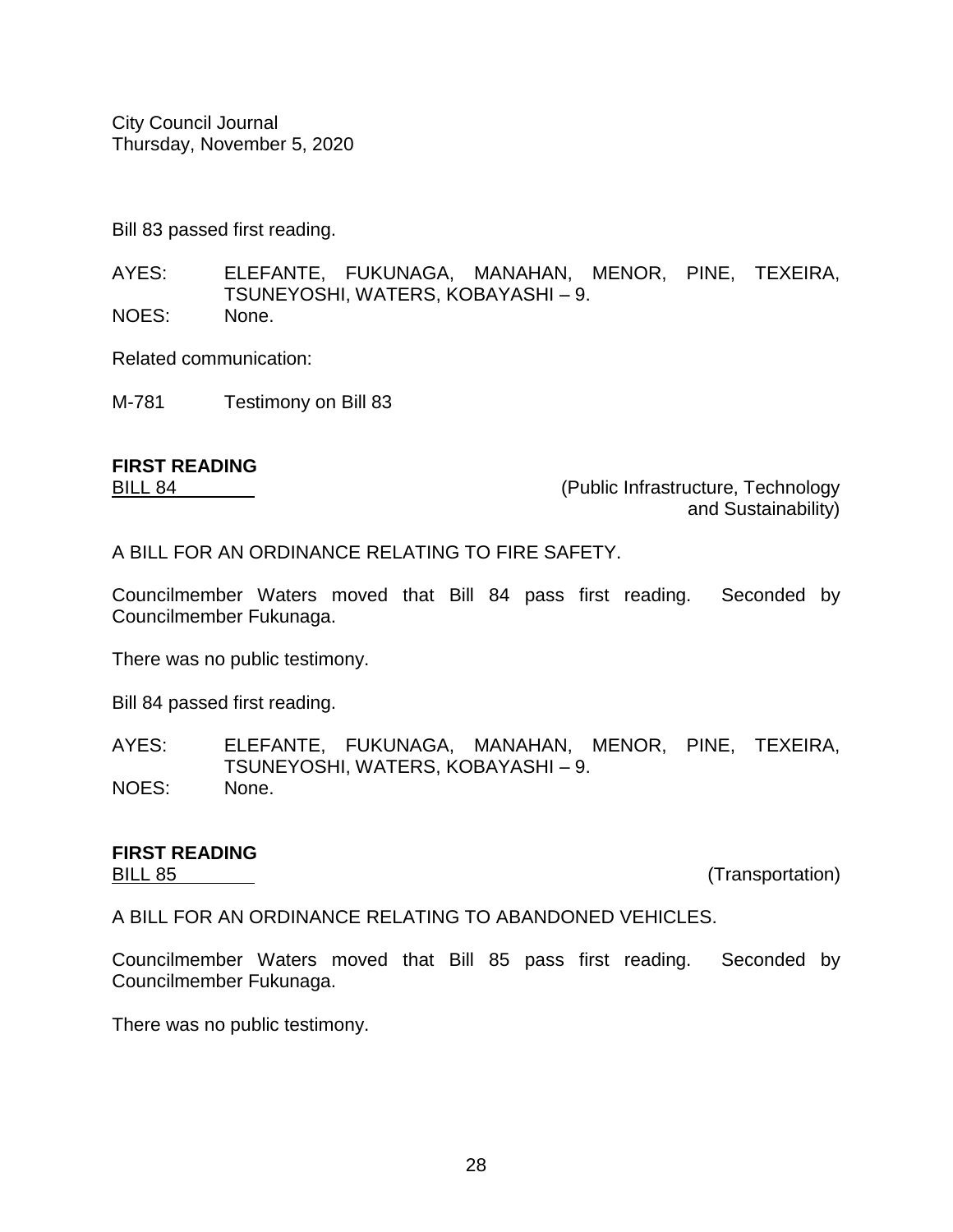Bill 85 passed first reading.

AYES: ELEFANTE, FUKUNAGA, MANAHAN, MENOR, PINE, TEXEIRA, TSUNEYOSHI, WATERS, KOBAYASHI – 9. NOES: None.

# **FIRST READING**

BILL 86 (Transportation)

A BILL FOR AN ORDINANCE RELATING TO MOTOR VEHICLES.

Councilmember Waters moved that Bill 86 pass first reading. Seconded by Councilmember Fukunaga.

There was no public testimony.

Bill 86 passed first reading.

AYES: ELEFANTE, FUKUNAGA, MANAHAN, MENOR, PINE, TEXEIRA, TSUNEYOSHI, WATERS, KOBAYASHI – 9. NOES: None.

Related communication:

M-813 Testimony on Bill 86

#### **FIRST READING** BILL 87 (Budget)

A BILL FOR AN ORDINANCE RELATING TO PUBLIC TRANSIT.

Councilmember Waters moved that Bill 87 pass first reading. Seconded by Councilmember Fukunaga.

There was no public testimony.

Councilmember Tsuneyoshi stated that she will vote in opposition to the measure. She noted that the testimony from Mr. Sakamoto stated that the increase of 25 cents can be difficult for the riders in this time of COVID. Councilmember Tsuneyoshi stated that she looks forward to working with the Administration to see how to come up with funding.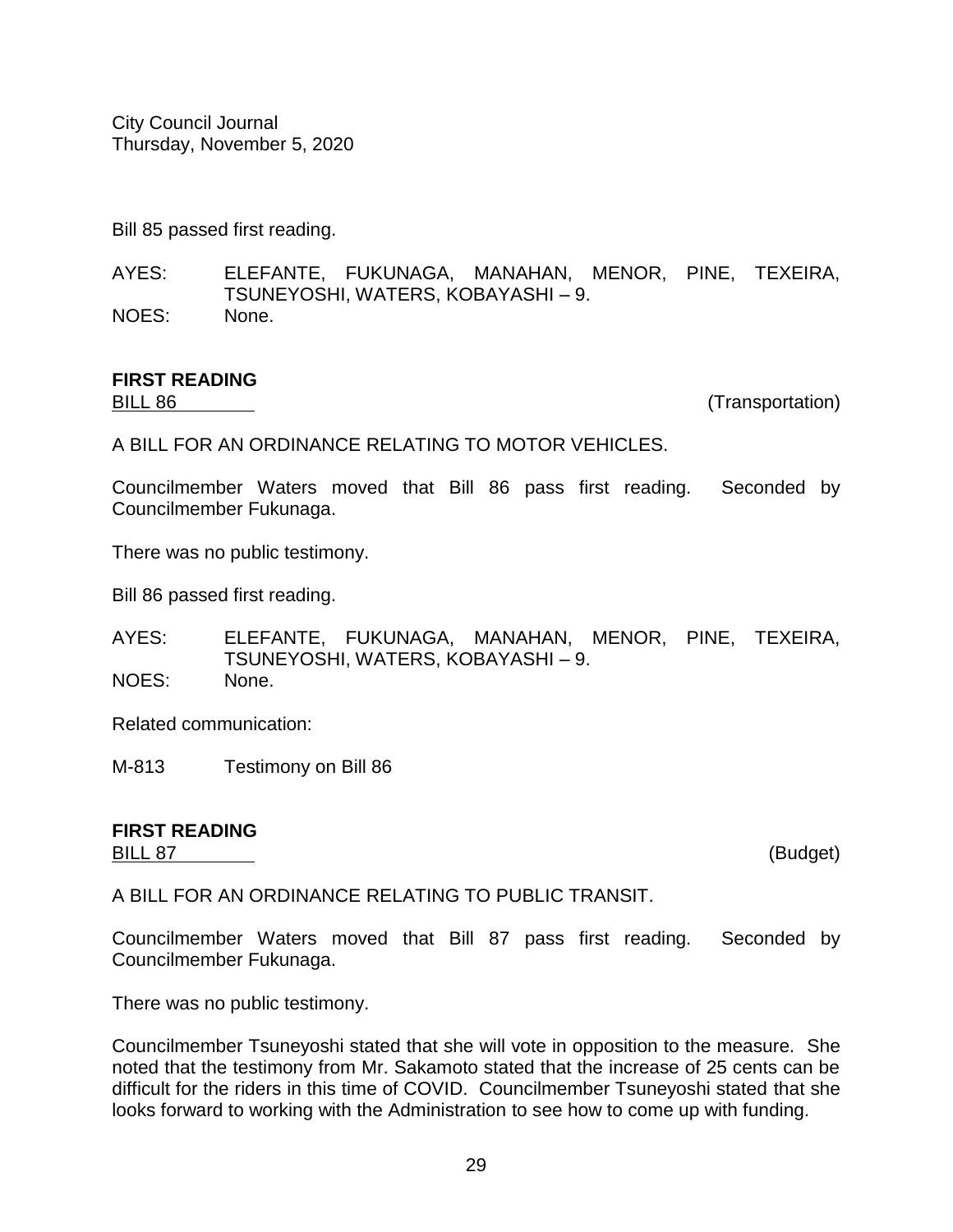Bill 87 passed first reading.

AYES: ELEFANTE, FUKUNAGA\*, MANAHAN, MENOR, PINE, TEXEIRA\*, WATERS\*, KOBAYASHI – 8. NOES: TSUNEYOSHI – 1.

\*Councilmember Fukunaga, Texeira, and Waters voted aye with reservations.

Related communications:

| M-795 | Testimony on Bill 87 |
|-------|----------------------|
| M-814 | Testimony on Bill 87 |

# **FIRST READING**

BILL 88 (Zoning, Planning and Housing)

A BILL FOR AN ORDINANCE TO ADOPT THE REVISED EAST HONOLULU SUSTAINABLE COMMUNITIES PLAN FOR THE CITY AND COUNTY OF HONOLULU.

Councilmember Waters moved that Bill 88 pass first reading. Seconded by Councilmember Fukunaga.

There was no public testimony.

Bill 88 passed first reading.

AYES: ELEFANTE, FUKUNAGA, MANAHAN, MENOR, PINE, TEXEIRA, TSUNEYOSHI, WATERS, KOBAYASHI – 9. NOES: None.

#### **FIRST READING** BILL 89 (Budget)

A BILL FOR AN ORDINANCE RELATING TO PUBLIC TRANSIT.

Councilmember Waters moved that Bill 89 pass first reading. Seconded by Councilmember Fukunaga.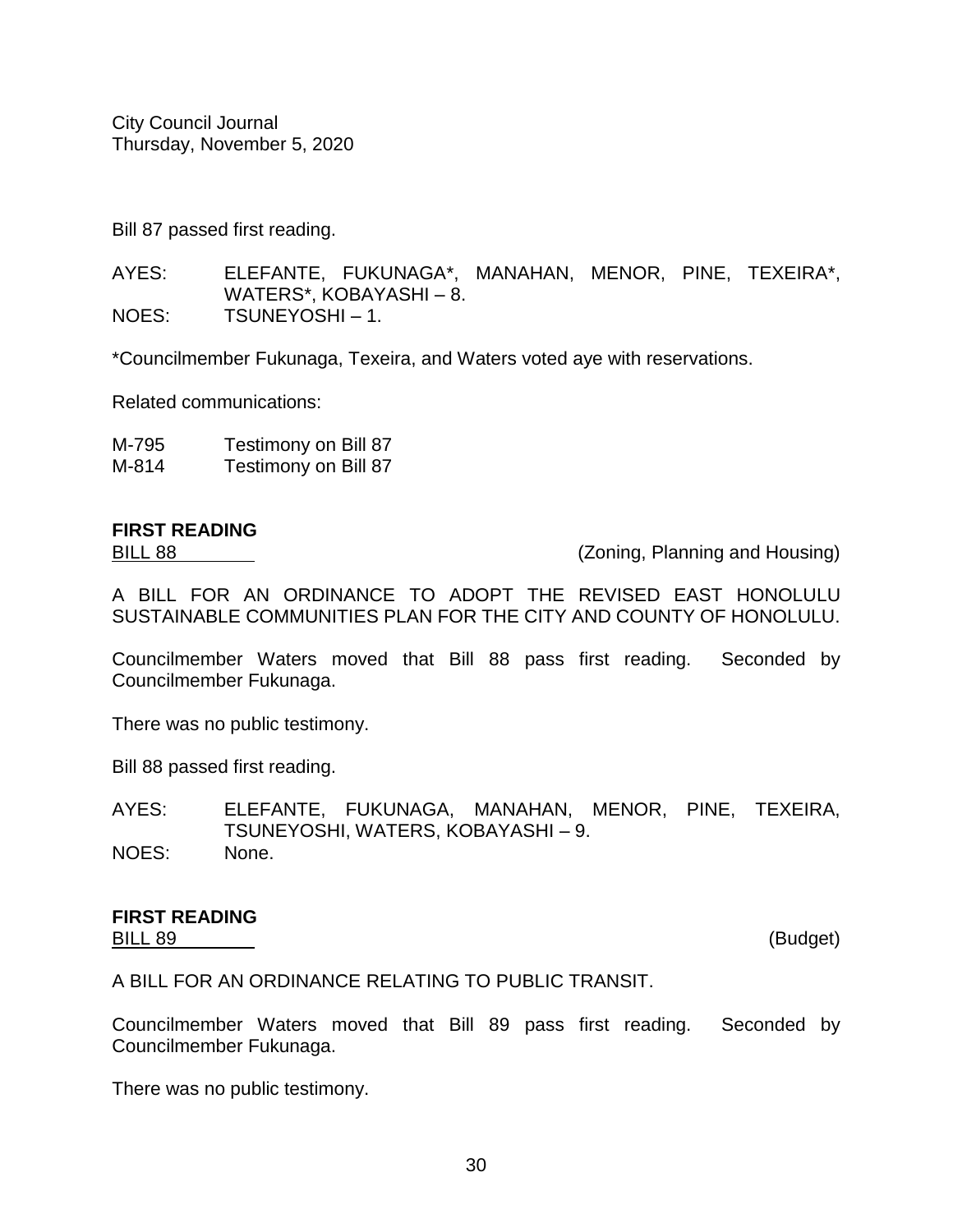Bill 89 passed first reading.

AYES: ELEFANTE, FUKUNAGA, MANAHAN, MENOR, PINE, TEXEIRA, TSUNEYOSHI, WATERS, KOBAYASHI – 9. NOES: None.

Related communication:

M-782 Testimony on Bill 89

#### **FIRST READING**

BILL 90 (Zoning, Planning and Housing)

A BILL FOR AN ORDINANCE RELATING TO BUILDING PERMITS.

Councilmember Waters moved that Bill 90 pass first reading. Seconded by Councilmember Fukunaga.

There was no public testimony.

Bill 90 passed first reading.

AYES: ELEFANTE, FUKUNAGA, MANAHAN, MENOR, PINE, TEXEIRA, TSUNEYOSHI, WATERS, KOBAYASHI – 9. NOES: None.

Related communications:

| M-786 | Testimony on Bill 90                 |  |
|-------|--------------------------------------|--|
| .     | $\tau$ . $\sim$ $\sim$ $\sim$ $\sim$ |  |

# M-815 Testimony on Bill 90

#### **FIRST READING**

BILL 91 (Budget)

A BILL FOR AN ORDINANCE RELATING TO PUBLIC TRANSIT.

Councilmember Waters moved that Bill 91 pass first reading. Seconded by Councilmember Fukunaga.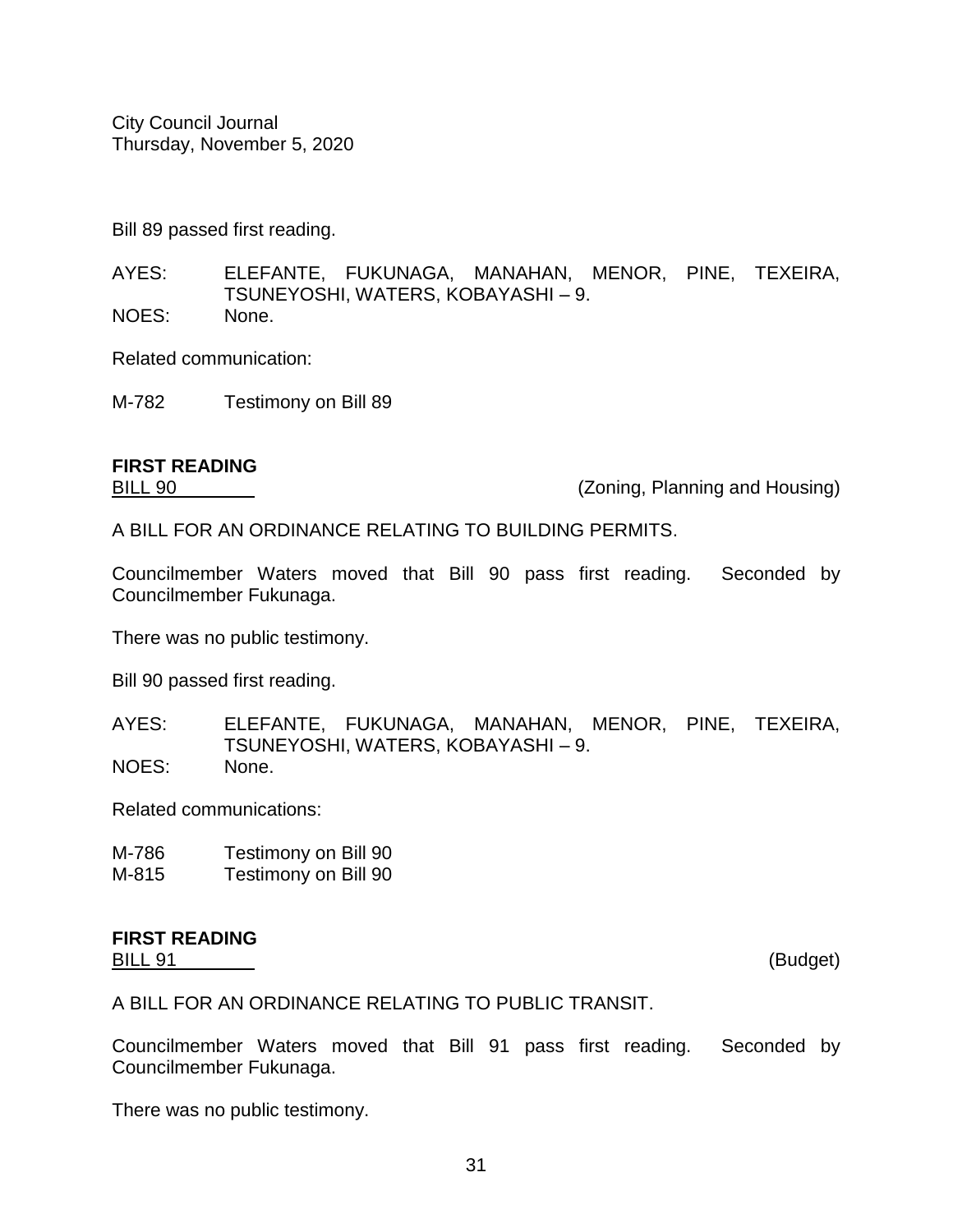Bill 91 passed first reading.

AYES: ELEFANTE, FUKUNAGA, MANAHAN, MENOR, PINE, TEXEIRA, TSUNEYOSHI, WATERS, KOBAYASHI – 9. NOES: None.

# **ADOPTION**

RESOLUTION 20-245 – COMMITTEE REPORT 240

RESOLUTION URGING THE GOVERNOR AND MAYOR TO ALLOW PERSONS OF THE SAME HOUSEHOLD TO USE PARKS, BEACHES, AND TRAILS IN THE CITY FOR THE DURATION OF THE COVID-19 PANDEMIC TO PROTECT THEIR MENTAL HEALTH AND WELL-BEING AND PROVIDE RESPITE TO VICTIMS OF DOMESTIC VIOLENCE.

Councilmember Tsuneyoshi moved that Committee Report 240 and Resolution 20-245 be adopted. Seconded by Councilmember Texeira.

There was no public testimony.

Committee Report 240 and Resolution 20-245 were adopted.

AYES: ELEFANTE, FUKUNAGA, MANAHAN, MENOR, PINE, TEXEIRA, TSUNEYOSHI, WATERS, KOBAYASHI – 9. NOES: None.

Related communication:

M-783 Testimony on Resolution 20-245

# **ADOPTION**

RESOLUTION 20-248 – COMMITTEE REPORT 241

RESOLUTION PLACING A MEMORIAL PLAQUE AT TOM MOFFATT WAIKIKI SHELL HONORING TOM MOFFATT.

Councilmember Tsuneyoshi moved that Committee Report 241 and Resolution 20-248 be adopted. Seconded by Councilmember Texeira.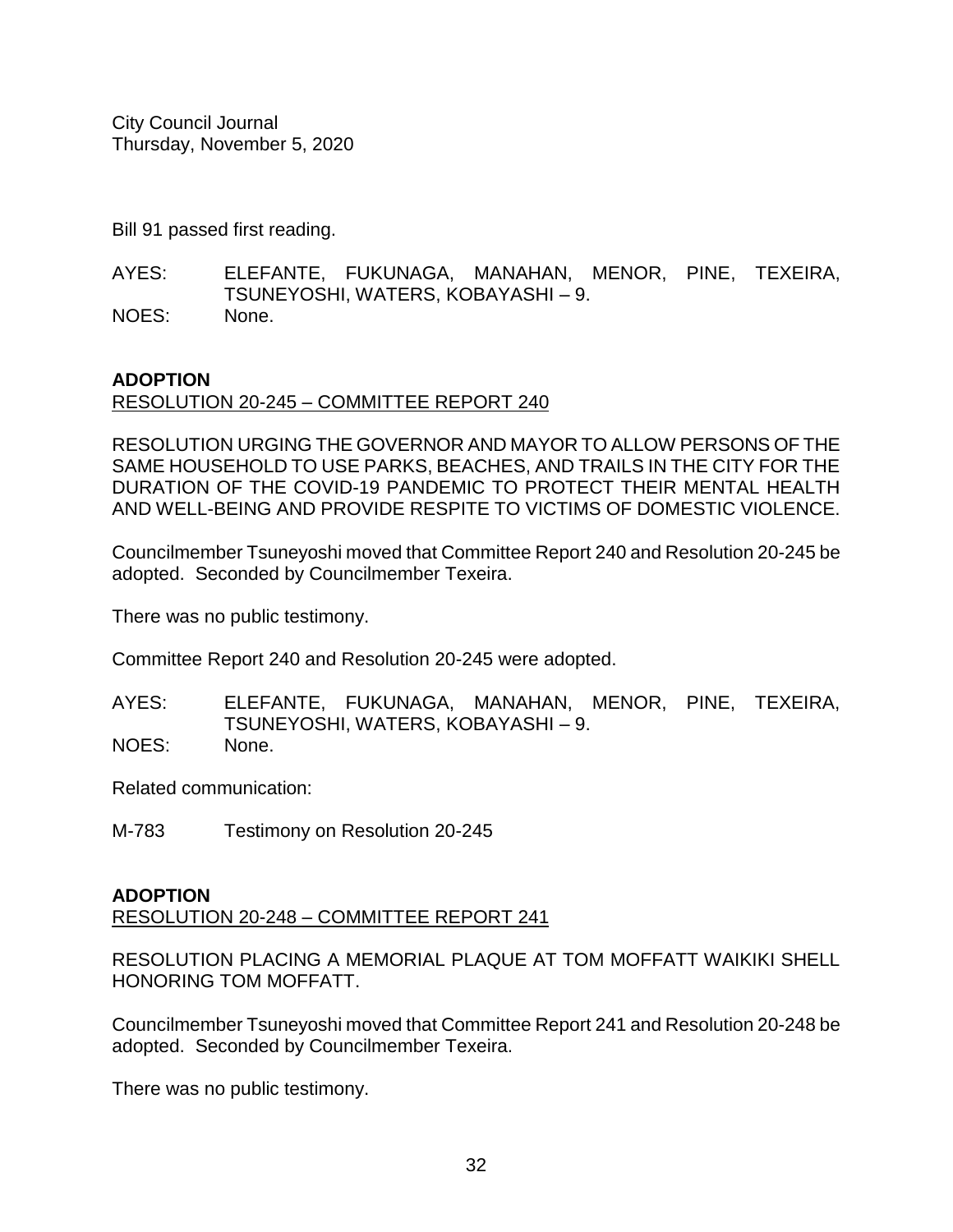Committee Report 241 and Resolution 20-248 were adopted.

AYES: ELEFANTE, FUKUNAGA, MANAHAN, MENOR, PINE, TEXEIRA, TSUNEYOSHI, WATERS, KOBAYASHI – 9. NOES: None.

# **ADOPTION**

RESOLUTION 20-145, CD1, FD1

RESOLUTION PROVIDING FOR THE ACQUISITION OF LAND FOR PUBLIC USE, TO WIT: KUAHEA STREET AREA EMERGENCY REPAIRS, SITUATE AT WAIOMAO, PALOLO VALLEY, HONOLULU, OAHU, HAWAII, AND DETERMINING AND DECLARING THE NECESSITY OF THE ACQUISITION THEREOF BY EMINENT DOMAIN.

Councilmember Menor moved that Resolution 20-145, CD1, FD1 be adopted. Seconded by Councilmember Fukunaga.

There was no public testimony.

Resolution 20-145, CD1, FD1 was adopted.

AYES: ELEFANTE, FUKUNAGA, MANAHAN, MENOR, PINE, TEXEIRA, TSUNEYOSHI, WATERS, KOBAYASHI – 9. NOES: None.

Related communication:

M-793 Testimony on Resolution 20-145, CD1, FD1

# **ADOPTION**

# RESOLUTION 20-242– COMMITTEE REPORT 244

RESOLUTION RELATING TO THE INCLUSION IN THE 2021 HAWAII STATE ASSOCIATION OF COUNTIES LEGISLATIVE PACKAGE OF A PROPOSAL THAT WOULD, IN THE EVENT OF A PUBLIC HEALTH EMERGENCY, REQUIRE THE STATE TO PROVIDE DIAGNOSTIC AND ANTIBODY TESTS TO CERTAIN PERSONS AT NO COST TO THEM AND REQUIRE HEALTH INSURANCE COVERAGE FOR DIAGNOSTIC AND ANTIBODY TESTS.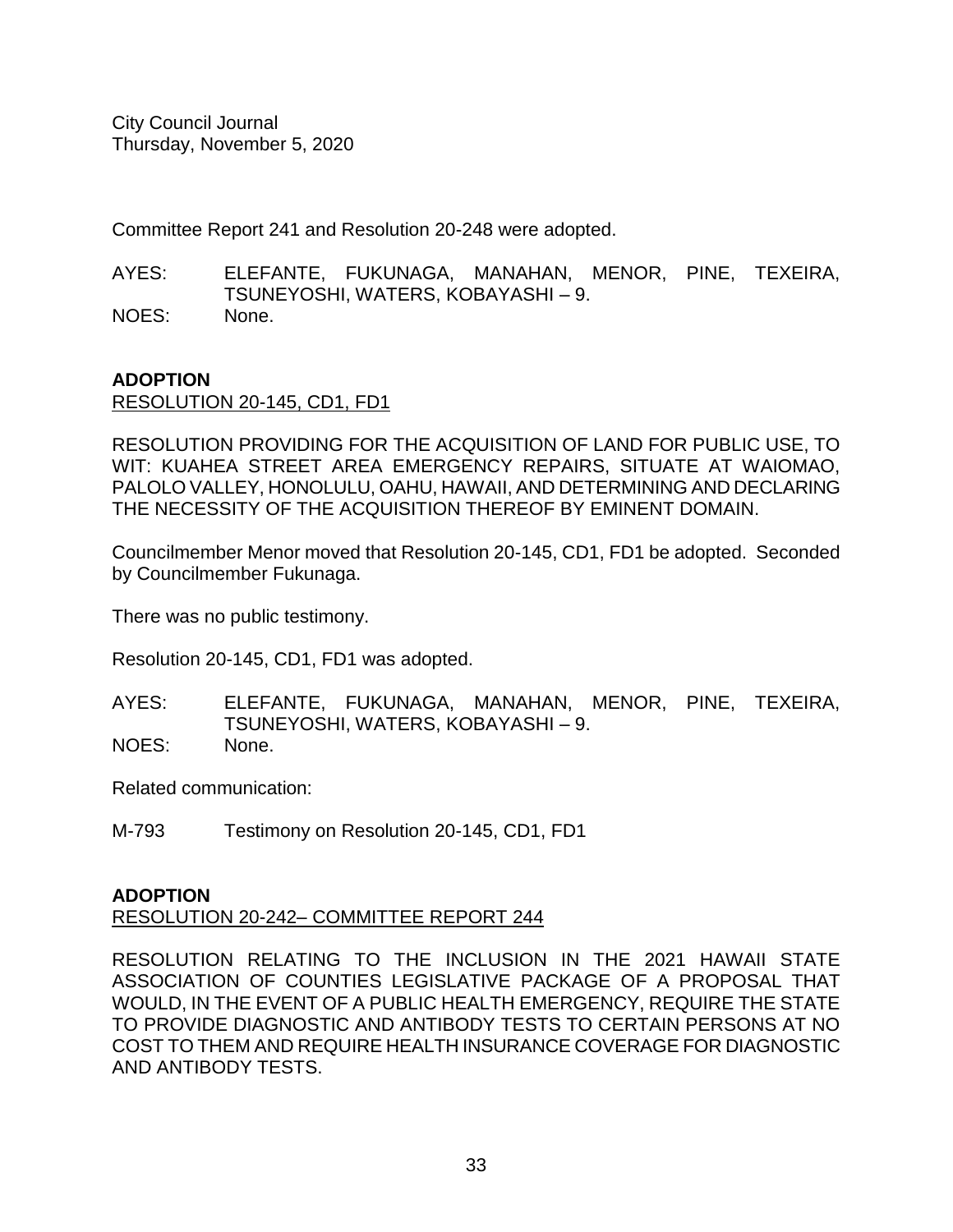Councilmember Menor moved that Committee Report 244 and Resolution 20-242 be adopted. Seconded by Councilmember Fukunaga.

There was no public testimony.

Committee Report 244 and Resolution 20-242 were adopted.

AYES: ELEFANTE, FUKUNAGA, MANAHAN, MENOR, PINE, TEXEIRA, TSUNEYOSHI, WATERS, KOBAYASHI – 9.

NOES: None.

#### **ADOPTION**

#### RESOLUTION 20-247– COMMITTEE REPORT 245

RESOLUTION REQUESTING THE LEGISLATURE TO ENACT LEGISLATION REQUIRING THE PROVISION OF HEALTH BENEFITS TO STATE AND COUNTY EMPLOYEES AND RETIREES USING A SELF-INSURED MODEL.

Councilmember Menor moved that Committee Report 245 and Resolution 20-247 be adopted. Seconded by Councilmember Fukunaga.

There was no public testimony.

Councilmember Elefante stated that he voted with reservations in Committee but based on the testimony and concerns raised from Mr. Mizuno of the Employer Union Trust Fund, he will be voting no on the measure.

Councilmember Waters stated that he will vote with reservations. He noted that he would have appreciated Representative Romy Cachola coming to testify and speak to the Council for a longer period of time than he did.

Councilmember Tsuneyoshi stated that she will be voting no on the measure. She noted concerns raised by the Employer Union Trust Fund (EUTF) and her personal concerns during these times of COVID. Councilmember Tsuneyoshi stated that this would require a lot of discussion with the State, the EUTF, and other providers to make sure there will not be any unintended consequences to retirees, current active employees and their family members.

Councilmember Fukunaga stated that she will be voting with reservations.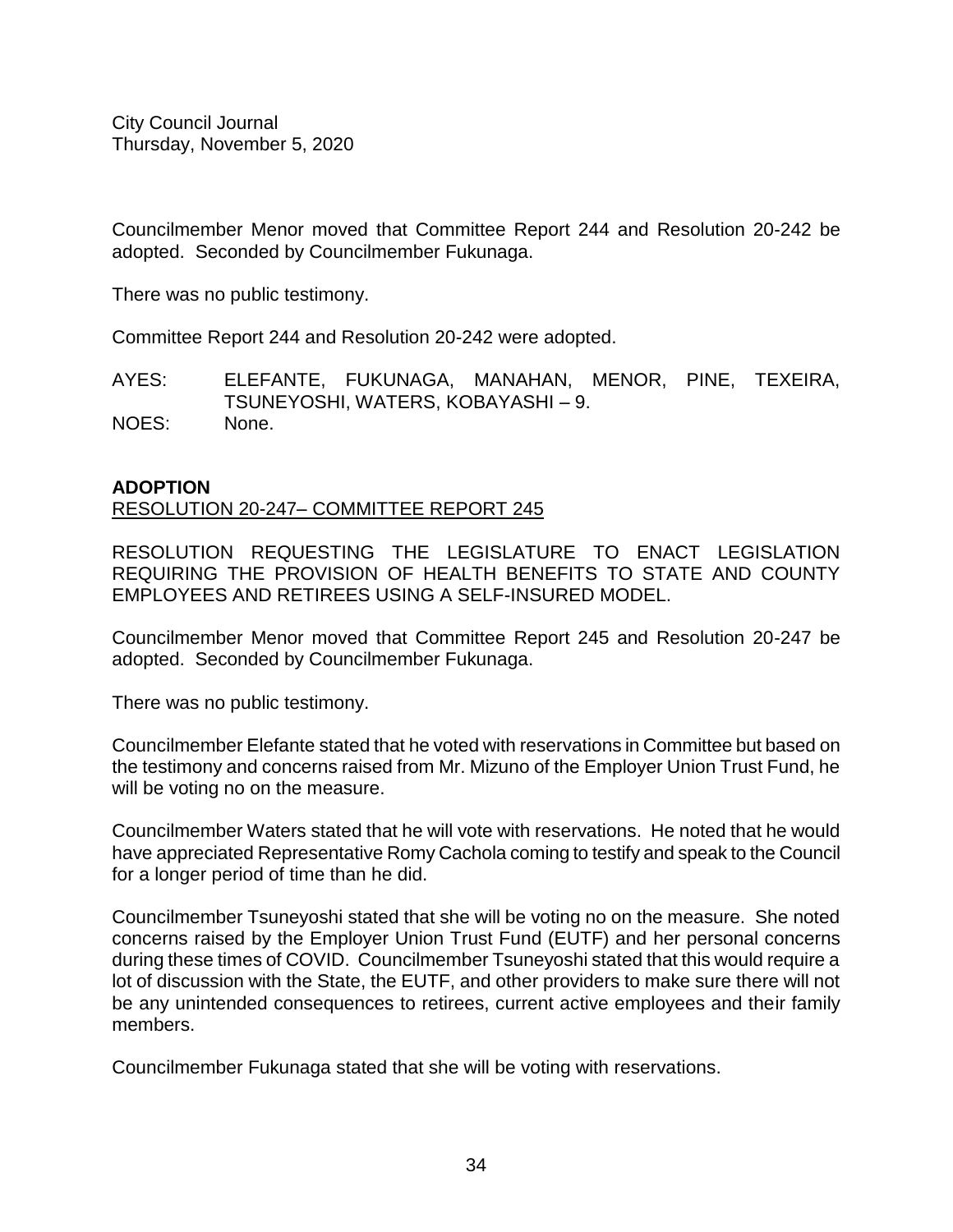Committee Report 245 and Resolution 20-247 were adopted.

AYES: FUKUNAGA\*, MANAHAN, MENOR, PINE, TEXEIRA\*, WATERS\*, KOBAYASHI – 7.

NOES: ELEFANTE, TSUNEYOSHI – 2.

\*Councilmembers Fukunaga, Texeira, and Waters voted aye with reservations.

Related communications:

| M-791 | Testimony on Resolution 20-247 |
|-------|--------------------------------|
| M-816 | Testimony on Resolution 20-247 |

# **DEFERRED TO LATER IN THE MEETING** RESOLUTION 20-262– COMMITTEE REPORT 246

RESOLUTION ESTABLISHING A CITY COUNCIL POLICY RELATING TO CERTAIN FINANCIAL INCENTIVES REQUESTED FOR PROJECTS DEVELOPED UNDER SECTION 201H-38 OF THE HAWAII REVISED STATUTES.

There being no objections for the 9 members present, Council Chair Kobayashi deferred Resolution 20-262 until the end of page 30 of the agenda.

# **ADOPTION**

RESOLUTION 20-271– COMMITTEE REPORT 247

RESOLUTION TO REQUEST ADDITIONAL FUNDS FOR CONTRACT NO. SC-COR-2000073 TO PAY FOR THE SERVICES OF MCCORRISTON MILLER MUKAI & MACKINNON LLP AS SPECIAL COUNSEL FOR THE CITY AND COUNTY OF HONOLULU ON BEHALF OF DEFENDANT KEITH M. KANESHIRO IN A LEGAL ACTION ENTITLED JULIE M. AKE V. KEITH M. KANESHIRO, ET AL., CIVIL NO. 19-1-0730-05 BIA (CIR. CT.).

Councilmember Menor moved that Committee Report 247 and Resolution 20-271 be adopted. Seconded by Councilmember Fukunaga.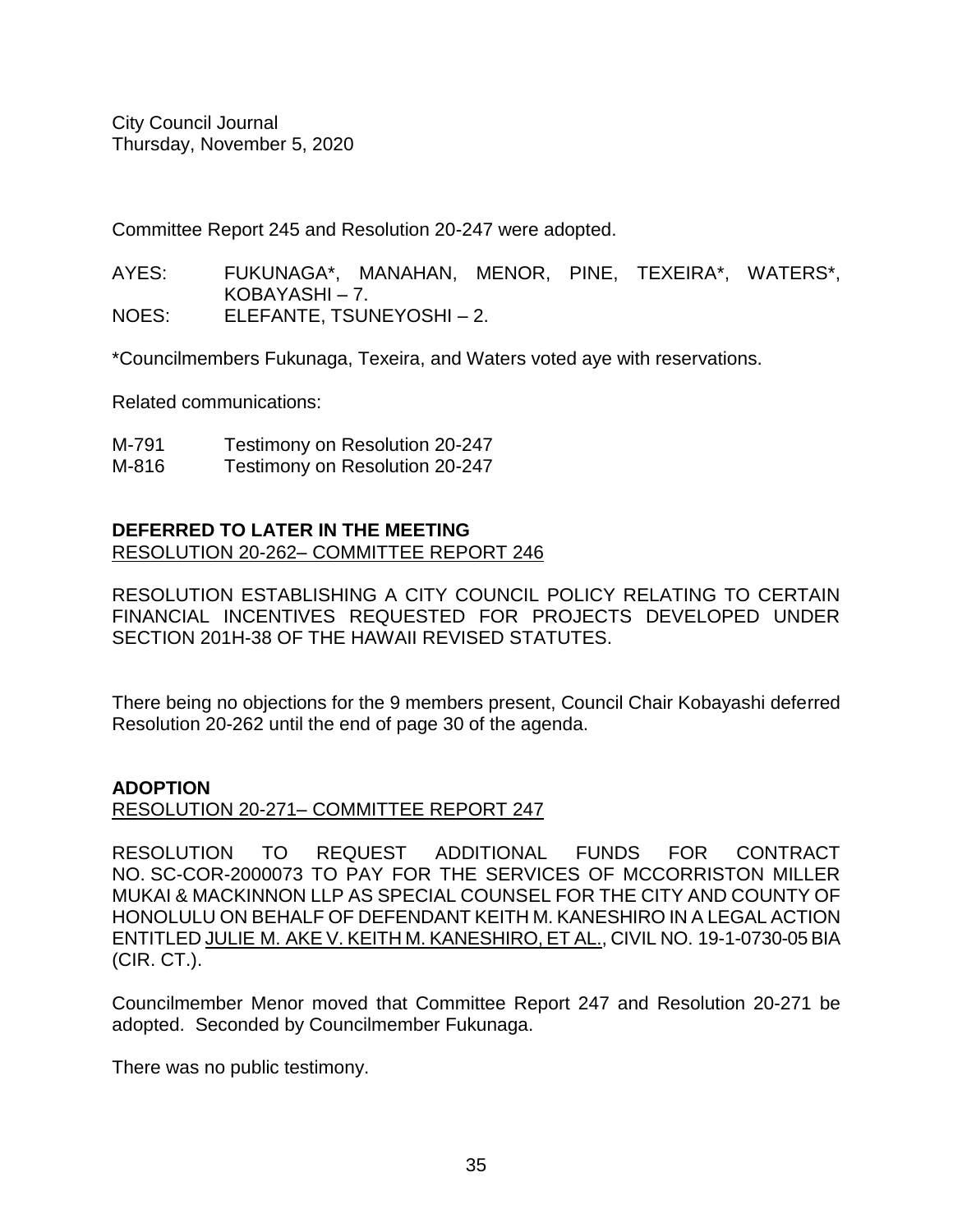Committee Report 247 and Resolution 20-271 were adopted.

AYES: ELEFANTE, FUKUNAGA, MANAHAN, MENOR, PINE, TEXEIRA, TSUNEYOSHI, WATERS, KOBAYASHI – 9. NOES: None.

# **ADOPTION**

RESOLUTION 20-256– COMMITTEE REPORT 252

RESOLUTION APPROVING THE SALE OF THE RESIDENTIAL FEE SIMPLE INTEREST OF 91-1324 KAMAHOI STREET, WITHIN THE HO'AKEA SUBDIVISION, EWA, HAWAII, TMK: 9-1-046:007.

Councilmember Manahan moved that Committee Report 252 and Resolution 20-256 be adopted. Seconded by Councilmember Elefante.

There was no public testimony.

Committee Report 252 and Resolution 20-256 were adopted.

AYES: ELEFANTE, FUKUNAGA, MANAHAN, MENOR, PINE, TEXEIRA, TSUNEYOSHI, WATERS, KOBAYASHI – 9. NOES: None.

# **ADOPTION**

RESOLUTION 20-263, CD1 – COMMITTEE REPORT 253

RESOLUTION ESTABLISHING CITY POLICIES AND PRIORITIES FOR THE USE OF THE GRANTS IN AID FUND.

Councilmember Manahan moved that Committee Report 253 and Resolution 20-263 as amended to CD1, be adopted. Seconded by Councilmember Elefante.

There was no public testimony.

Committee Report 253 and Resolution 20-263, CD1, as amended were adopted.

AYES: ELEFANTE, FUKUNAGA, MANAHAN, MENOR, PINE, TEXEIRA, TSUNEYOSHI, WATERS, KOBAYASHI – 9. NOES: None.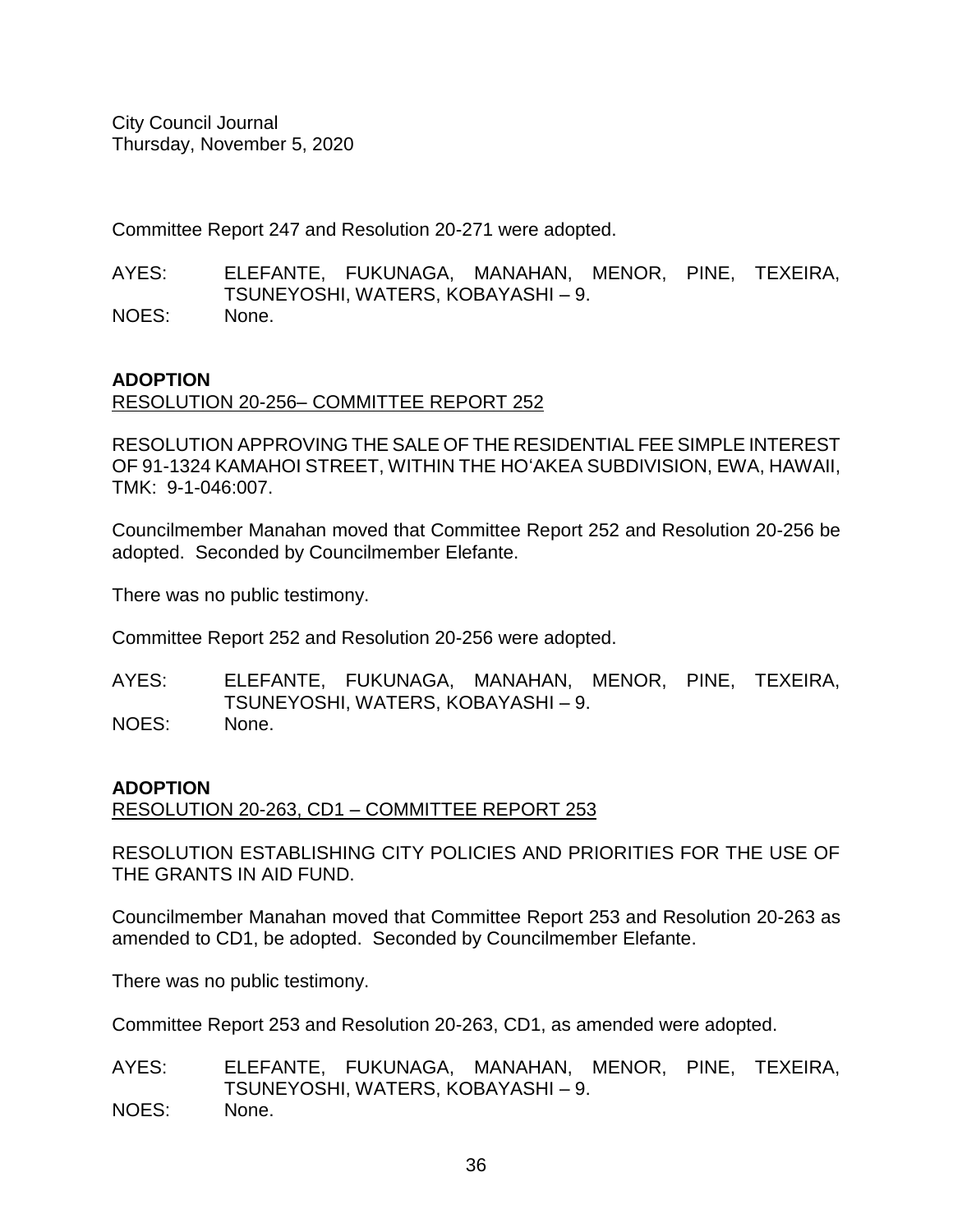Related communication:

M-792 Testimony on Resolution 20-263, CD1

# **ADOPTION**

# RESOLUTION 20-261– COMMITTEE REPORT 258

RESOLUTION URGING THE CITY ADMINISTRATION TO UNDERTAKE MEDIATION WITH INTERESTED PROPERTY OWNERS FOR THE ACQUISITION OF THEIR PROPERTIES FOR PUBLIC USE AND EMERGENCY REPAIRS TO ADDRESS ISSUES AND INFRASTRUCTURE DAMAGE RELATED TO SLOW-MOVING LANDSLIDES OCCURRING IN PALOLO VALLEY ALONG WAIOMAO ROAD, KUAHEA STREET, AND KUAHEA PLACE.

Councilmember Fukunaga moved that Committee Report 258 and Resolution 20-261 be adopted. Seconded by Councilmember Pine.

There was no public testimony.

Committee Report 258 and Resolution 20-261 were adopted.

AYES: ELEFANTE, FUKUNAGA, MANAHAN, MENOR, PINE, TEXEIRA, TSUNEYOSHI, WATERS, KOBAYASHI – 9. NOES: None.

Related communications:

- M-784 Testimony on Resolution 20-261
- M-817 Testimony on Resolution 20-261

# **ADOPTION**

RESOLUTION 20-266– COMMITTEE REPORT 259

RESOLUTION SUPPORTING THE SECOND INTERIM REPORT OF THE SELECT COMMITTEE ON ECONOMIC ASSISTANCE AND REVITALIZATION'S STAKEHOLDER ADVISORY GROUP.

Councilmember Waters moved that Committee Report 259 and Resolution 20-266 be adopted. Seconded by Councilmember Texeira.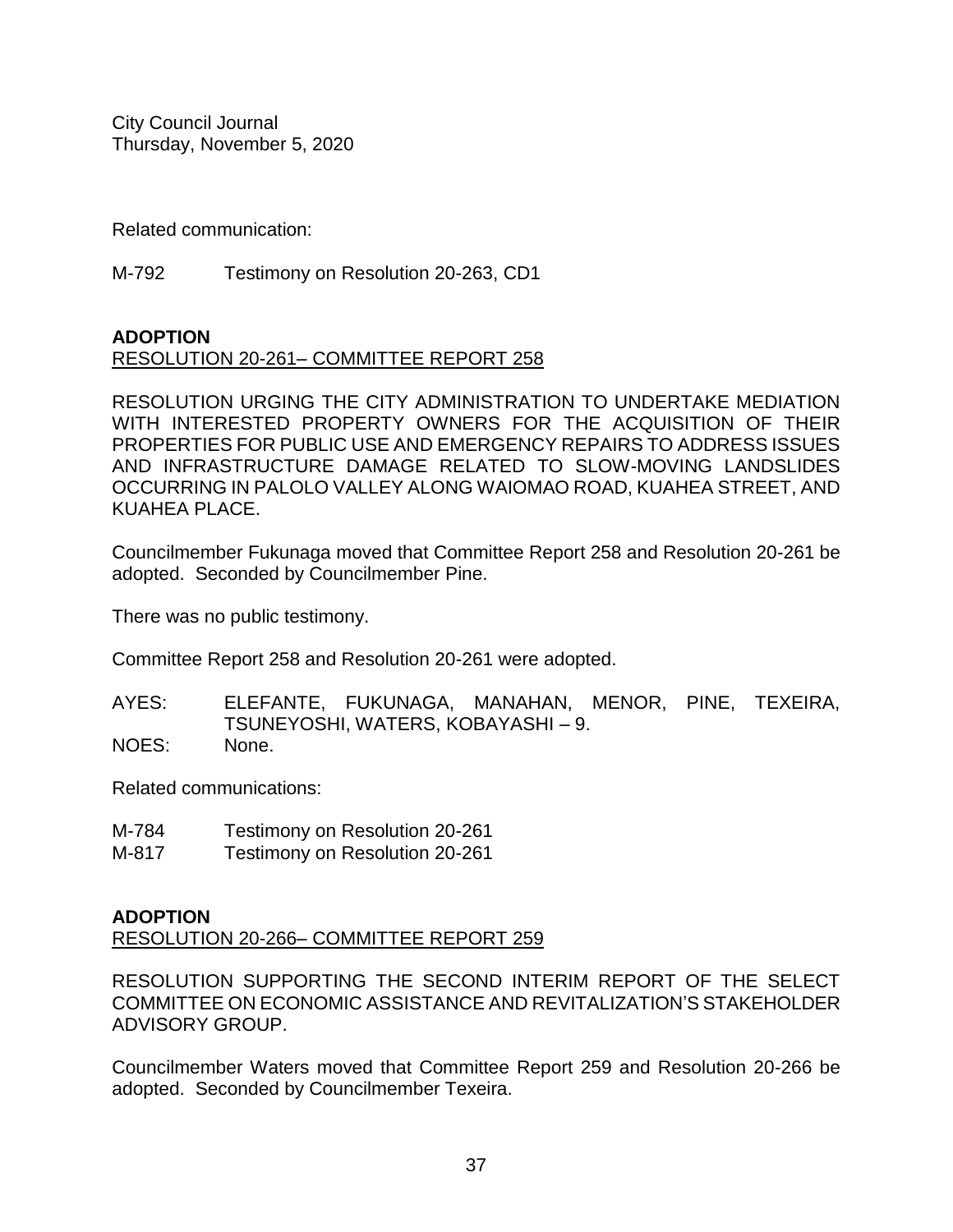There was no public testimony.

Committee Report 259 and Resolution 20-266 were adopted.

AYES: ELEFANTE, FUKUNAGA, MANAHAN, MENOR, PINE, TEXEIRA, TSUNEYOSHI, WATERS, KOBAYASHI – 9. NOES: None.

# **ADOPTION**

# RESOLUTION 20-251, CD1, FD1 – COMMITTEE REPORT 269

RESOLUTION GRANTING EXEMPTIONS FROM CERTAIN REQUIREMENTS RELATING TO THE HAWAII PUBLIC HOUSING AUTHORITY AFFORDABLE HOUSING DEVELOPMENT AT 1002 NORTH SCHOOL STREET, KAPALAMA, OAHU, HAWAII, TAX MAP KEY 1-6-009: 003 (POR.).

The following amendment was handcarried to the meeting.

Resolution 20-251, CD1, Proposed FD1 (OCS2020-1131/11/5/2020 12:09 PM)

Councilmember Menor moved that Committee Report 269 and Resolution 20-251 as amended to CD1, be adopted. Seconded by Councilmember Waters.

Councilmember Manahan moved that the Resolution be amended to the handcarried FD1 (OCS2020-1131/11/5/2020 12:09 PM). Seconded by Councilmember Elefante. The FD1 makes the following amendments:

- A. In the fourth WHEREAS clause, deletes the language stating that a majority of the Project's affordable rental units will be available to households earning 50 percent of the affordable median income ("AMI"). (Retains language stating that the Project's affordable rental units will be offered to senior households earning between 30 percent to 60 percent of the AMI.)
- B. In the BE IT RESOLVED clause, adds an Exemption 2 to provide an exemption from payment of wastewater system facility charges attributed to the Project's residential units, estimated at \$4,234,195.71. Renumbers subsequent exemptions.
- C. In renumbered Exemption 12, allows the Project to provide a minimum of 820 total parking spaces (rather than the required minimum 1,200 parking spaces), including a minimum of 578 residential parking spaces; provided that the DPP may, upon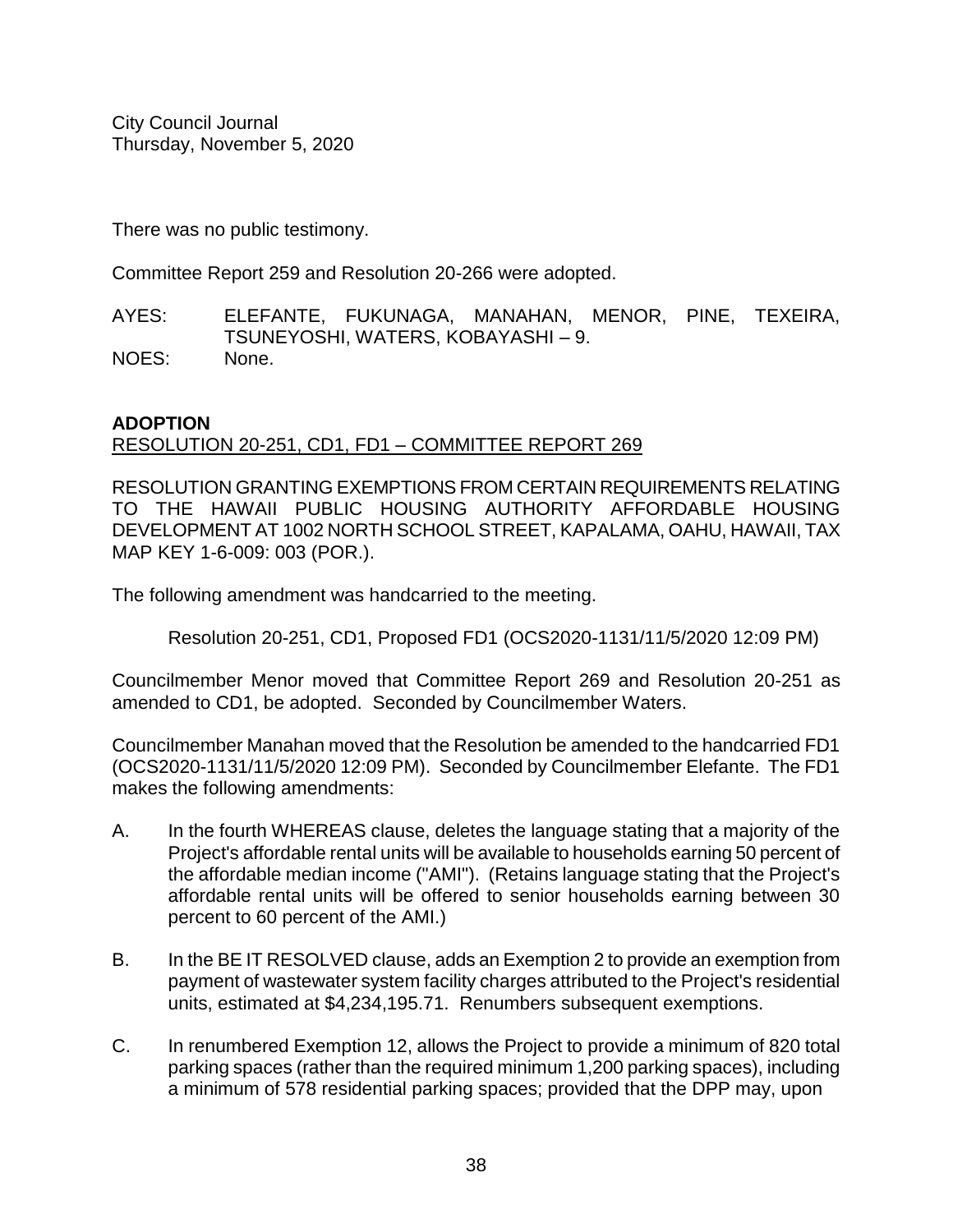request of the Applicant, approve further reductions in the required minimum number of residential parking spaces, but not below a minimum of 309 residential parking spaces.

D. Makes miscellaneous technical and nonsubstantive amendments.

There was no public testimony.

Councilmember Menor thanked Councilmember Manahan for his efforts and willingness to come up with the amendments which addressed the concerns raised in the committee.

Councilmember Manahan thanked Councilmember Menor for giving him the opportunity to work with the Hawaii Public Housing Authority and their consultants to come up with the amendments. He also thanked the Office of Council Services for helping him with the amendments.

Councilmember Pine congratulated Councilmember Menor and Manahan. She noted that Councilmember Manahan attended all the meetings in the district and stated that this is a huge accomplishment for him.

Councilmember Elefante noted for the record that he filed a Disclosure of Interest with the City Clerk's Office (CC-298).

Resolution 20-251, CD1 was amended to the handcarried FD1 (OCS2020-1131/11/5/2020 12:09 PM)

AYES: ELEFANTE, FUKUNAGA, MANAHAN, MENOR, PINE, TEXEIRA, TSUNEYOSHI, WATERS, KOBAYASHI – 9. NOES: None.

Council Rule 19.E relating to 48-hour notice was waived.

AYES: ELEFANTE, FUKUNAGA, MANAHAN, MENOR, PINE, TEXEIRA, TSUNEYOSHI, WATERS, KOBAYASHI – 9. NOES: None.

Committee Report 269 and Resolution 20-251, CD1, FD1 were adopted.

AYES: ELEFANTE, FUKUNAGA, MANAHAN, MENOR, PINE, TEXEIRA, TSUNEYOSHI, WATERS, KOBAYASHI – 9. NOES: None.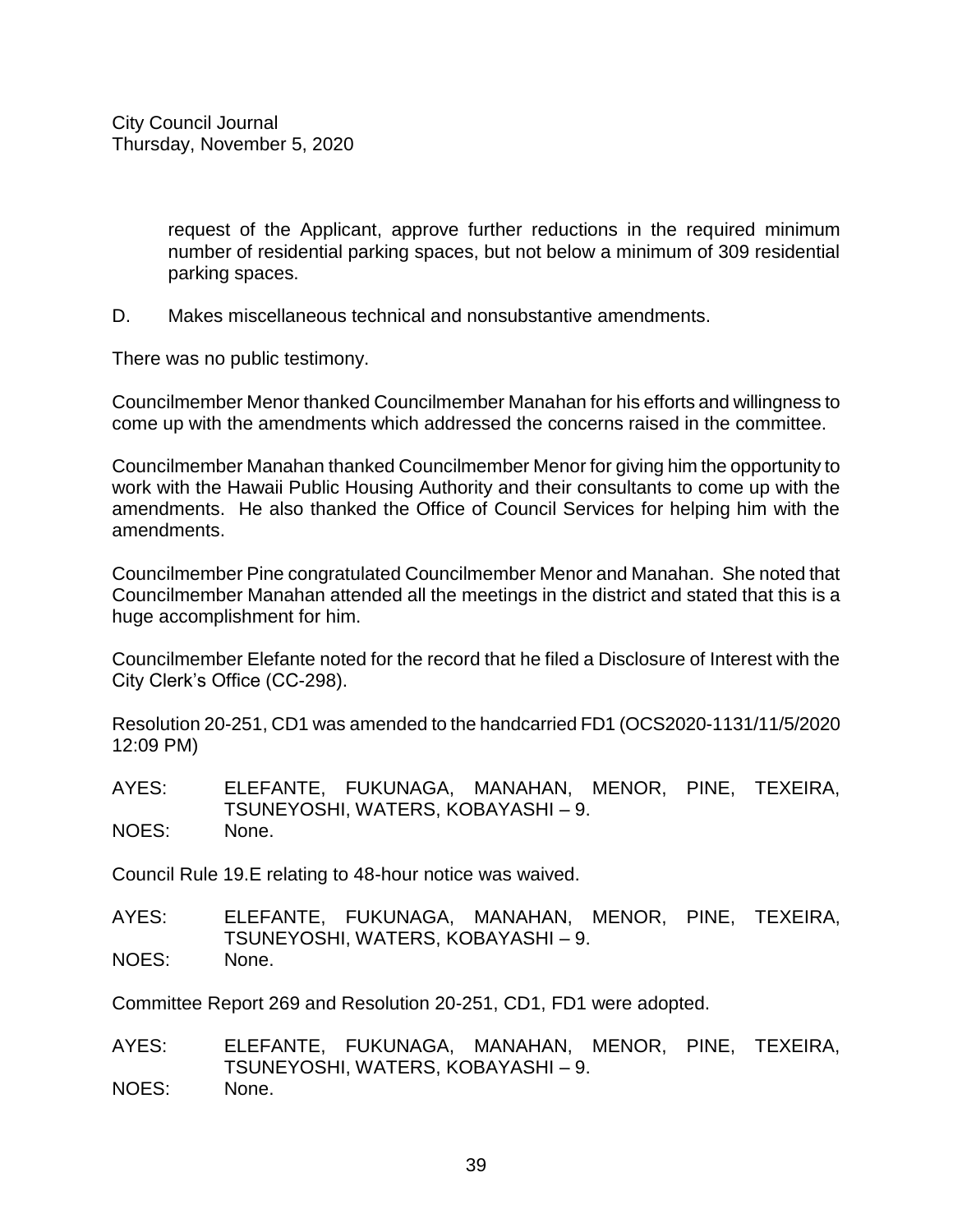Related communication:

M-796 Testimony on Resolution 20-251, CD1

# **ADOPTION**

# RESOLUTION 20-265– COMMITTEE REPORT 263

RESOLUTION PROPOSING AN AMENDMENT TO CHAPTER 21, REVISED ORDINANCES OF HONOLULU 1990 (THE LAND USE ORDINANCE), RELATING TO DETACHED DWELLINGS.

Councilmember Menor moved that Committee Report 263 and Resolution 20-265 be adopted. Seconded by Councilmember Waters.

There was no public testimony.

Committee Report 263 and Resolution 20-265 were adopted.

AYES: ELEFANTE, FUKUNAGA, MANAHAN, MENOR, PINE, TEXEIRA, TSUNEYOSHI, WATERS, KOBAYASHI – 9. NOES: None.

Related communication:

M-785 Testimony on Resolution 20-265

# **ADOPTION**

RESOLUTION 20-270, CD1, FD1 – COMMITTEE REPORT 270

RESOLUTION AUTHORIZING EXEMPTIONS FROM CERTAIN REQUIREMENTS RELATING TO THE RESIDENCES AT BISHOP PLACE AFFORDABLE HOUSING PROJECT AT HONOLULU, OAHU, HAWAII, TAX MAP KEYS 2-1-010: 015, 021 TO 024, AND 032.

The following amendment was handcarried to the meeting:

Resolution 20-270, CD1, Proposed FD1 (OCS 2020-1132/11/5/2020 12:55 PM)

Councilmember Menor moved that Committee Report 270 and Resolution 20-270 as amended to CD1, be adopted. Seconded by Councilmember Waters.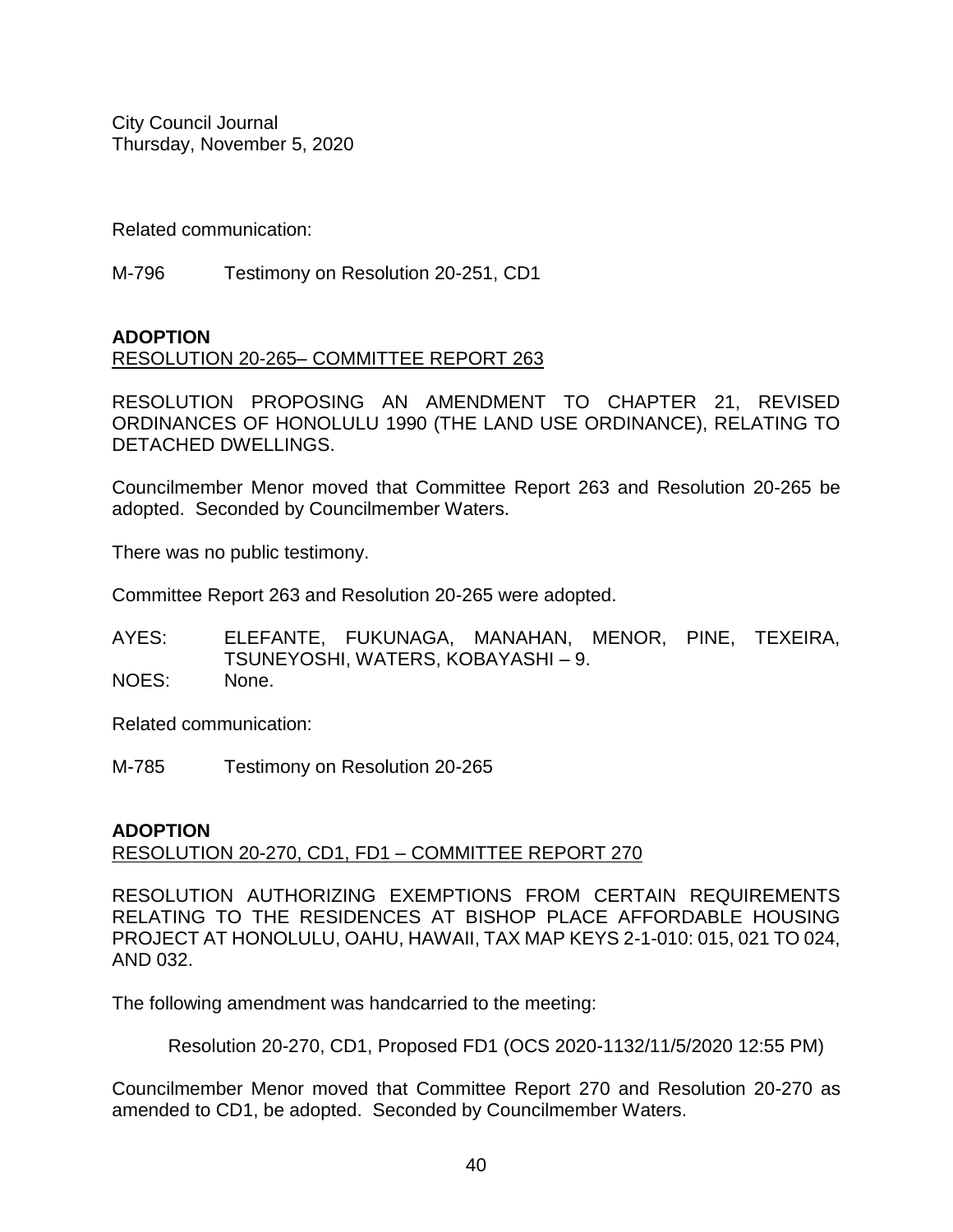Councilmember Fukunaga moved that the Resolution be amended to the handcarried FD1 (OCS 2020-1132/11/5/2020 12:55 PM). Seconded by Councilmember Manahan. The FD1 makes the following amendments:

- A. In the first WHEREAS clause, clarifies that the proposed Project involves the conversion of an existing 25-story office and commercial building located at 1132 Bishop Street into an affordable and market-rate multifamily rental housing project, which project will continue to make use of existing parking and loading areas located at the commercial building located at 1143 Fort Street Mall.
- B. Makes miscellaneous technical and nonsubstantive amendments.

There was no public testimony.

Councilmember Elefante noted for the record that he filed a Disclosure of Interest with the City Clerk's Office (CC-305).

Resolution 20-270, CD1 was amended to the handcarried FD1 (OCS 2020-1132/11/5/2020 12:55 PM).

AYES: ELEFANTE, FUKUNAGA, MANAHAN, MENOR, PINE, TEXEIRA, TSUNEYOSHI, WATERS, KOBAYASHI – 9. NOES: None.

Council Rule 19.E relating to 48-hour notice was waived.

AYES: ELEFANTE, FUKUNAGA, MANAHAN, MENOR, PINE, TEXEIRA, TSUNEYOSHI, WATERS, KOBAYASHI – 9. NOES: None.

Committee Report 270 and Resolution 20-270, CD1, FD1 were adopted.

AYES: ELEFANTE, FUKUNAGA, MANAHAN, MENOR, PINE, TEXEIRA, TSUNEYOSHI, WATERS, KOBAYASHI – 9. NOES: None.

Related communication:

M-787 Testimony on Resolution 20-270, CD1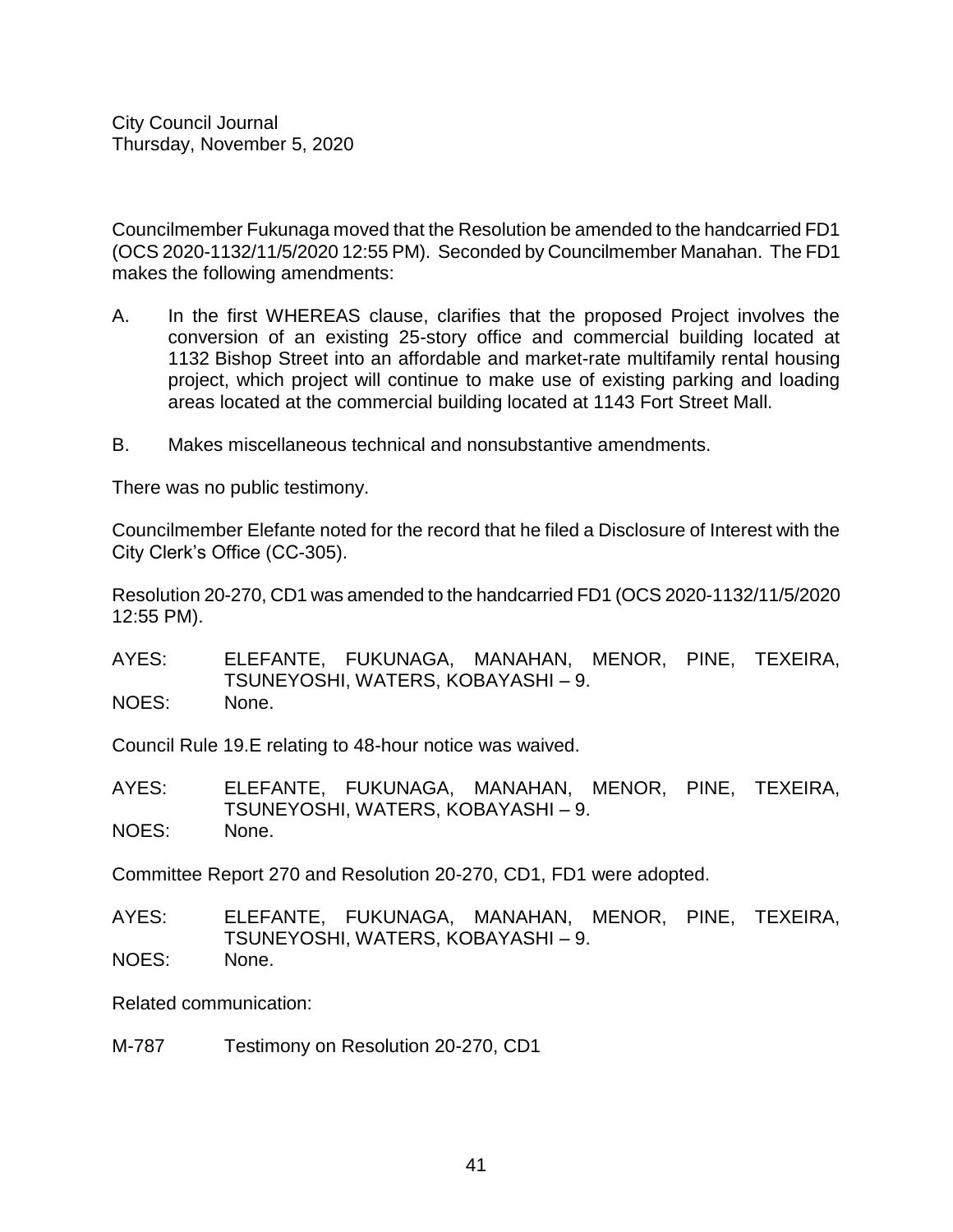#### **ADOPTION** RESOLUTION 20-272, CD1 – COMMITTEE REPORT 271

RESOLUTION AUTHORIZING EXEMPTIONS FROM CERTAIN REQUIREMENTS RELATING TO THE KAPOLEI PARKWAY MIXED-USE AFFORDABLE RENTAL HOUSING PROJECT AT HONOULIULI, EWA, OAHU, HAWAII, TAX MAP KEY 9-1-160: 018 (POR).

Councilmember Menor moved that Committee Report 271 and Resolution 20-272 as amended to CD1, be adopted. Seconded by Councilmember Waters.

There was no public testimony.

Councilmember Pine stated her strong support for the measure and thanked Councilmember Menor for his hard work. She noted that this is another 60 percent and below project and a lot of work went into it. Councilmember Pine stated that this project is in her district near the high school, intermediate school, and elementary school in the center of the City of Kapolei. She also congratulated Sandy Pfund from the Department of Land Management who worked with her and the community on this property. Councilmember Pine stated that this project will help the economy and get people affordable housing.

Councilmember Menor echoed Councilmember Pine's remarks. He stated that this Council can take great pride in moving out meaningful and significant affordable housing legislation that will provide truly affordable housing for many residents. Councilmember Menor thanked councilmembers for their support in passing out the measure.

Councilmember Elefante noted for the record that he filed a Disclosures of Interest with the City Clerk's Office (CC-304, CC-309).

Committee Report 271 and Resolution 20-272, CD1, as amended were adopted.

AYES: ELEFANTE, FUKUNAGA, MANAHAN, MENOR, PINE, TEXEIRA, TSUNEYOSHI, WATERS, KOBAYASHI – 9. NOES: None.

Related communication:

M-799 Testimony on Resolution 20-272, CD1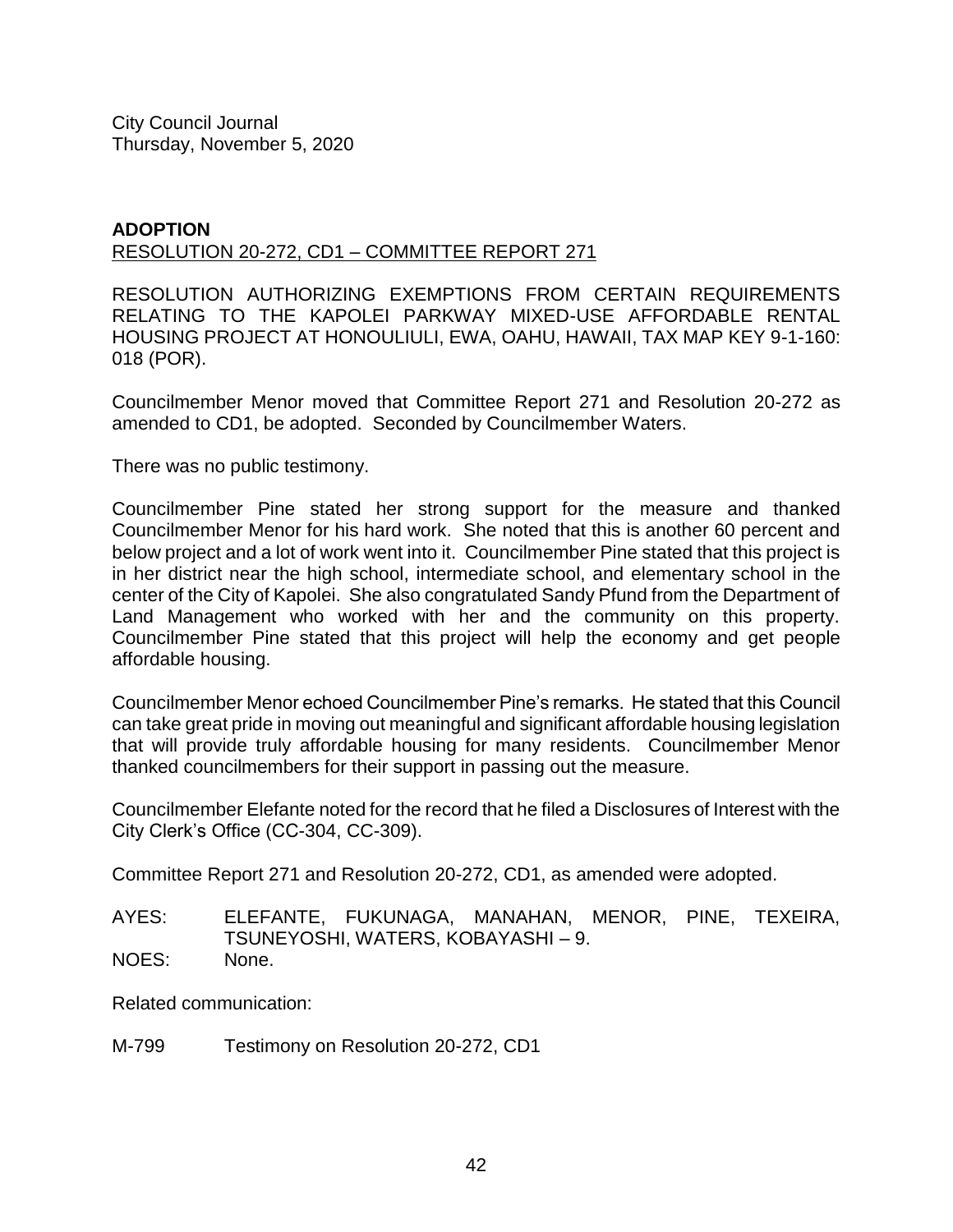#### **DEFERRED TO END OF CALENDAR** RESOLUTION 20-262– COMMITTEE REPORT 246

RESOLUTION ESTABLISHING A CITY COUNCIL POLICY RELATING TO CERTAIN FINANCIAL INCENTIVES REQUESTED FOR PROJECTS DEVELOPED UNDER SECTION 201H-38 OF THE HAWAII REVISED STATUTES.

There being no objections for the 9 members present, Council Chair Kobayashi deferred Resolution 20-262 until the end of calendar.

(Note: Later in the meeting, Committee Report 246 and Resolution 20-262, FD1 was adopted. See page 53.)

# **BALANCE OF COMMITTEE REPORTS**

[ZHCR-260](https://hnldoc.ehawaii.gov/hnldoc/document-download?id=8241) Granting a 120-extension of time for [Bill 2 \(2019\), CD1](https://hnldoc.ehawaii.gov/hnldoc/document-download?id=772) – Relating to Interim Planned Development Permits for transitoriented development within close proximity to future rail stations. (Deadline: 11/29/20 + 120 days)

Councilmember Waters moved that the Balance of Committee Reports, as listed above, be adopted. Seconded by Councilmember Fukunaga.

There was no public testimony.

Councilmember Elefante noted for the record that he filed Disclosures of Interest with the City Clerk's Office [CC-351(19), CC-38]

The Balance of Committee Reports was adopted.

AYES: ELEFANTE, FUKUNAGA, MANAHAN, MENOR, PINE, TEXEIRA, TSUNEYOSHI, WATERS, KOBAYASHI – 9. NOES: None.

Related communication:

D-725 Department of Planning and Permitting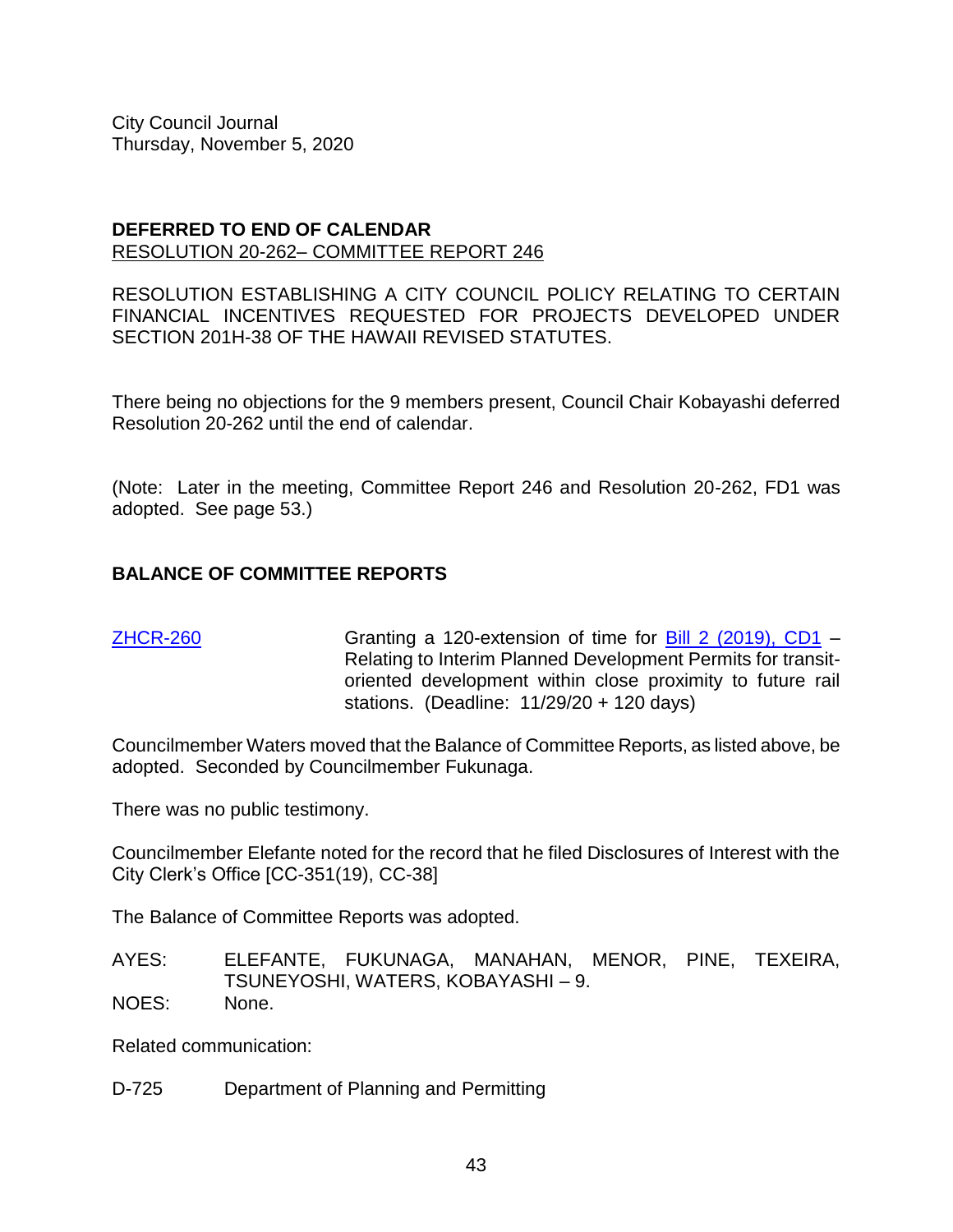# **UNFINISHED BUSINESS**

There was no unfinished business.

# **NEW BUSINESS**

#### **ADOPTION** RESOLUTION 20-260

RESOLUTION ACCEPTING A GIFT TO THE CITY FROM THE HONOLULU FIREFIGHTERS FOUNDATION.

Resolution 20-260 was waived to the Council floor by the Chair of the Committee on Public Safety and Welfare.

Councilmember Waters moved that Resolution 20-260 be adopted. Seconded by Councilmember Fukunaga.

There was no public testimony.

Councilmember Waters thanked the Firefighters Foundation for their generous gift of over \$9,000 for Thanksgiving Day meals for the firefighters.

Resolution 20-260 was adopted.

AYES: ELEFANTE, FUKUNAGA, MANAHAN, MENOR, PINE, TEXEIRA, TSUNEYOSHI, WATERS, KOBAYASHI – 9. NOES: None.

Related communication:

CC-289 Councilmember Tommy Waters

# **ADOPTION**

RESOLUTION 20-287

RESOLUTION ACCEPTING A GIFT TO THE CITY FROM THE CONSULATE GENERAL OF THE REPUBLIC OF KOREA, HONOLULU.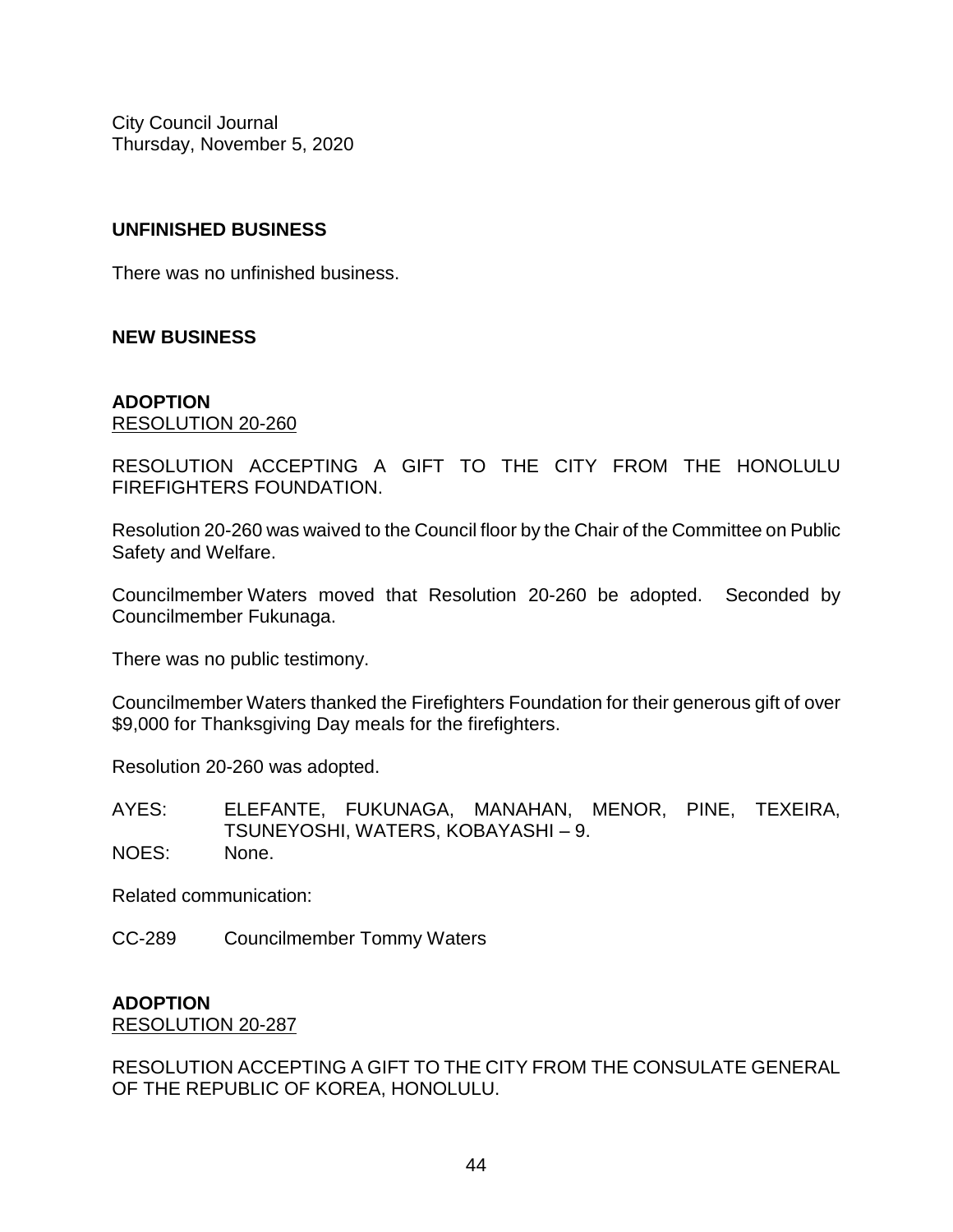Councilmember Waters moved that Resolution 20-287 be adopted. Seconded by Councilmember Fukunaga.

There was no public testimony.

Councilmember Waters thanked the Consul General of the Republic of Korea for his generous contribution of 3,000 face masks for our Police Department.

Resolution 20-287 was adopted.

AYES: ELEFANTE, FUKUNAGA, MANAHAN, MENOR, PINE, TEXEIRA, TSUNEYOSHI, WATERS, KOBAYASHI – 9. NOES: None.

#### **ADOPTION**

#### RESOLUTION 20-239

RESOLUTION URGING THE CITY ADMINISTRATION TO IDENTIFY AND DESIGNATE CITY-OWNED LANDS FOR URBAN AGRICULTURE ACTIVITIES.

Resolution 20-239 was waived to the Council floor by the Chair of the Committee on Zoning, Planning and Housing.

Councilmember Waters moved that Resolution 20-239 be adopted. Seconded by Councilmember Fukunaga.

There was no public testimony.

Resolution 20-239 was adopted.

AYES: ELEFANTE, FUKUNAGA, MANAHAN, MENOR, PINE, TEXEIRA, TSUNEYOSHI, WATERS, KOBAYASHI – 9. NOES: None.

Related communication:

CC-316 Councilmember Ron Menor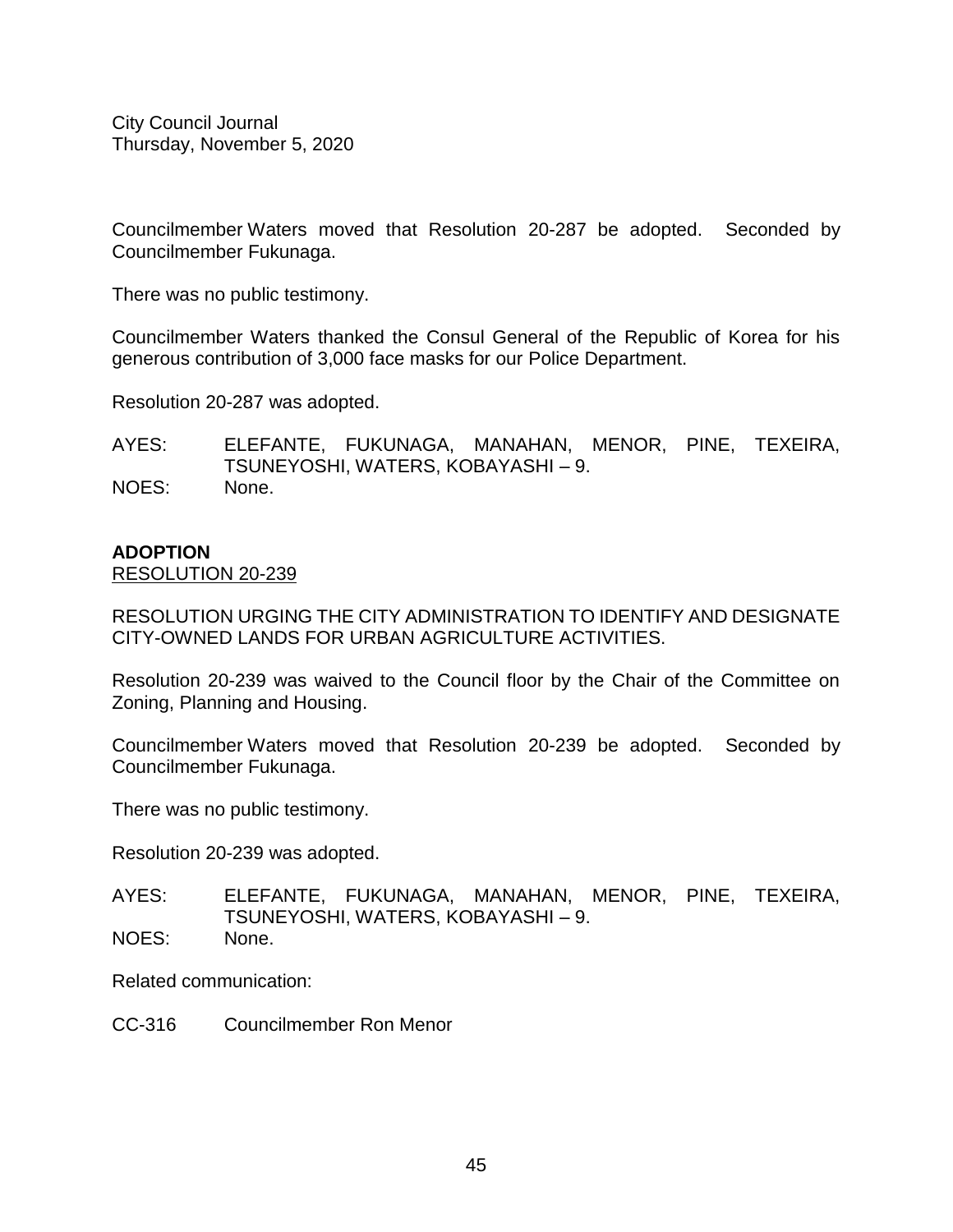#### **ADOPTION** RESOLUTION 20-244

RESOLUTION URGING THE GOVERNOR TO SUPPORT AND PROMOTE BUSINESSES IN HAWAII'S COTTAGE FOOD PROGRAM.

Resolution 20-244 was waived to the Council floor by the Chair of the Committee on Economic Assistance and Revitalization.

Councilmember Waters moved that Resolution 20-244 be adopted. Seconded by Councilmember Fukunaga.

There was no public testimony.

Resolution 20-244 was adopted.

AYES: ELEFANTE, FUKUNAGA, MANAHAN, MENOR, PINE, TEXEIRA, TSUNEYOSHI, WATERS, KOBAYASHI – 9. NOES: None.

Related communication:

CC-315 Councilmember Tommy Waters

#### **ADOPTION**

RESOLUTION 20-267

RESOLUTION GRANTING THE ACTING CITY AUDITOR'S REQUEST FOR AN EXTENSION OF TIME TO COMPLETE THE PERFORMANCE AUDITS OF THE HONOLULU POLICE DEPARTMENT AND DEPARTMENT OF THE PROSECUTING ATTORNEY REQUESTED BY RESOLUTION 19-255.

Resolution 20-267 was waived to the Council floor by the Chair of the Committee on Executive Matters and Legal Affairs.

Councilmember Waters moved that Resolution 20-267 be adopted. Seconded by Councilmember Fukunaga.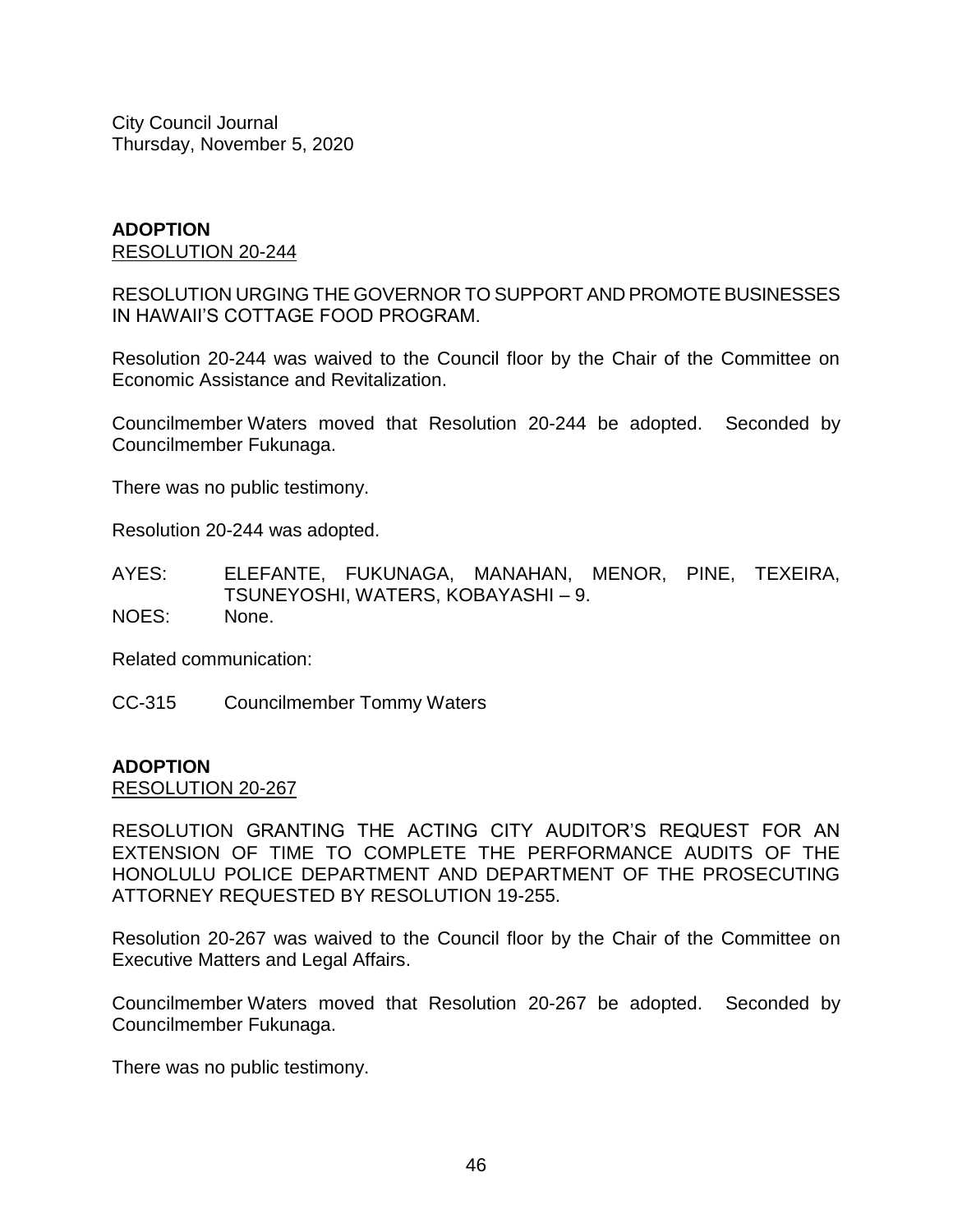Resolution 20-267 was adopted.

AYES: ELEFANTE, FUKUNAGA, MANAHAN, MENOR, PINE, TEXEIRA, TSUNEYOSHI, WATERS, KOBAYASHI – 9. NOES: None.

Related communication:

CC-297 Councilmember Ron Menor

# **ADOPTION**

RESOLUTION 20-268, FD1

RESOLUTION URGING HAWAII'S CONGRESSIONAL DELEGATION TO ADVOCATE FOR AN EXTENSION OF THE DEADLINE TO UTILIZE CORONAVIRUS AID, RELIEF, AND ECONOMIC SECURITY ("CARES") ACT FUNDING AND TO PROVIDE ADDITIONAL FUNDING FOR COVID-19 RESPONSE AND RELIEF EFFORTS.

The following amendment was posted on the agenda:

Resolution 20-268, Proposed FD1

Resolution 20-268 was waived to the Council floor by the Chair of the Committee on Economic Assistance and Revitalization.

Councilmember Waters moved that Resolution 20-268 be adopted. Seconded by Councilmember Fukunaga.

Councilmember Menor moved that the Resolution be amended to the posted FD1. Seconded by Councilmember Fukunaga. The FD1 makes the following amendments:

- A. Updates the City and County of Honolulu and the State of Hawaii's CARES Act funding distribution data, using data available as of October 26, 2020.
- B. Makes miscellaneous technical and nonsubstantive amendments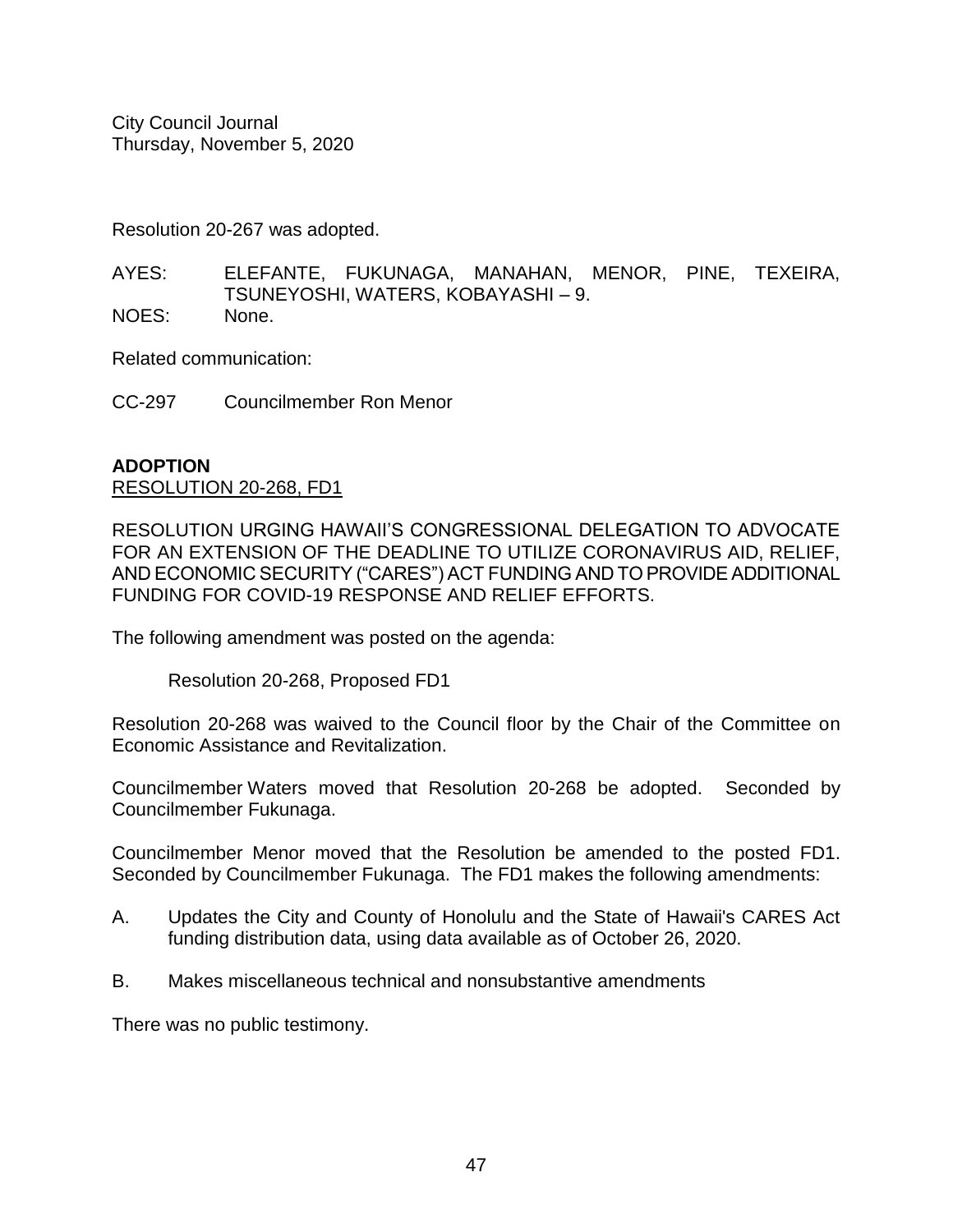Resolution 20-268 was amended to the posted FD1.

- AYES: ELEFANTE, FUKUNAGA, MANAHAN, MENOR, PINE, TEXEIRA, TSUNEYOSHI, WATERS, KOBAYASHI – 9. NOES: None.
- 

Resolution 20-268, FD1 was adopted.

AYES: ELEFANTE, FUKUNAGA, MANAHAN, MENOR, PINE, TEXEIRA, TSUNEYOSHI, WATERS, KOBAYASHI – 9. NOES: None.

Related communication:

CC-303 Councilmember Tommy Waters

#### **COMMITTED TO THE COMMITTEE ON PUBLIC INFRASTRUCTURE, TECHNOLOGY AND SUSTAINABILITY** RESOLUTION 20-269

RESOLUTION APPROVING THE GRANTING OF EASEMENTS E-1, E-2 AND E-3 TO HAWAIIAN ELECTRIC COMPANY, INC. AND HAWAIIAN TELCOM ACROSS THE MAILIILI DRAINAGE CHANNEL (TMK: 8-6-013:009).

The following amendment was posted on the agenda and not considered:

Resolution 20-269, Proposed FD1

Resolution 20-269 was waived to the Council floor by the Chair of the Committee on Public Infrastructure, Technology and Sustainability.

Councilmember Waters moved that Resolution 20-269 be committed to the Committee on Public Infrastructure, Technology and Sustainability. Seconded by Councilmember Fukunaga.

There was no public testimony.

Councilmember Fukunaga stated that the councilmember of the district noted that there has been a number of concerns raised and would like to work with the area residents and the two utilities to resolve the issue in committee.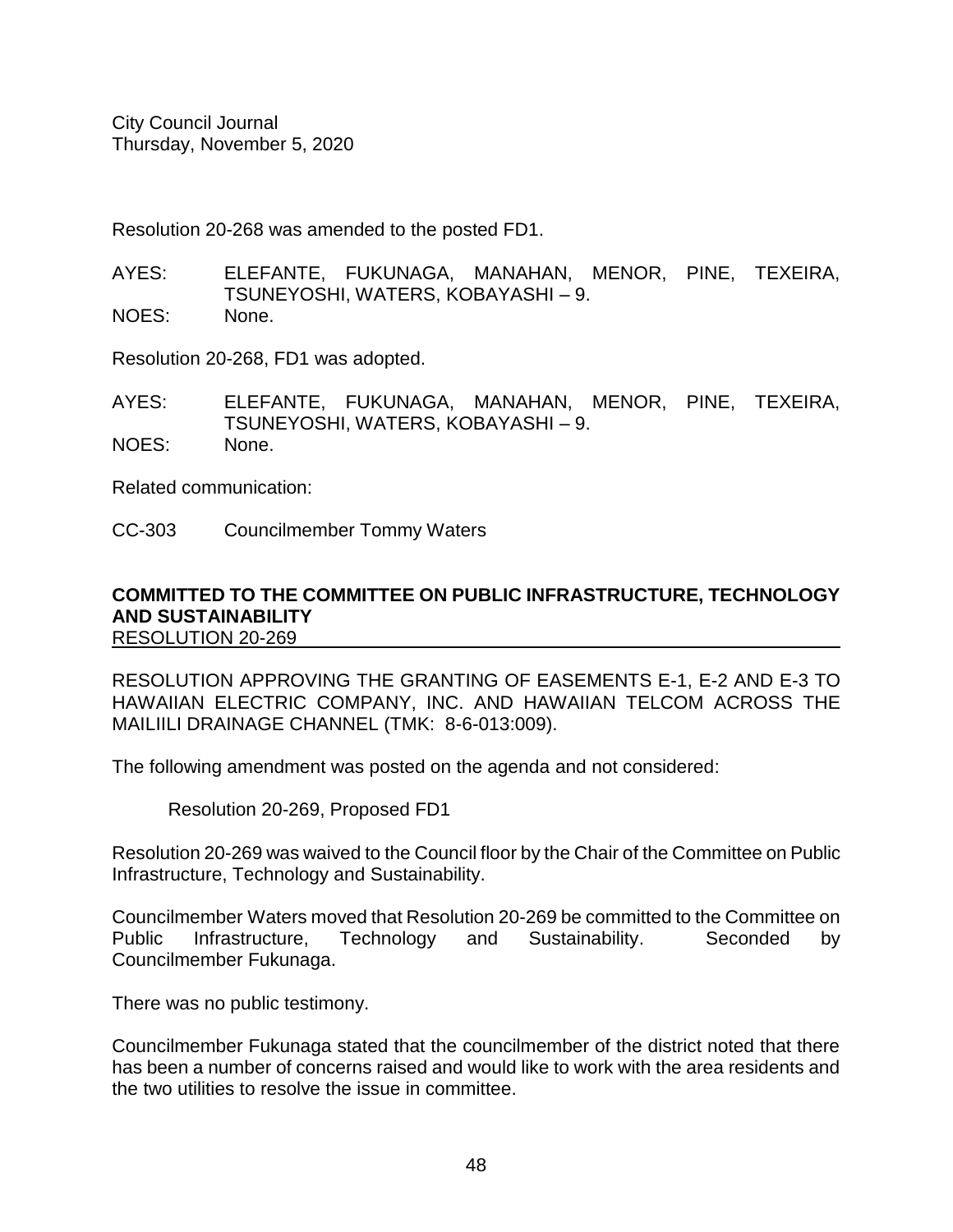Resolution 20-269 was committed to the Committee on Public Infrastructure, Technology and Sustainability.

AYES: ELEFANTE, FUKUNAGA, MANAHAN, MENOR, PINE, TEXEIRA, TSUNEYOSHI, WATERS, KOBAYASHI – 9. NOES: None.

Related communication:

CC-312 Councilmember Carol Fukunaga

# **ADOPTION**

# RESOLUTION 20-286, FD1

RESOLUTION APPROVING AMENDMENTS TO EASEMENTS 4556-1, 3474-1, AND 1541-1 GRANTED TO HAWAIIAN ELECTRIC COMPANY, INC. TO EXPAND ITS EXISTING EASEMENTS WITHIN VARIOUS CITY-OWNED PARKS LOCATED IN MILILANI, OAHU, HAWAII, TAX MAP KEY NOS.: 9-5-001:068, 9-5-048:049, AND 9-4-005:041.

The following amendment was posted on the agenda.

Resolution 20-286, Proposed FD1

Resolution 20-286 was waived to the Council floor by the Chair of the Committee on Public Infrastructure, Technology and Sustainability.

Councilmember Waters moved that Resolution 20-286 be adopted. Seconded by Councilmember Fukunaga.

Councilmember Fukunaga moved that the Resolution be amended to the posted FD1. Seconded by Councilmember Waters. The FD1 makes the following amendments:

- A. Amends the title of the resolution by specifying that the resolution is to approve the amendments to the easements and correcting the easement numbers, and
- B. Makes miscellaneous technical and nonsubstantive amendments.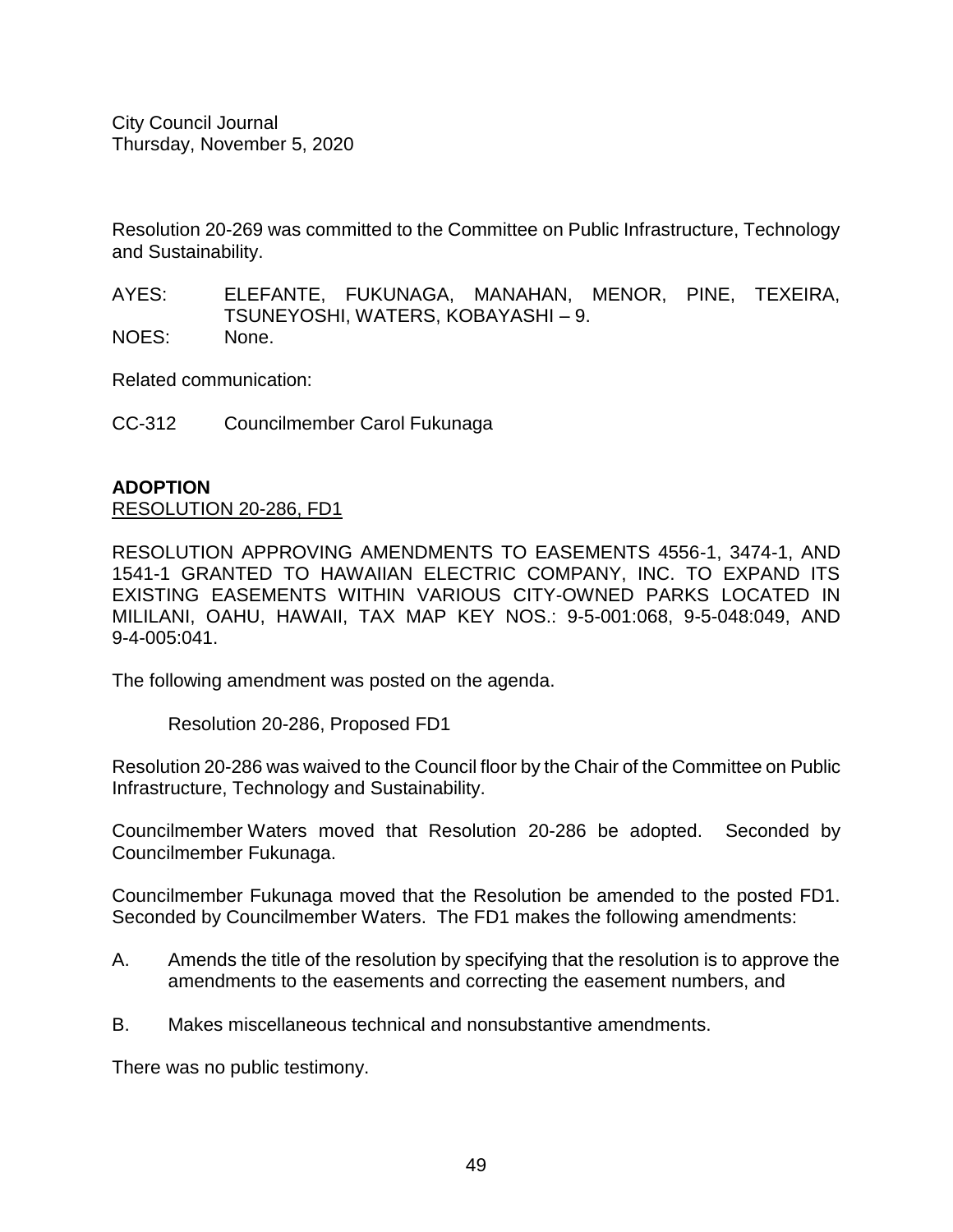Resolution 20-286 was amended to the posted FD1.

- AYES: ELEFANTE, FUKUNAGA, MANAHAN, MENOR, PINE, TEXEIRA, TSUNEYOSHI, WATERS, KOBAYASHI – 9. NOES: None.
- 

Resolution 20-286, FD1 was adopted.

AYES: ELEFANTE, FUKUNAGA, MANAHAN, MENOR, PINE, TEXEIRA, TSUNEYOSHI, WATERS, KOBAYASHI – 9. NOES: None.

Related communication:

CC-311 Councilmember Carol Fukunaga

#### **ADOPTION**

RESOLUTION 20-288

RESOLUTION URGING ALL BRANCHES OF THE GOVERNMENTS OF THE STATE OF HAWAII AND THE CITY AND COUNTY OF HONOLULU TO TAKE AND ESTABLISH EMERGENCY MEASURES TO PROTECT COMMERCIAL TENANTS.

Councilmember Waters moved that Resolution 20-288 be adopted. Seconded by Councilmember Fukunaga.

There was no public testimony.

Resolution 20-288 was adopted.

AYES: ELEFANTE, FUKUNAGA, MANAHAN, MENOR, PINE, TEXEIRA, TSUNEYOSHI, WATERS, KOBAYASHI – 9. NOES: None.

Related communication:

M-794 Testimony on Resolution 20-288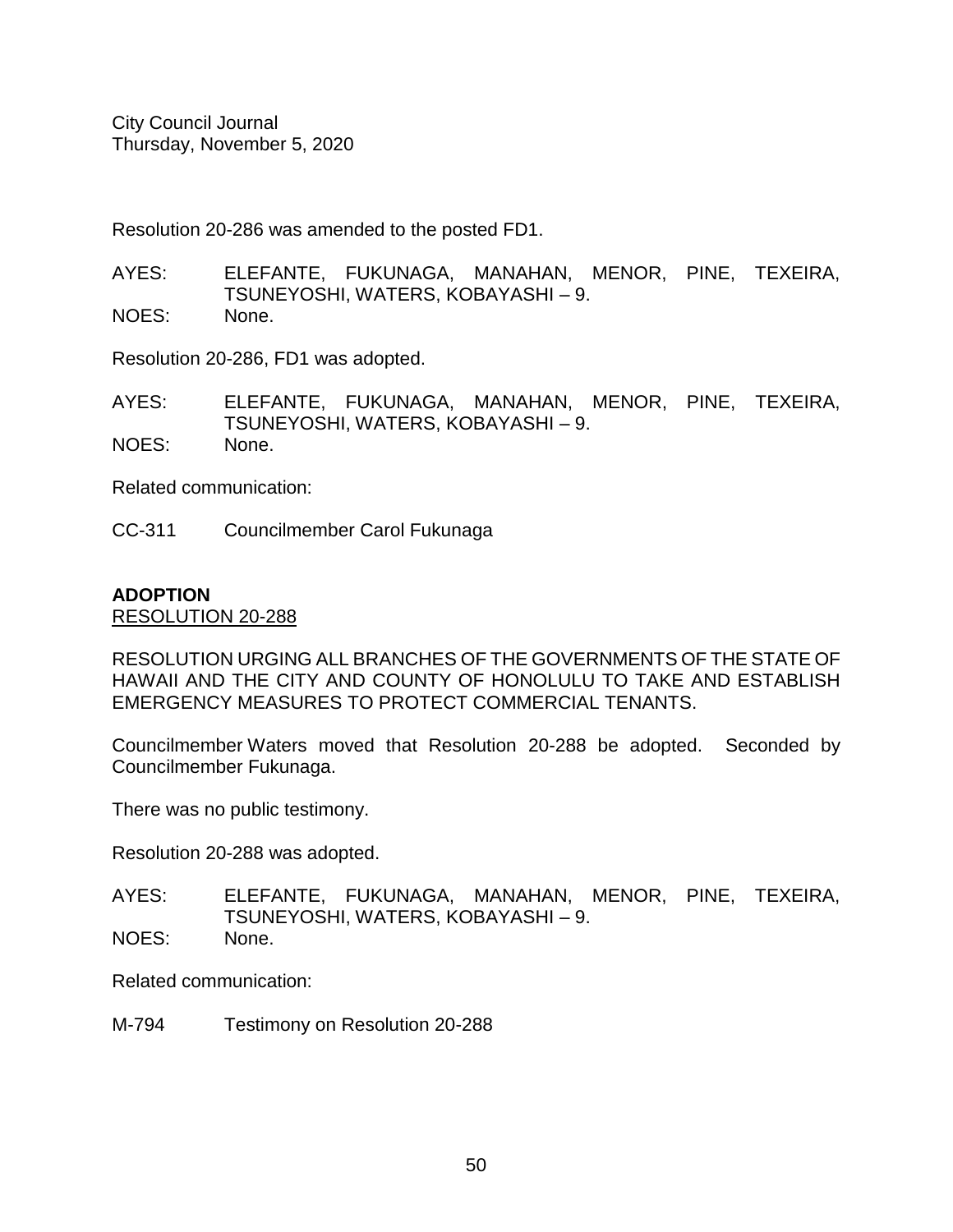#### **ADOPTION** RESOLUTION 20-295

RESOLUTION RELATING TO THE 2021 HAWAII STATE ASSOCIATION OF COUNTIES LEGISLATIVE PACKAGE.

Councilmember Waters moved that Resolution 20-295 be adopted. Seconded by Councilmember Fukunaga.

There was no public testimony.

Resolution 20-295 was adopted.

AYES: ELEFANTE, FUKUNAGA, MANAHAN, MENOR, PINE, TEXEIRA, TSUNEYOSHI, WATERS, KOBAYASHI – 9. NOES: None.

# **COMMITTED TO THE COMMITTEE ON EXECUTIVE MATTERS AND LEGAL AFFAIRS** RESOLUTION 20-296

RESOLUTION URGING THE HOTEL INDUSTRY TO WORK WITH HOTEL EMPLOYEES TO ADDRESS RETURN TO WORK PROCEDURES TO ENSURE A FAIR AND EQUITABLE RIGHT TO RECALL FOR HOTEL EMPLOYEES WHO HAVE LOST THEIR JOBS DUE TO THE COVID-19 PANDEMIC AND ESTABLISH COMPREHENSIVE SAFETY AND PROTECTIVE EQUIPMENT STANDARDS TO ENSURE SAFE WORKING CONDITIONS FOR THESE EMPLOYEES AND HOTEL GUESTS.

Councilmember Waters moved that Resolution 20-296 be committed to the Committee on Executive Matters and Legal Affairs. Seconded by Councilmember Fukunaga.

There was no public testimony.

Councilmember Waters apologized to the hotel workers for them feeling betrayed by his introduction of the Resolution. He stated that the hotel workers testifying are scared, worried, and fighting for their jobs. Councilmember Waters noted that in the Committee on Executive Matters and Legal Affairs there were a lot of legal concerns regarding Bill 80 and he does not know if those concerns will be addressed but he will do his best to do so. He stated that if everyone comes together, there can be a solution to help the hotel workers retain their jobs.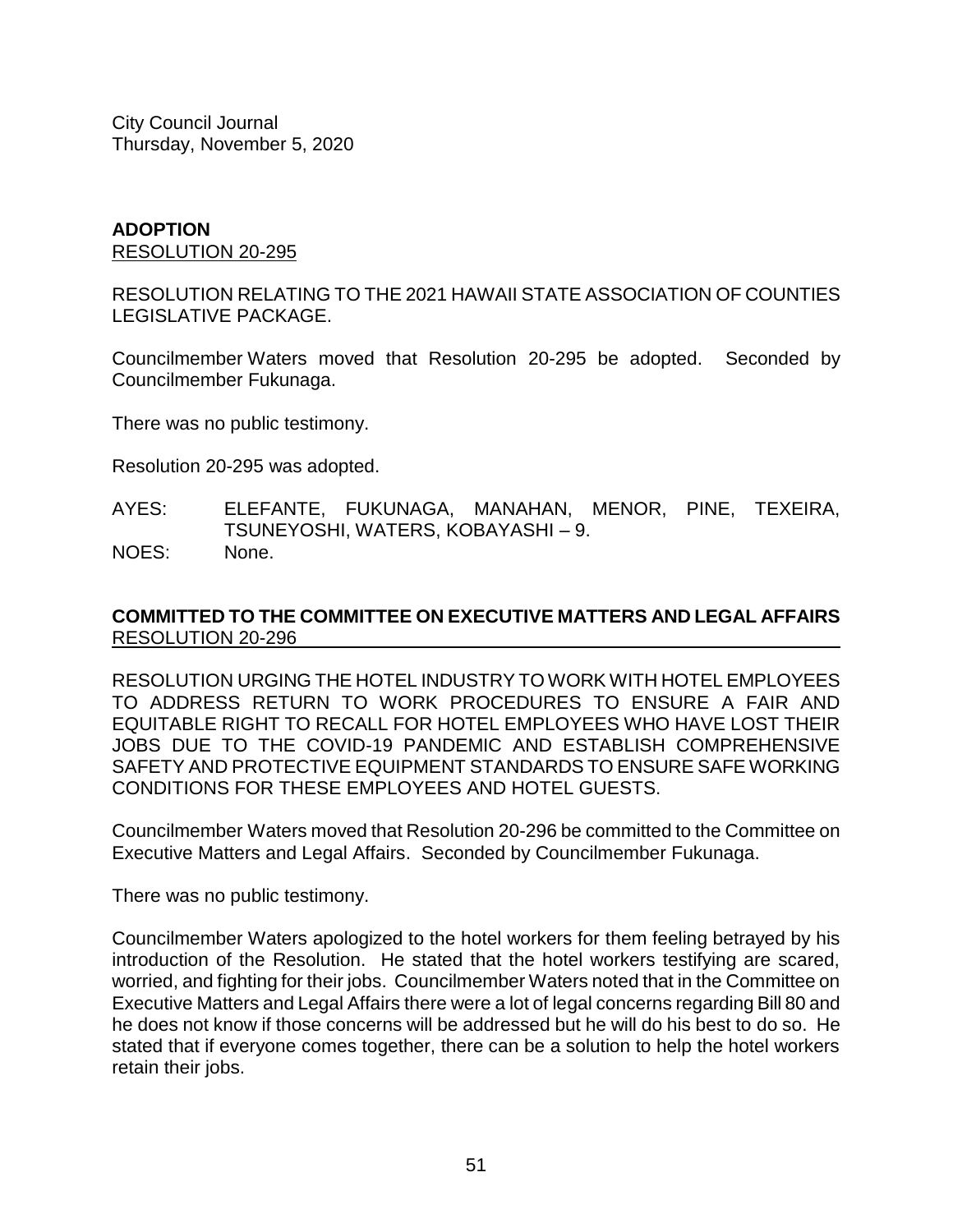Councilmember Elefante noted for the record that he filed a Disclosure of Interest with the City Clerk's Office (CC-326).

Resolution 20-296 was committed to the Committee on Executive Matters and Legal Affairs.

AYES: ELEFANTE, FUKUNAGA, MANAHAN, MENOR, PINE, TEXEIRA, TSUNEYOSHI, WATERS, KOBAYASHI – 9. NOES: None.

Related communications:

M-788 Testimony on Resolution 20-296 M-818 Testimony on Resolution 20-296

#### **APPROVAL**

COMMUNICATION M-755

FROM IRIS KAHAULELIO, REQUESTING A 90-DAY EXTENSION OF TIME ON BILL 18, TO REZONE LAND SITUATED AT WAIALUA, OAHU, HAWAII.

Communication M-755 was waived to the Council floor by the Chair of the Committee on Zoning, Planning and Housing.

Councilmember Waters moved that Communication M-755 be approved. Seconded by Councilmember Fukunaga.

There was no public testimony.

Communication M-755 was approved.

- AYES: ELEFANTE, FUKUNAGA, MANAHAN, MENOR, PINE, TEXEIRA, TSUNEYOSHI, WATERS, KOBAYASHI – 9. NOES: None.
- 

Related communication:

CC-313 Councilmember Ron Menor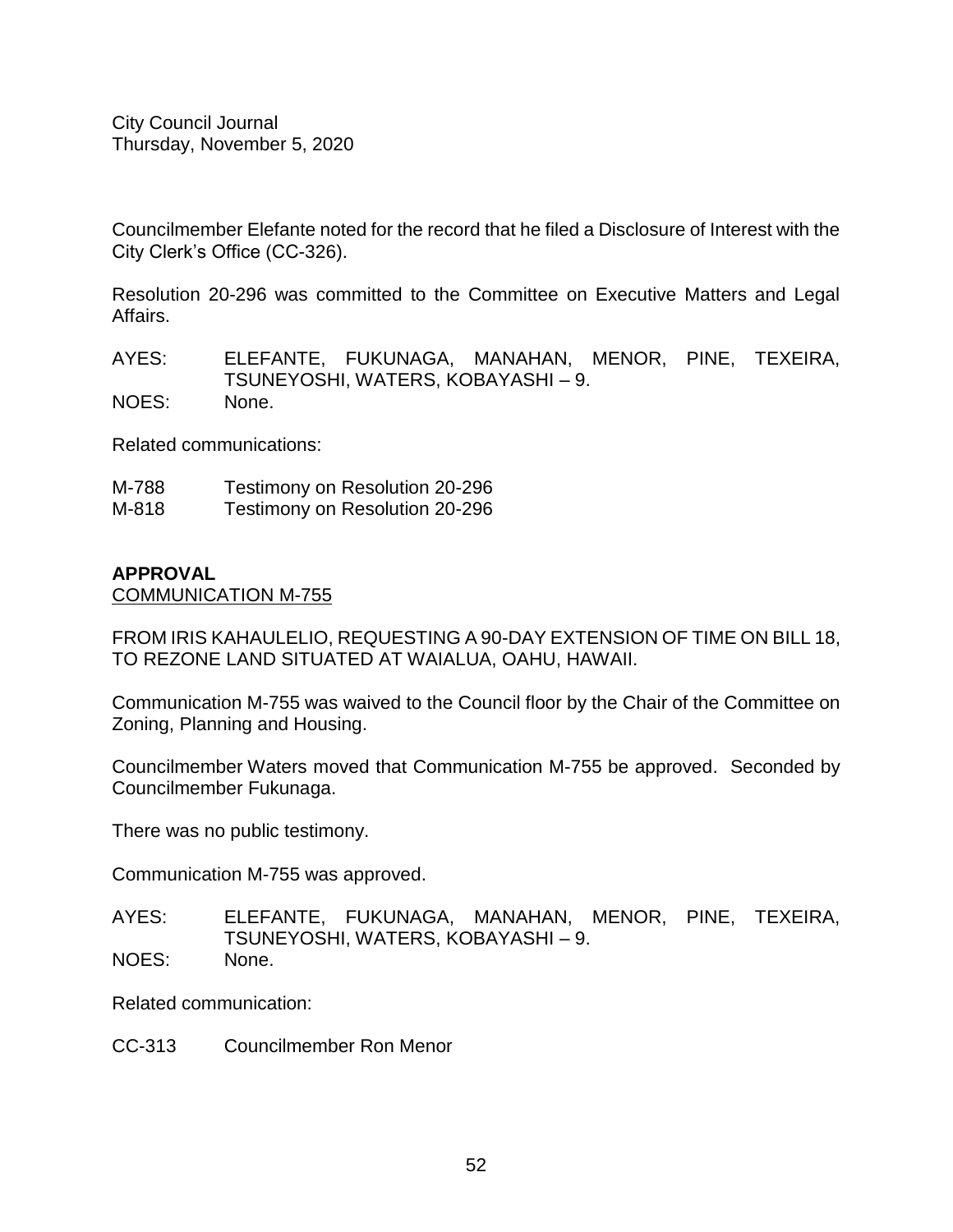#### **ADOPTION** RESOLUTION 20-262, FD1– COMMITTEE REPORT 246

RESOLUTION ESTABLISHING A CITY COUNCIL POLICY RELATING TO CERTAIN FINANCIAL INCENTIVES REQUESTED FOR PROJECTS DEVELOPED UNDER SECTION 201H-38 OF THE HAWAII REVISED STATUTES.

The following amendment was handcarried to the meeting:

Resolution 20-262, proposed FD1 (OCS2020-1134/11/5/2020 2:23 PM)

Councilmember Menor moved that Committee Report 246 and Resolution 20-262 be adopted. Seconded by Councilmember Fukunaga.

Councilmember Elefante moved that the Resolution be amended to the handcarried FD1 (OCS2020-1134/11/5/2020 2:23 PM). Seconded by Councilmember Menor. The FD1 makes the following amendments:

- A. In the BE IT RESOLVED clause, revises paragraph 1(b) to provide that wastewater system facility charges may be deferred for:
	- 1. Dwelling units in the project offered for sale to households earning in excess of 120 percent of the AMI;
	- 2. Dwelling units in the project offered for rent to households earning in excess of 80 percent of the AMI; and
	- 3. Commercial uses and other nonresidential uses in the project.

(Instead of dwelling units in the project offered for sale or rent to households earning in excess of 120 percent of the AMI; and commercial uses and other nonresidential uses in the project.)

- B. Adds a second BE IT FURTHER RESOLVED clause to provide that the resolution takes effect upon its approval and is applicable only to 201H projects submitted to the Council after the effective date of the resolution.
- C. Makes miscellaneous technical and nonsubstantive amendments.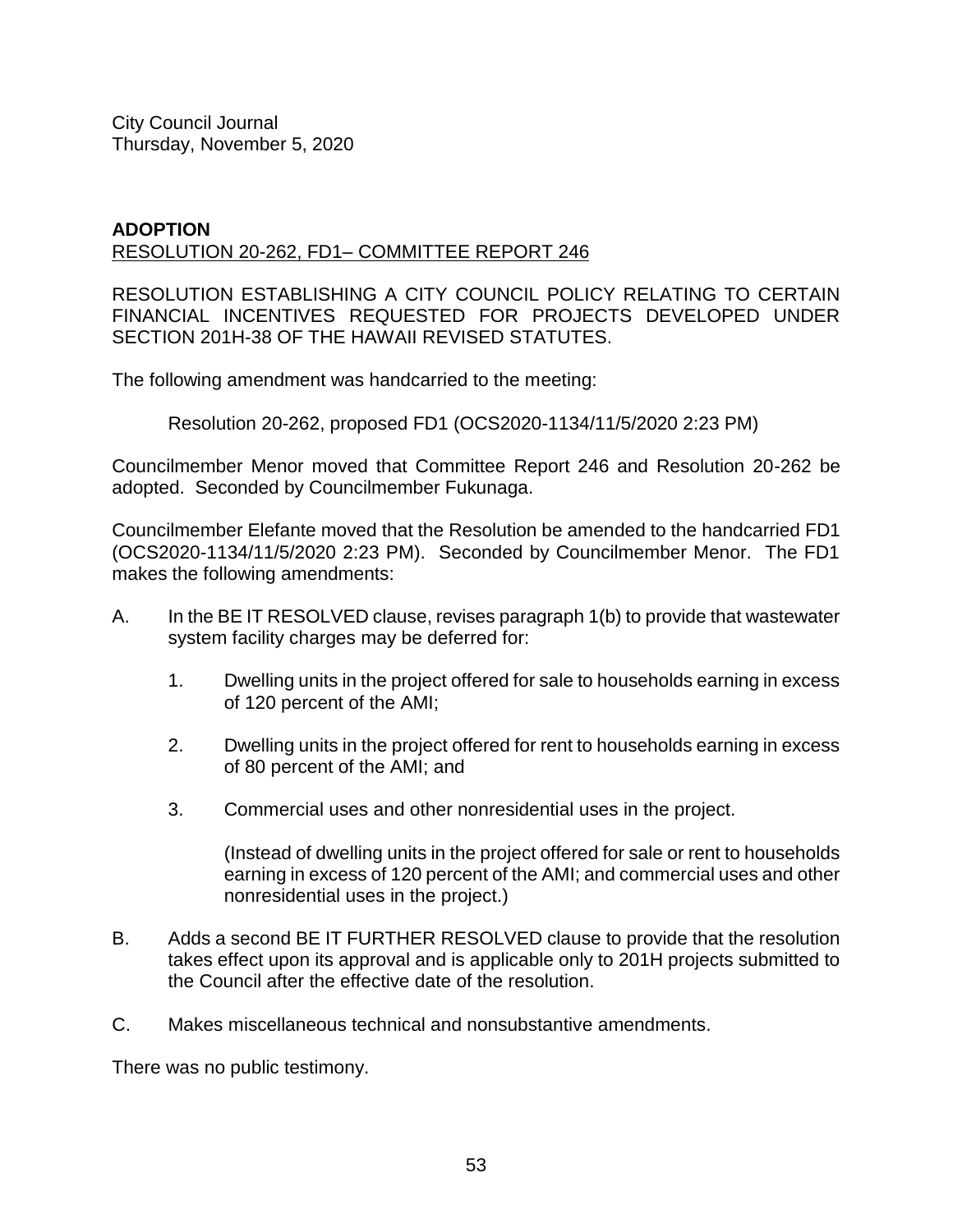Councilmember Elefante stated that the effective date will be June 30, 2027 and will not have an immediate impact on market units in relation to park dedication. He asked councilmembers to support the measure.

Councilmember Elefante noted for the record that he filed a Disclosure of Interest with the City Clerk's Office (CC-292).

Resolution 20-262 was amended to the handcarried FD1 (OCS2020-1134/11/5/2020 2:23 PM).

AYES: ELEFANTE, FUKUNAGA, MANAHAN, MENOR, PINE, TEXEIRA, TSUNEYOSHI, WATERS, KOBAYASHI – 9. NOES: None.

Council Rule 19.E relating to 48-hour notice was waived.

AYES: ELEFANTE, FUKUNAGA, MANAHAN, MENOR, PINE, TEXEIRA, TSUNEYOSHI, WATERS, KOBAYASHI – 9. NOES: None.

Committee Report 246 and Resolution 20-262, FD1 were adopted.

AYES: ELEFANTE, FUKUNAGA, MANAHAN, MENOR, PINE, TEXEIRA, TSUNEYOSHI, WATERS, KOBAYASHI – 9. NOES: None.

# **RECESS/RECONVENE**

At 2:59 p.m., the Chair called for a short recess and reconvened the meeting at 3:01 p.m.

Councilmember Menor stated that he filed Disclosures of Interest with the City Clerk's Office (CC-293 and CC-328) for Bill 65.

# **COMMITTEE OF THE WHOLE/EXECUTIVE SESSION**

There was no Executive Session.